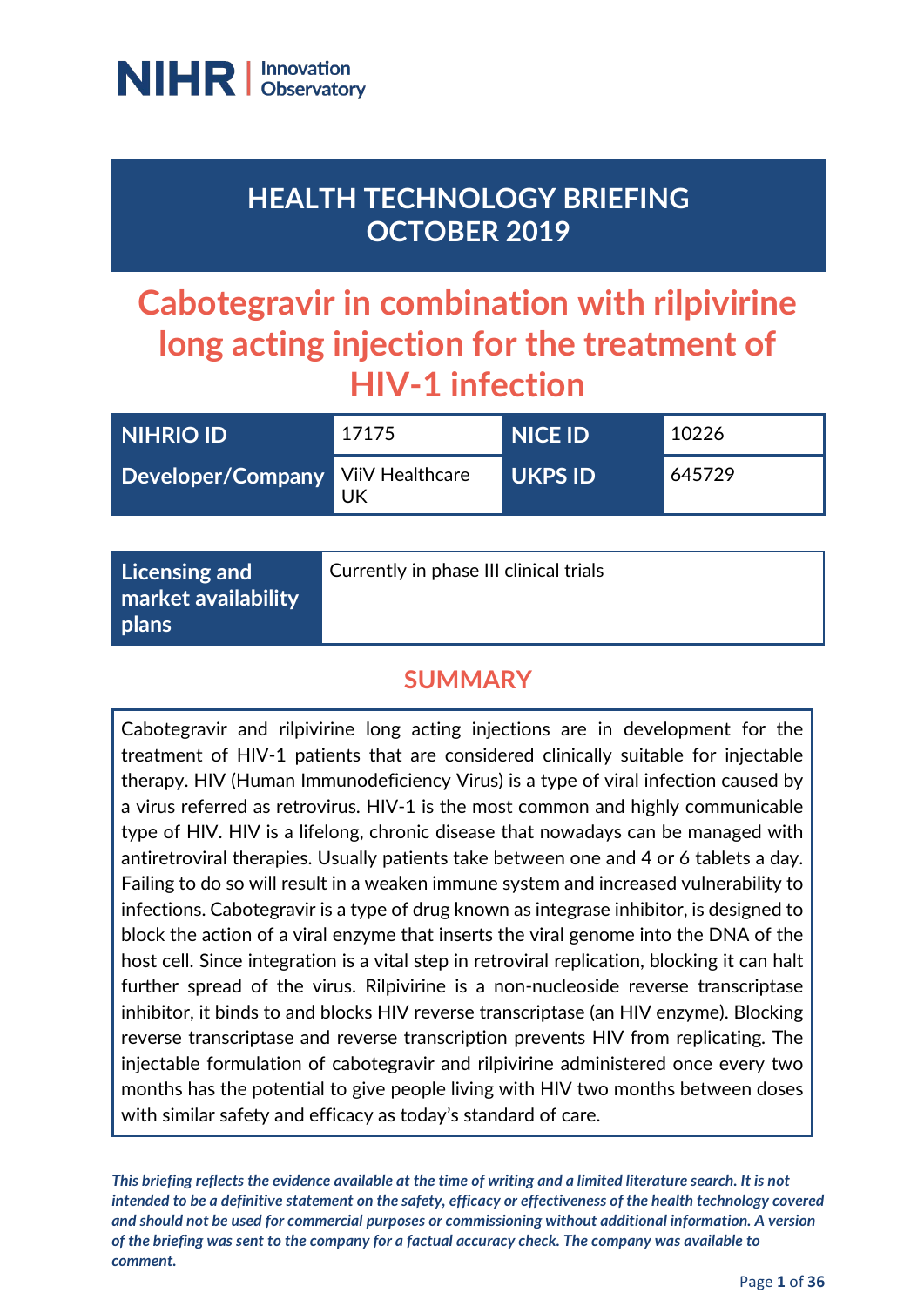### **PROPOSED INDICATION**

Treatment of Human Immunodeficiency Virus- type 1 (HIV-1) infection – adults where a long-[a](#page-1-1)cting injectable is considered clinically appropriate.<sup>a</sup>

### <span id="page-1-0"></span>**TECHNOLOGY**

#### **DESCRIPTION**

Cabotegravir is a HIV-1 integrase strand transfer inhibitor (INSTI). Cabotegravir, an analog of dolutegravir, prevents viral DNA integration into the host genome and inhibits HIV replication.1

Rilpivirine (Edurant) is a diarylpyrimidine non-nucleoside reverse-transcriptase inhibitor (NNRTI) of HIV-1. Rilpivirine activity is mediated by non-competitive inhibition of HIV-1 reverse transcriptase (RT). Rilpivirine does not inhibit the human cellular DNA polymerases α,  $β$  and γ.<sup>2</sup>

Cabotegravir and rilpivirine are being evaluated as a long-acting (LA) formulation for intramuscular injection administered as two separate injections[.](#page-1-0) The proposed dosage regimen consists of initial oral lead-in therapy with cabotegravir and rilpivirine, followed by ca[b](#page-1-2)otegravir 600mg + rilpivirine 900mg, as separate injections, once every two months.<sup>a,b</sup>

#### **INNOVATION AND/OR ADVANTAGES**

HIV treatment adherence to antiretroviral therapy (ART) remains unsatisfactory and varies between 27 and 80% across different population in various studies, compared with the required level of 95%. <sup>3</sup> The large number of pills that some patients have to take on daily basis is probably the most common complaint of HIV-patients. A meta-analysis performed on studies between 2005 and 2014 shows a significantly higher adherence in patients with a once-daily fixed-dose ("single tablet regimen") compared to any other treatment regimen.4 The LA injectable regimen of cabotegravir and rilpivirine has the potential to give people living with HIV two months between doses with similar safety and efficacy as today's standard of care – an oral three-drug regimen that has to be taken every day. $^5$ 

#### **DEVELOPMENT STATUS AND/OR REGULATORY DESIGNATIONS**

LA cabotegravir in combination with rilpivirine injections do not currently have Marketing Authorisation in the EU/UK for any indication.

Rilpivirine tablets in combination with other antiretroviral medicinal products, are indicated for the treatment of HIV-1 infection in antiretroviral treatment-naïve patients 12 years of age and older with a viral load  $\leq 100,000$  HIV-1 RNA copies/ml.<sup>6</sup> The most frequent side effects with rilpivirine (seen in more than 1 patient in 10) are headache, insomnia, dizziness, nausea (feeling sick), and increased levels of total cholesterol, low-density-lipoprotein (LDL) cholesterol, pancreatic amylase (an enzyme produced in the pancreas that breaks down starch into sugars) and transaminases (liver enzymes). $<sup>7</sup>$ </sup>

<span id="page-1-2"></span><span id="page-1-1"></span> $\overline{a}$ 

<sup>a</sup> Information provided by ViiV Healthcare UK Ltd in UK PharmaScan

**b** Information provided by ViiV Healthcare UK Ltd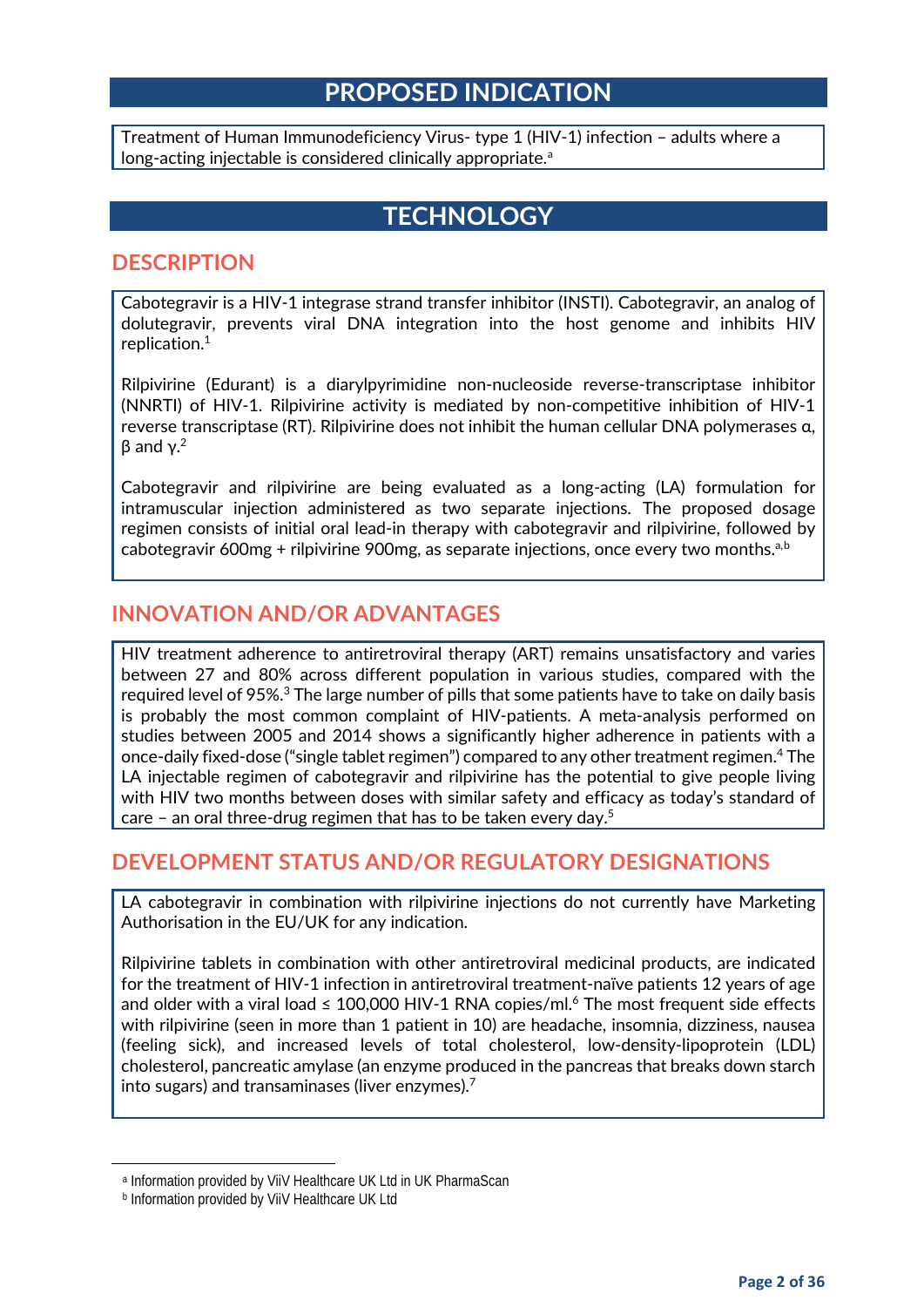Cabotegravir is also being studied as a once-daily oral tablet for use as lead-in to establish the tolerability of cabotegravir prior to long-acting injection.<sup>5</sup>

### **PATIENT GROUP**

#### **DISEASE BACKGROUND**

HIV is a pathogen that works by attacking the human immune system. It belongs to a class of viruses called retroviruses and more specifically, a subgroup called lentiviruses, or viruses that cause disease slowly. HIV cannot replicate on its own, so in order to make new copies of itself, it must infect cells of the human immune system, called CD4 cells. CD4 cells are white blood cells that play a central role in responding to infections in the body. Over time, CD4 cells are killed by HIV and the body's ability to recognise and fight some types of infection begins to decline. If HIV is not controlled by treatment, the loss of CD4 cells leads to the development of serious illnesses, or 'opportunistic infections'. In people with normal CD4 cell levels, these infections would be recognised and cleared by the immune system. Experiencing a collection of these infections is the most advanced stage of HIV, which is when a person is also said to have AIDS (Acquired Immune Deficiency Syndrome). Effective testing and treatment of HIV means that the large majority of people living with HIV do not reach this stage.<sup>8</sup>

Although HIV can be controlled by ART, it cannot be eliminated from the body. This is because HIV evades the normal immune system mechanisms for getting rid of cells infected by viruses. HIV integrates itself into the DNA of human immune system cells and only replicates when the cell is stimulated to respond to an infection. These cells are called latently-infected cells. These cells are not recognised as infected by the immune system and killed off, allowing them to persist for as long as the cell lives. Some of the cells infected by HIV are very long-lasting memory T-cells. Reservoirs of latently- infected cells become established in the lymph nodes, the spleen and the gut. HIV also infects cells in the brain, but it is unclear if HIV can pass from the brain to other parts of the body. HIV may also persist for many years in macrophages – immune cells found largely in tissues – and in dendritic cells, which recognise infectious agents and alert other immune cells to remove them. Latently-infected cells can proliferate without being activated and HIV may also pass from cell to cell within tissues in the gut and other reservoirs. This means they evade the immune system and are not suppressed by antiretroviral drugs before infecting other cells. It's unclear how quickly a reservoir of HIV-infected cells becomes established in the body. Observations in small numbers of people who have started antiretroviral treatment within a few days or weeks of infection show that they have fewer HIV-infected cells and if they stop antiretroviral treatment, some can control HIV for long periods without resuming treatment.8

There are two main types of HIV – HIV-1 (the most common) and HIV-2 (relatively uncommon and less infectious).<sup>9</sup> The strains of HIV-1 can be classified into four groups. Of these, M is the 'major' group and is responsible for the majority of the global HIV epidemic.<sup>9</sup>

Most people diagnosed with HIV in the UK acquire the virus through unprotected vaginal or anal sex. Also HIV infection can be transmitted through unprotected oral sex and sharing sex toys with someone infected with HIV.<sup>10</sup> Other risk factors for getting HIV include sharing needles, syringes and other injecting equipment; transmission of the virus from mother to baby before or during birth or by breastfeeding; receiving unsafe injections, blood transfusions (now very rare in the UK); experiencing accidental needle stick injuries, including among health workers.10,11

People who are infected with HIV often experience a short flu like illness that occurs 2 to 6 weeks after infection. This is known as primary HIV infection. The most common symptoms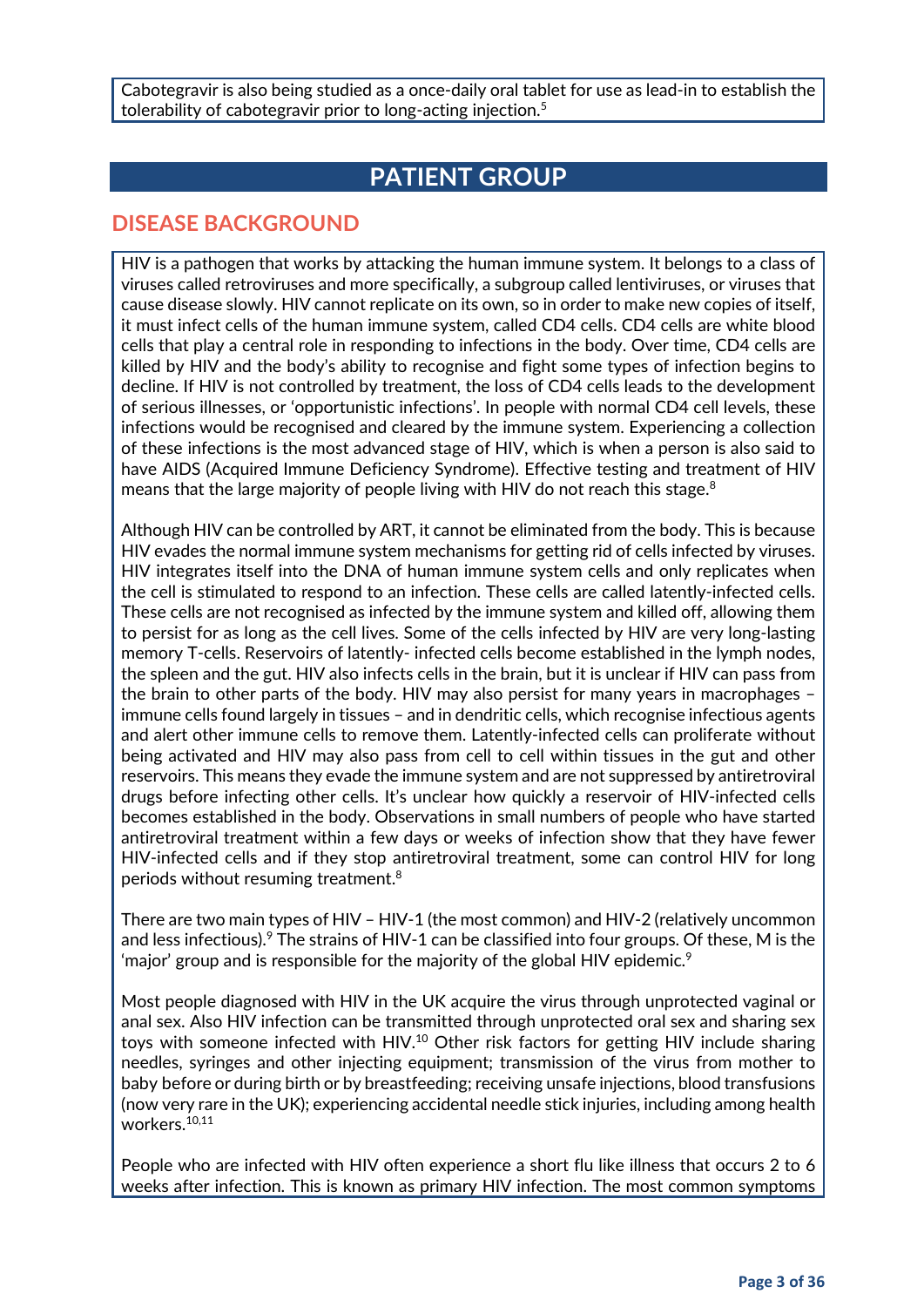are fever (raised temperature), sore throat and body rash. Other symptoms can include tiredness, joint pain, muscle pain, swollen glands. After the initial symptoms disappear, HIV may often not cause any further symptoms for many years. During this time, HIV continues to be active and causes progressive damage to the immune system. Once the immune system becomes severely damaged, symptoms can include weight loss, chronic diarrhoea, night sweats, skin problems, recurrent infections, serious life-threatening illnesses. 12

#### **CLINICAL NEED AND BURDEN OF DISEASE**

HIV-1 accounts for around 95% of all HIV infections worldwide.<sup>9</sup> In 2017, 92% (Credible interval (Crl) 88 to 94%) of the estimated 101,600 (CrI 99,300 to 106,400) people living with HIV infection in the UK were diagnosed, 98% of people diagnosed were receiving treatment and 97% of people receiving treatment were virally suppressed. Overall, 87% of people living with HIV in the UK were estimated to have an undetectable viral load and therefore unable to pass on the infection.<sup>13</sup>

The estimated annual number of new infections acquired by gay, bisexual and other men who have sex with men in the UK has more than halved from a peak of around 2,700 (95% CrI 2,200 to 3,200) in 2012 to 1,200 (CrI 600 to 2,100) in 2017. New HIV diagnoses in both black African and black Caribbean heterosexuals have been decreasing steadily over the past 10 years (black African: 78%, from 2,424 in 2008 to 542 in 2017; black Caribbean: 77%, from 231 to 52). Declines have been observed for the first time among non-black African and nonblack Caribbean heterosexual men, particularly among white heterosexual men (31%, from 429 in 2016 to 296 in 2017).13

In the UK, the population of people living with diagnosed HIV infection (93,385) is growing older and diversifying. In 2017, 98% of people receiving care were on ART, and 97% on treatment had an undetectable viral load.<sup>13</sup> According to the Hospital Episodes Statistics for England between 2017 and 2018 there were a total of 2,663 admissions to hospital due to HIV disease resulting in infections or cancer (ICD-10 codes B20 to B24) as primary diagnosis.14

In 2017, 428 people with HIV infection died from any cause and over half of deaths (62%) were among people aged 50 years and over. In 2017, the crude overall mortality rate among those aged 15 to 59 years who had their HIV infection diagnosed promptly (CD4 cell count  $≥$ 350 cells/mm3) was 1.22 per 1,000.<sup>13</sup>

### **PATIENT TREATMENT PATHWAY**

#### **TREATMENT PATHWAY**

While there is no cure for HIV, there are very effective treatments that enable most people with the virus to live a long and healthy life.<sup>15</sup> Current British HIV guidelines recommend that people living with HIV should be given the opportunity to be involved in making decisions about their treatment. $^{16}$ 

For people that have been exposed to the virus, post-exposure prophylaxis (PEP) must be started within 72 hours for it to be effective. For people that already have HIV, regular blood tests to monitor the progress of the HIV infection are recommended before starting treatment. The blood tests will measure the HIV viral load (the amount of HIV virus in the blood) and CD4 lymphocyte cell count (how the HIV has affected the person's immune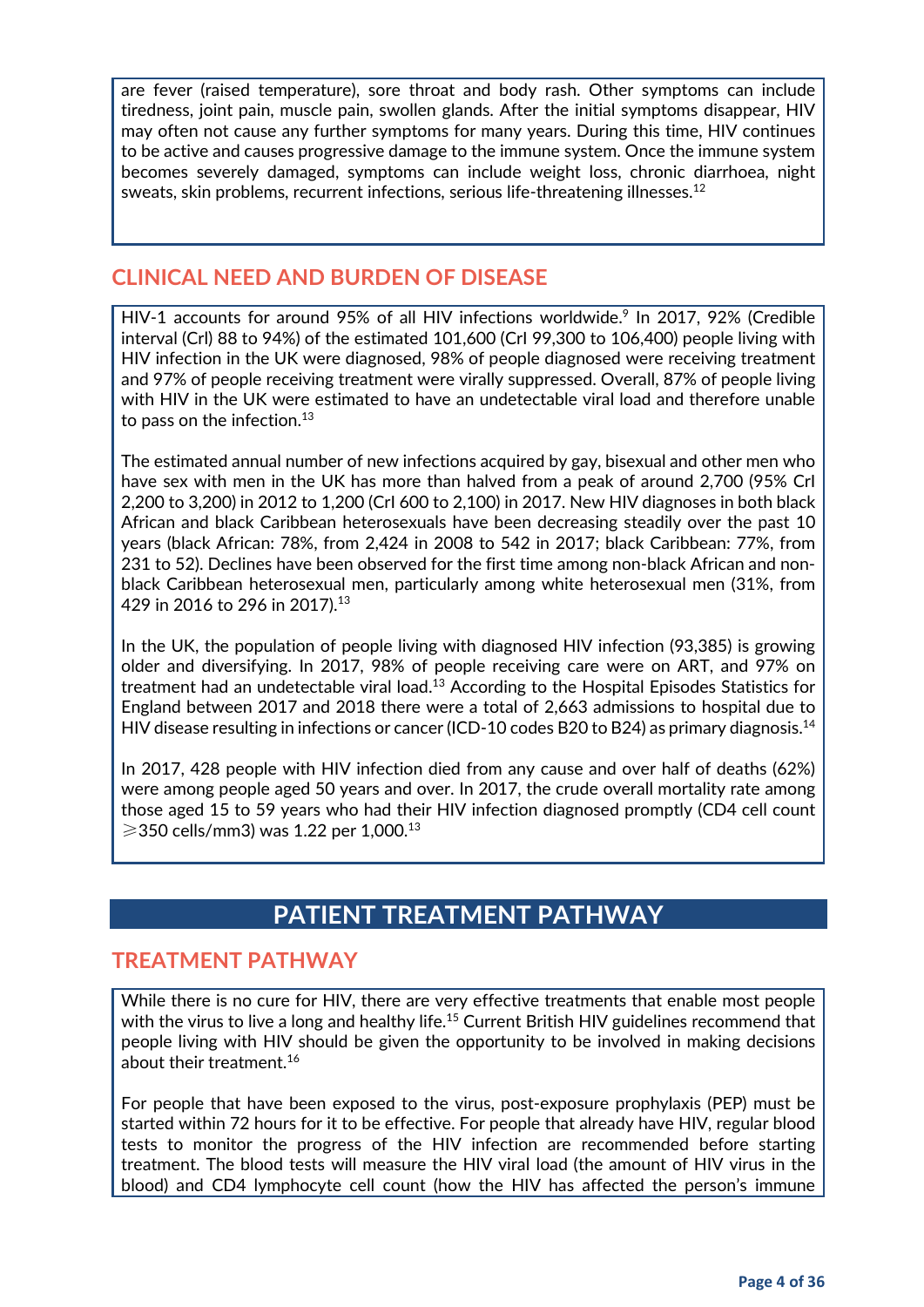system). ART drugs can be started at any point after diagnosis. These drugs aim to stop the virus replicating in the body. Since HIV virus can quickly adapt and become resistant, a combination of drugs is normally used.15 ART nearly always includes at least three active drugs.17 Usually, people who have just been diagnosed with HIV take between 1 and 4 pills a day. 15

#### **CURRENT TREATMENT OPTIONS**

There are six main types of drugs that work at different parts of the HIV life cycle, these include: nucleoside/tide reverse transcriptase inhibitors or nucleoside/tide analogues (NRTIs/NtRTIs), non-nucleoside reverse transcriptase inhibitors (NNRTIs), protease inhibitors (PIs), integrase (strand transfer) inhibitors (INIs or INSTIs), CCR5 inhibitors (a type of entry inhibitor), monoclonal antibodies (mAbs) – which also block entry to the CD4 cell and fusion inhibitors (another type of entry inhibitor).<sup>18</sup>

Treatment of HIV-1 infection is initiated with 2 nucleoside reverse transcriptase inhibitors and either a non-nucleoside reverse transcriptase inhibitor, or a boosted protease inhibitor, or an integrase inhibitor; the regimens of choice contain tenofovir disoproxil and emtricitabine with either efavirenz or ritonavir-boosted atazanavir, or ritonavir-boosted darunavir, or raltegravir. Alternative regimens contain abacavir and lamivudine with either lopinavir with ritonavir, or ritonavir-boosted fosamprenavir, or nevirapine, or rilpivirine.<sup>19</sup> A new formulation of tenofovir disoproxil, known as tenofovir alafenamide is indicated in combination with one or more HIV drugs for the treatment of HIV-1 infection is adults and/or adolescents (please refer to the eMC for the specific drug combination and populations).<sup>20</sup>

Zidovudine, a NRTI was the first anti-HIV drug to be introduced. Other NRTIs include abacavir, didanosine, emtricitabine, lamivudine, stavudine, and tenofovir disoproxil.19

The PIs include atazanavir, darunavir, fosamprenavir (a pro-drug of amprenavir), lopinavir (available as lopinavir with ritonavir), ritonavir, saquinavir, and tipranavir. Ritonavir in low doses boosts the activity of atazanavir, darunavir, fosamprenavir, lopinavir (available as lopinavir with ritonavir), saquinavir, and tipranavir increasing the persistence of plasma concentrations of these drugs; at such a low dose, ritonavir has no intrinsic antiviral activity. The PIs are metabolised by cytochrome P450 enzyme systems and therefore have a significant potential for drug interactions. Pls are associated with lipodystrophy and metabolic effects.<sup>19</sup>

The NNRTIs efavirenz, etravirine, nevirapine, and rilpivirine are used in the treatment of HIV-1 infection. Etravirine is used in regimens containing a boosted protease inhibitor for HIV infection resistant to other NNRTIs and PIs.<sup>19</sup> Doravirine is indicated in combination with other antiretroviral medicinal products, for the treatment of adults infected with HIV-1 without past or present evidence of resistance to the NNRTI class. 21

Enfuvirtide, which inhibits the fusion of HIV to the host cell, is licensed for managing infection that has failed to respond to a regimen of other antiretroviral drugs; enfuvirtide, as well as other antiretroviral drugs, should be combined with other potentially active antiretroviral drugs.19

Maraviroc is an antagonist of the CCR5 chemokine receptor. It is licensed for patients exclusively infected with CCR5-tropic HIV.19

Dolutegravir, elvitegravir and raltegravir are inhibitors of HIV integrase. They are licensed for the treatment of HIV infection in combination with other antiretroviral drugs.19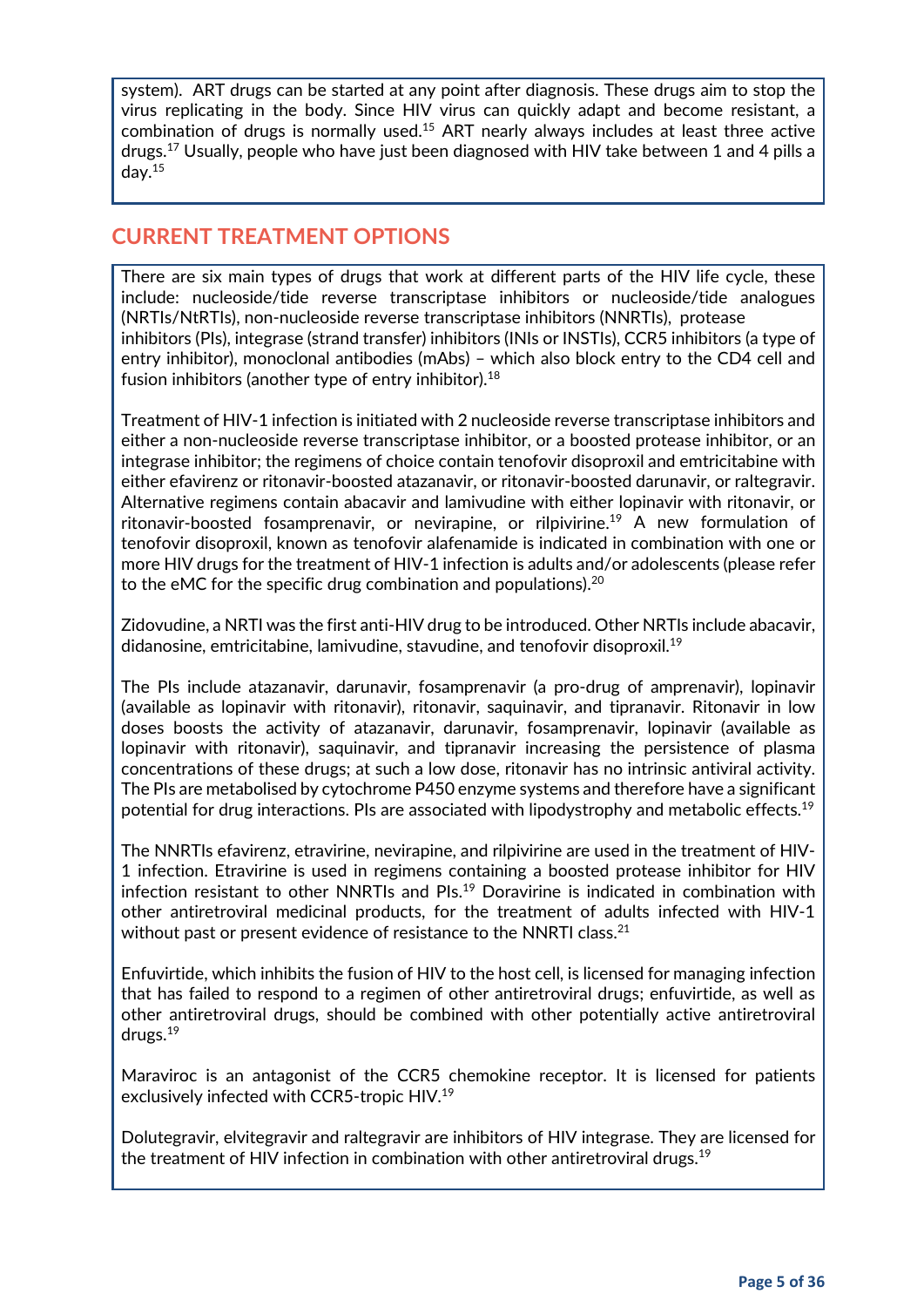Cobicistat is a pharmacokinetic enhancer that boosts the concentrations of other antiretrovirals, but it has no antiretroviral activity itself.19

#### **PLACE OF TECHNOLOGY**

If licenced for this indication, long-acting cabotegravir in combination with rilpivirine intramuscular injections administered every 2 months may potentially become a welltolerated and effective therapy substitute to the daily oral standard three-drug regimen that can improve patient adherence whilst achieving equal viral suppression than in the oral regimen.

| <b>CLINICAL TRIAL INFORMATION</b> |                                                                                                                                                                                                                                                                       |                                                                                                                                                                                                                                                                                                                                                                                                                                                                                            |
|-----------------------------------|-----------------------------------------------------------------------------------------------------------------------------------------------------------------------------------------------------------------------------------------------------------------------|--------------------------------------------------------------------------------------------------------------------------------------------------------------------------------------------------------------------------------------------------------------------------------------------------------------------------------------------------------------------------------------------------------------------------------------------------------------------------------------------|
| <b>Trial</b>                      | LATTE, NCT01641809; adults 18<br>years and over; once daily<br>cabotegravir and rilpivirine oral<br>induction and investigator-selected<br>background NRTIs; phase II                                                                                                 | LATTE 2, NCT02120352,<br>EudraCT- 2013-000783-29;<br>adults 18 years and over;<br>intramuscular LA injection of<br>cabotegravir and rilpivirine after<br>oral induction with cabotegravir<br>and fixed dose combination (FDC)<br>abacavir/lamivudine vs oral<br>regimen of cabotegravir plus FDC<br>of abacavir/lamivudine, phase IIb<br>extension                                                                                                                                         |
| <b>Sponsor</b>                    | <b>ViiV Healthcare</b>                                                                                                                                                                                                                                                | <b>ViiV Healthcare</b>                                                                                                                                                                                                                                                                                                                                                                                                                                                                     |
| <b>Status</b>                     | Completed and published                                                                                                                                                                                                                                               | Ongoing and published                                                                                                                                                                                                                                                                                                                                                                                                                                                                      |
| Source of<br><b>Information</b>   | Trial registry, <sup>22</sup> Publication <sup>23</sup>                                                                                                                                                                                                               | Trial registry, <sup>24</sup> Publication <sup>25</sup>                                                                                                                                                                                                                                                                                                                                                                                                                                    |
| Location                          | <b>USA and Canada</b>                                                                                                                                                                                                                                                 | EU (not incl UK), USA and Canada                                                                                                                                                                                                                                                                                                                                                                                                                                                           |
| <b>Design</b>                     | Randomised, active-controlled                                                                                                                                                                                                                                         | Randomised, active-controlled,<br>open label                                                                                                                                                                                                                                                                                                                                                                                                                                               |
| <b>Participants</b>               | n=244; aged 18 and over; screening<br>plasma HIV-1 RNA >=1000 c/mL,<br>CD4+ cell count >=200<br>cells/millimetre (mm)^3,<br>ART-naive defined as having = < 10<br>days of prior therapy with any<br>antiretroviral agent following a<br>diagnosis of HIV-1 infection. | n=309; aged 18 and over; HIV-1<br>infection as documented by<br>Screening plasma HIV-1<br>RNA>=1000 c/mL; CD4+ cell<br>count >=200 cells/mm^3 (or<br>higher as local guidelines dictate);<br>ART-naive defined as having no<br>more than 10 days of prior<br>therapy with any antiretroviral<br>agent following a diagnosis of<br>HIV-1 infection. Any previous<br>exposure to an HIV integrase<br>inhibitor or non-nucleoside<br>reverse transcriptase inhibitor will<br>be exclusionary. |
| <b>Schedule</b>                   | Randomised to:<br>Experimental: Arm 1<br>cabotegravir 10 mg<br>In the Induction Phase subjects will<br>receive oral tablets of cabotegravir<br>10 mg + matching placebo +                                                                                             | Randomised to:<br>Experimental: Cabotegravir<br>LA 600 mg + rilpivirine LA 900<br>mg every 8 weeks for 96<br>weeks                                                                                                                                                                                                                                                                                                                                                                         |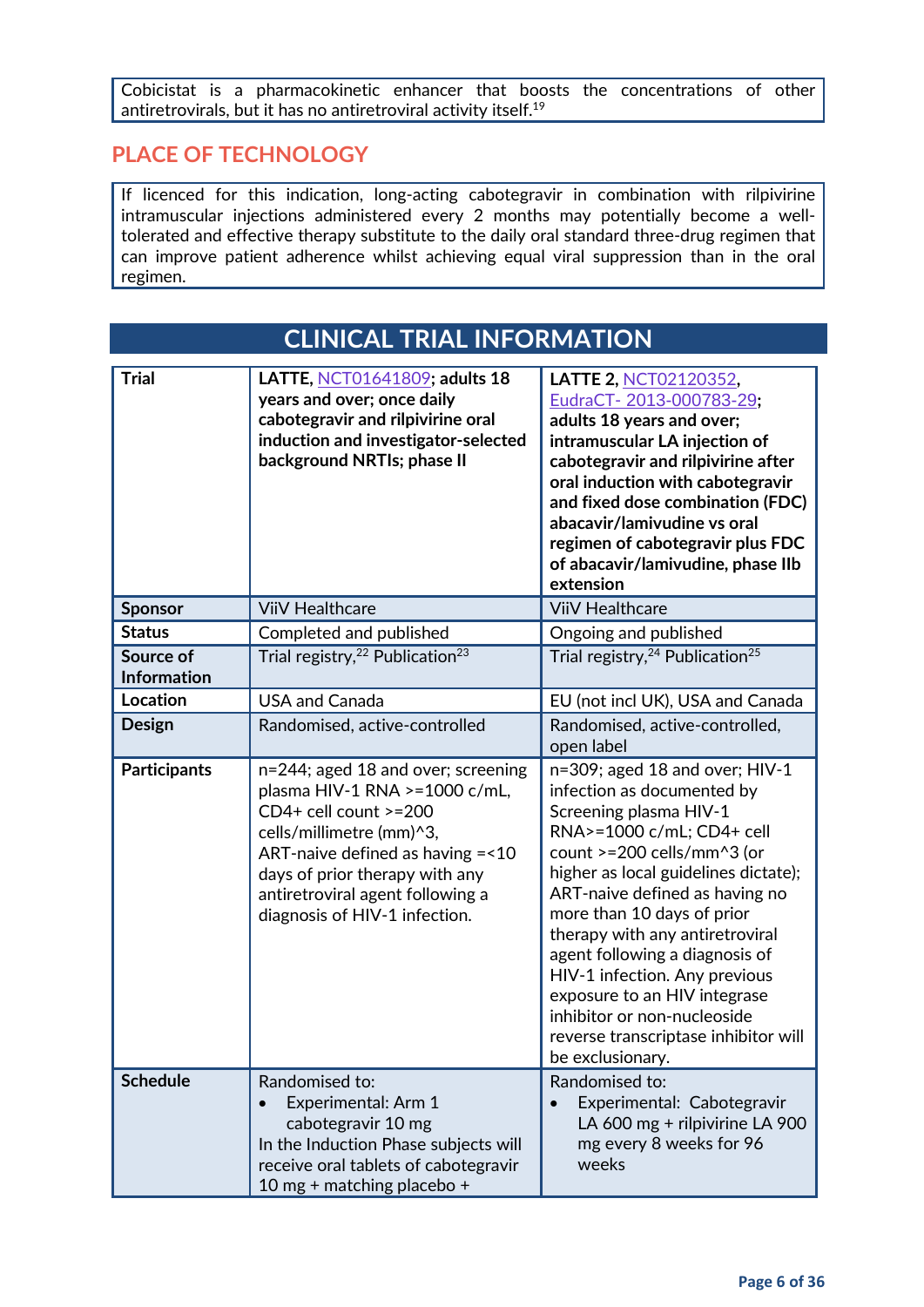| Follow-up                         | investigator-selected background<br>NRTIs (either abacavir/lamivudine<br>or tenofovir/emtricitabine) once<br>daily from Day 1 to Week 24.<br>Subjects continuing in the<br>Maintenance Phase will receive oral<br>tablets of cabotegravir 10 mg +<br>matching placebo + Rilpivirine 25<br>mg once daily from Week 24 to<br><b>Week 96.</b><br>Experimental: Arm 2<br>cabotegravir 30 mg<br>In the Induction Phase subjects will<br>receive oral tablets of cabotegravir<br>30 mg + matching placebo +<br>investigator-selected background<br>NRTIs (either abacavir/lamivudine<br>or tenofovir/emtricitabine) once<br>daily from Day 1 to Week 24.<br>Subjects continuing in the<br>Maintenance Phase will receive oral<br>tablets of cabotegravir 30 mg +<br>matching placebo + Rilpivirine 25<br>mg once daily from Week 24 to<br><b>Week 96.</b><br>Experimental: Arm 3<br>cabotegravir 60 mg<br>In the Induction Phase subjects will<br>receive oral tablets of cabotegravir<br>60 mg + investigator-selected<br>background NRTIs (either<br>abacavir/lamivudine or<br>tenofovir/emtricitabine) once daily<br>from Day 1 to Week 24. Subjects<br>continuing in the Maintenance<br>Phase will receive oral tablets of<br>cabotegravir 60 mg + Rilpivirine 25<br>mg once daily from Week 24 to<br><b>Week 96.</b><br><b>Active Comparator: Arm 4</b><br>efavirenz 600 mg<br>In the Induction Phase and<br>Maintenance Phase subjects will<br>receive oral tablets of efavirenz 600<br>mg + investigator-selected<br>background NRTIs (either<br>abacavir/lamivudine or<br>tenofovir/emtricitabine).<br>Active treatment for 96 weeks | Experimental: Cabotegravir LA<br>$\bullet$<br>400 mg + rilpivirine LA 600<br>mg every 4 weeks for 96<br>weeks<br>Active Comparator: oral<br>$\bullet$<br>regimen of Cabotegravir 30<br>mg once daily plus<br>Abacavir/Lamivudine<br>600/300 mg once daily for 96<br>weeks or 104 if going on to<br>the extension period.<br>For all arms in the Induction<br>Period of 20 weeks, subjects will<br>receive an oral regimen of<br>Cabotegravir 30 mg once daily<br>plus FDC Abacavir/Lamivudine<br>600/300 mg once daily. In the last<br>4 weeks of the Induction Period<br>subjects will also receive rilpivirine<br>25 mg tablet once daily.<br>Active treatment for 96 weeks |
|-----------------------------------|----------------------------------------------------------------------------------------------------------------------------------------------------------------------------------------------------------------------------------------------------------------------------------------------------------------------------------------------------------------------------------------------------------------------------------------------------------------------------------------------------------------------------------------------------------------------------------------------------------------------------------------------------------------------------------------------------------------------------------------------------------------------------------------------------------------------------------------------------------------------------------------------------------------------------------------------------------------------------------------------------------------------------------------------------------------------------------------------------------------------------------------------------------------------------------------------------------------------------------------------------------------------------------------------------------------------------------------------------------------------------------------------------------------------------------------------------------------------------------------------------------------------------------------------------------------------------------------------------------------------------------------|-------------------------------------------------------------------------------------------------------------------------------------------------------------------------------------------------------------------------------------------------------------------------------------------------------------------------------------------------------------------------------------------------------------------------------------------------------------------------------------------------------------------------------------------------------------------------------------------------------------------------------------------------------------------------------|
| <b>Primary</b><br><b>Outcomes</b> | Proportion of subjects with HIV-<br>1 RNA <50 copies/mL at Week<br>48 [ Time Frame: 48 weeks ]                                                                                                                                                                                                                                                                                                                                                                                                                                                                                                                                                                                                                                                                                                                                                                                                                                                                                                                                                                                                                                                                                                                                                                                                                                                                                                                                                                                                                                                                                                                                         | The proportion of subjects<br>$\bullet$<br>with HIV-1 Ribonucleic acid<br>(RNA) <50 copies/millilitre                                                                                                                                                                                                                                                                                                                                                                                                                                                                                                                                                                         |
|                                   |                                                                                                                                                                                                                                                                                                                                                                                                                                                                                                                                                                                                                                                                                                                                                                                                                                                                                                                                                                                                                                                                                                                                                                                                                                                                                                                                                                                                                                                                                                                                                                                                                                        | (c/mL) at Maintenance Week<br>32 [ Time Frame: Week 32 ]                                                                                                                                                                                                                                                                                                                                                                                                                                                                                                                                                                                                                      |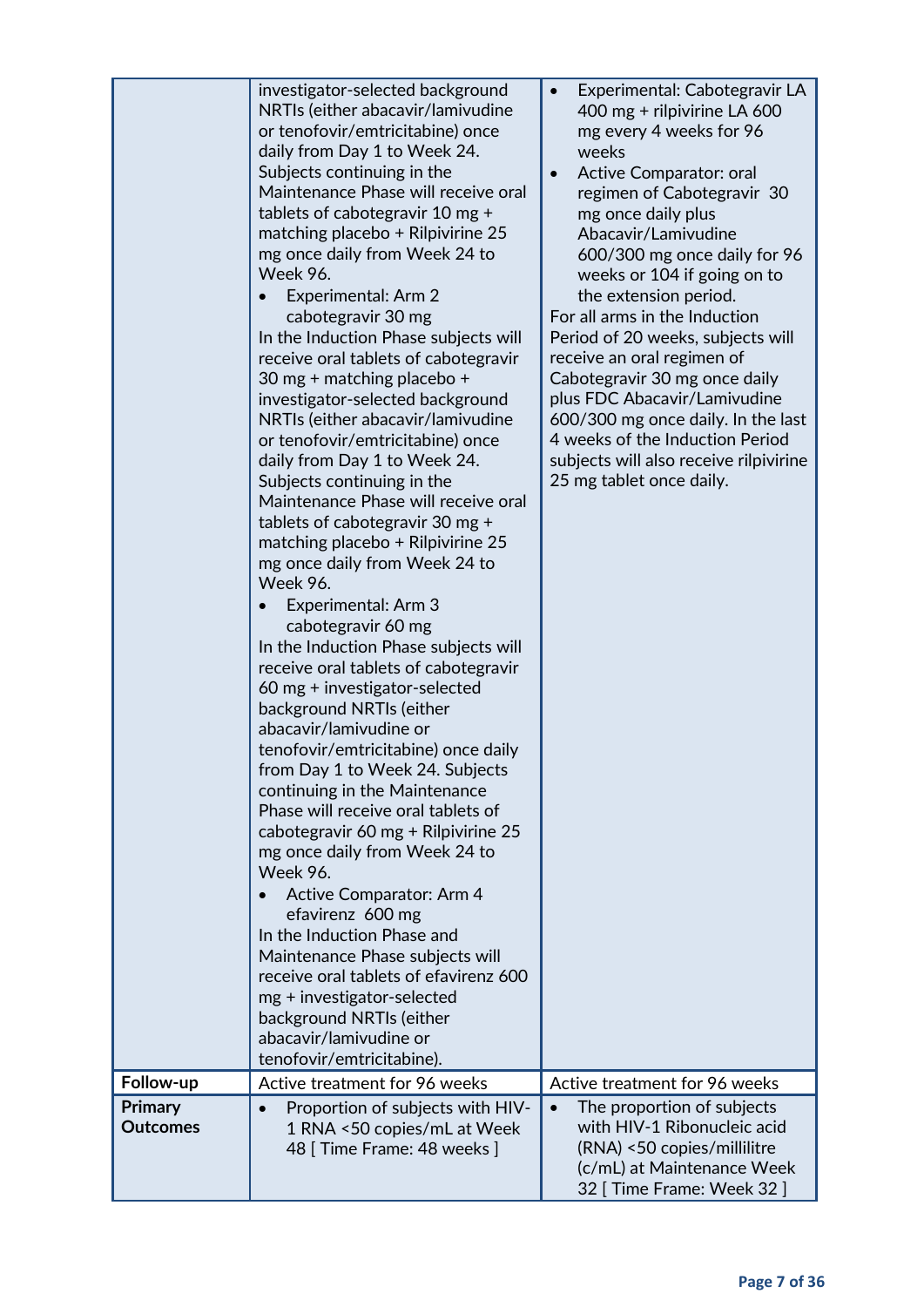|                                     |                                                                                                                                                                                                                                                                                                                                                                                                                                                                                                                                                                                                                                                                                                                                                                                                                                                                                                                                                                                                                   | The proportion of subjects<br>with protocol defined virologic<br>failures over time [ Time<br>Frame: Up to Week<br>96/Withdrawal]<br>Incidence and severity of<br>adverse events (AEs) over<br>time [ Time Frame: Up to<br>Week 96/Withdrawal]<br>Incidence and severity of<br>$\bullet$<br>laboratory abnormalities over<br>time [ Time Frame: Up to<br>Week 96/Withdrawal]                                                                                                                                                                                                                                                                                                                                                                                                                                                                                                                                                        |
|-------------------------------------|-------------------------------------------------------------------------------------------------------------------------------------------------------------------------------------------------------------------------------------------------------------------------------------------------------------------------------------------------------------------------------------------------------------------------------------------------------------------------------------------------------------------------------------------------------------------------------------------------------------------------------------------------------------------------------------------------------------------------------------------------------------------------------------------------------------------------------------------------------------------------------------------------------------------------------------------------------------------------------------------------------------------|-------------------------------------------------------------------------------------------------------------------------------------------------------------------------------------------------------------------------------------------------------------------------------------------------------------------------------------------------------------------------------------------------------------------------------------------------------------------------------------------------------------------------------------------------------------------------------------------------------------------------------------------------------------------------------------------------------------------------------------------------------------------------------------------------------------------------------------------------------------------------------------------------------------------------------------|
| <b>Secondary</b><br><b>Outcomes</b> | Proportion of subjects with<br>plasma HIV-1 RNA <400 and<br><50 copies/mL over time by visit<br>[ Time Frame: Through Week<br>96]<br>Proportion of subjects with HIV-<br>1 RNA <50 copies/mL at Week<br>16 and Week 24 in Induction<br>Phase [ Time Frame: 16 weeks,<br>24 weeks ]<br>The proportion of subjects with<br>$\bullet$<br>HIV-1 RNA <50 copies/mL from<br>Week 24 through Week 96 by<br>visit in Maintenance Phase [<br>Time Frame: 24 weeks through<br>Week 96 ]<br>Absolute values and change<br>from Baseline in plasma HIV-1<br>RNA by visit [ Time Frame:<br>Baseline (Study Day 1), and up<br>to Week 96]<br>Incidence of disease progression<br>[ Time Frame: Up to Week 96 ]<br>Absolute values and changes<br>from baseline in CD4+ cell<br>counts by visit [ Time Frame:<br>Baseline (Study Day 1), and up<br>to Week 96]<br>Incidence of treatment<br>$\bullet$<br>emergent genotypic and<br>phenotypic resistance to<br>cabotegravir, RPV and other on-<br>study ART for protocol-defined | Proportion of subjects with<br>$\bullet$<br>plasma HIV-1 RNA <200 c/mL<br>and <50 c/mL, for oral dose of<br>Cabotegravir 30 mg plus<br>Abacavir/Lamivudine<br>[ Time Frame: Up to Week<br>96/Withdrawal]<br>Absolute values and change<br>$\bullet$<br>from Baseline in plasma HIV-1<br>RNA, for oral dose of<br>Cabotegravir 30 mg plus<br>Abacavir/Lamivudine<br>[ Time Frame: Baseline to<br><b>Week 961</b><br>Absolute values and changes<br>from Baseline in CD4+ cell<br>counts, for oral dose of<br>Cabotegravir 30 mg plus<br>Abacavir/Lamivudine<br>[ Time Frame: Baseline to<br><b>Week 96</b> ]<br>Incidence of disease<br>progression for oral dose of<br>Cabotegravir 30 mg plus<br>Abacavir/Lamivudine<br>[ Time Frame: Up to Week<br>96/Withdrawal]<br>Incidence and severity of AEs<br>over time, for oral dose of<br>Cabotegravir 30 mg plus<br>Abacavir/Lamivudine<br>[ Time Frame: Up to Week<br>96/Withdrawal] |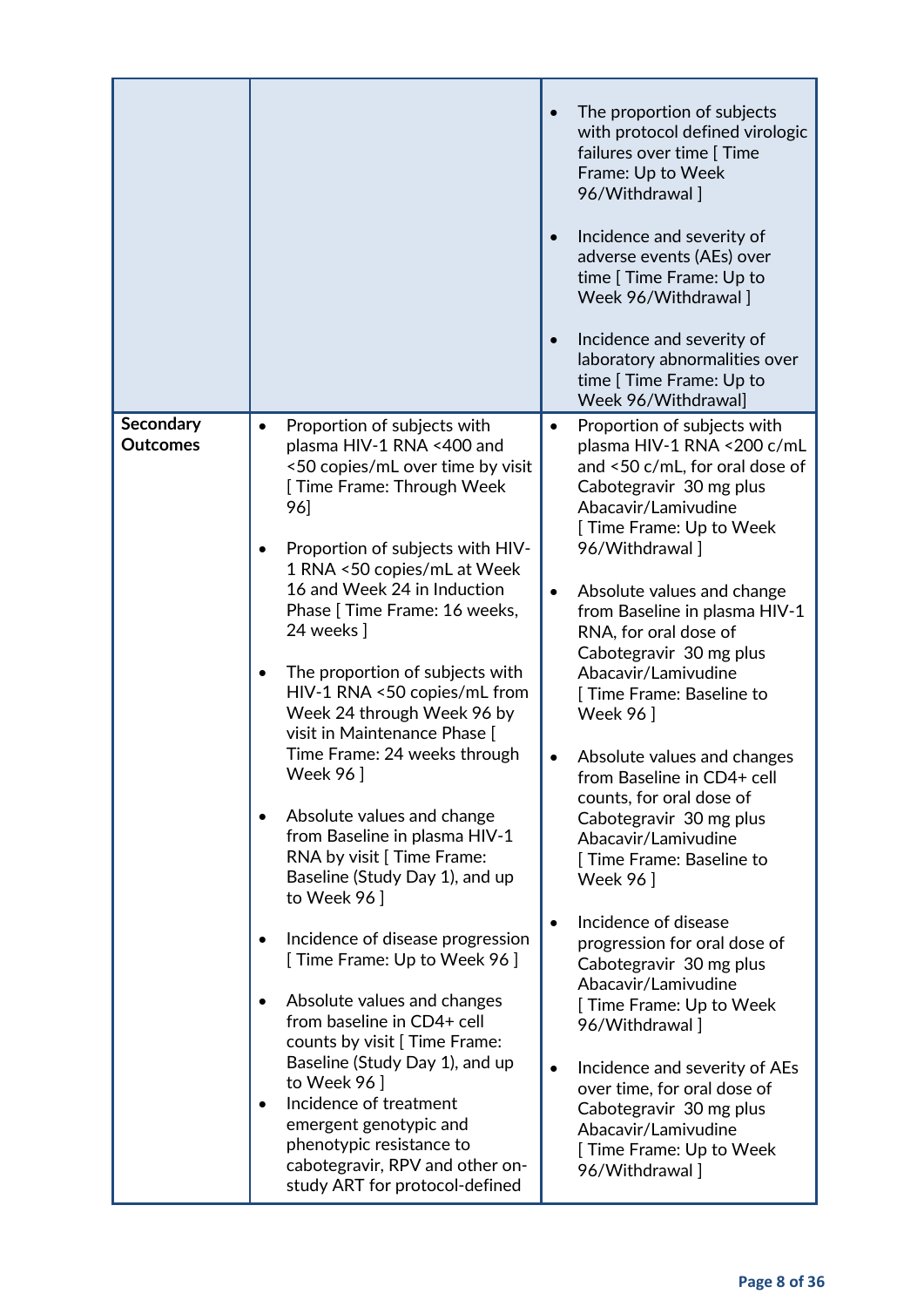| virologic failures [ Time Frame:<br>Up to Week 96]<br>Incidence and severity of<br>Adverse Events (AEs) and<br>laboratory abnormalities over<br>time [ Time Frame: Up to Week<br>96]                                                                                                          | The incidence and severity of<br>$\bullet$<br>laboratory abnormalities over<br>time, for oral dose of<br>Cabotegravir 30 mg plus<br>Abacavir/Lamivudine<br>[ Time Frame: Up to Week<br>96/Withdrawal]                                                                         |
|-----------------------------------------------------------------------------------------------------------------------------------------------------------------------------------------------------------------------------------------------------------------------------------------------|-------------------------------------------------------------------------------------------------------------------------------------------------------------------------------------------------------------------------------------------------------------------------------|
| Absolute values and changes in<br>laboratory parameters by visit [<br>Time Frame: Up to Week 96 ]<br>Proportion of subjects who<br>discontinue treatment due to                                                                                                                               | Absolute values and changes<br>$\bullet$<br>in laboratory parameters over<br>time, for oral dose of<br>Cabotegravir 30 mg plus<br>Abacavir/Lamivudine<br>[ Time Frame: Up to Week<br>96/Withdrawal 1                                                                          |
| AEs [ Time Frame: Up to Week<br>96]                                                                                                                                                                                                                                                           | Proportion of subjects with<br>$\bullet$                                                                                                                                                                                                                                      |
| Incidence of any clinically<br>significant changes in QRS<br>duration, QTc interval, HR, PR<br>interval based on<br>electrocardiograph (ECG)<br>readings by visit [ Time Frame:<br>Baseline (Study Day 1), and up<br>to Week 96                                                               | plasma HIV-1 RNA <200 c/mL<br>and <50 c/mL over time, for<br>Cabotegravir LA 400 mg IM<br>plus rilpivirine LA 600 mg IM<br>every 4 weeks and<br>Cabotegravir LA 600 mg IM<br>plus rilpivirine LA 900 mg<br>every 8 weeks, relative to<br>Cabotegravir plus                    |
| Plasma cabotegravir<br>٠<br>pharmacokinetic (PK)<br>parameters [area under the                                                                                                                                                                                                                | Abacavir/Lamivudine orally<br>once daily [ Time Frame: Up to<br>Week 96/Withdrawal]                                                                                                                                                                                           |
| concentration time curve over<br>the dosing interval (AUC[0-tau]),<br>maximum observed<br>concentration (Cmax), and<br>concentration at the end of a<br>dosing interval (Ctau)] [Time<br>Frame: 2 weeks, 12 weeks, 26<br>weeks, and 36 weeks (Pre-dose<br>and 2 to 4 hours (h) post dose) $]$ | Proportion of subjects with<br>$\bullet$<br>protocol defined virologic<br>failures over time, for<br>Cabotegravir LA 400 mg IM<br>plus rilpivirine LA 600 mg IM<br>every 4 weeks and<br>Cabotegravir LA 600 mg IM<br>plus rilpivirine LA 900 mg<br>every 8 weeks, relative to |
| Plasma rilpivirine PK parameters<br>[AUC(0-tau), Cmax, Ctau] [ Time<br>Frame: 2 weeks, 12 weeks, 26<br>weeks, and 36 weeks (Pre-dose                                                                                                                                                          | Cabotegravir 30 mg plus<br>Abacavir/Lamivudine orally<br>once daily [ Time Frame: Up to<br>Week 96/Withdrawal ]                                                                                                                                                               |
| and 2 to 4 hours (h) post dose) $]$<br>Adherence to IP [ Time Frame:<br>Up to Week 96 ]                                                                                                                                                                                                       | The absolute values and<br>$\bullet$<br>change from Baseline in<br>plasma HIV-1 RNA, for<br>Cabotegravir LA 400 mg IM<br>plus rilpivirine LA 600 mg IM<br>every 4 weeks and<br>Cabotegravir LA 600 mg IM                                                                      |
|                                                                                                                                                                                                                                                                                               | plus rilpivirine LA 900 mg<br>every 8 weeks, relative to<br>Cabotegravir 30 mg plus                                                                                                                                                                                           |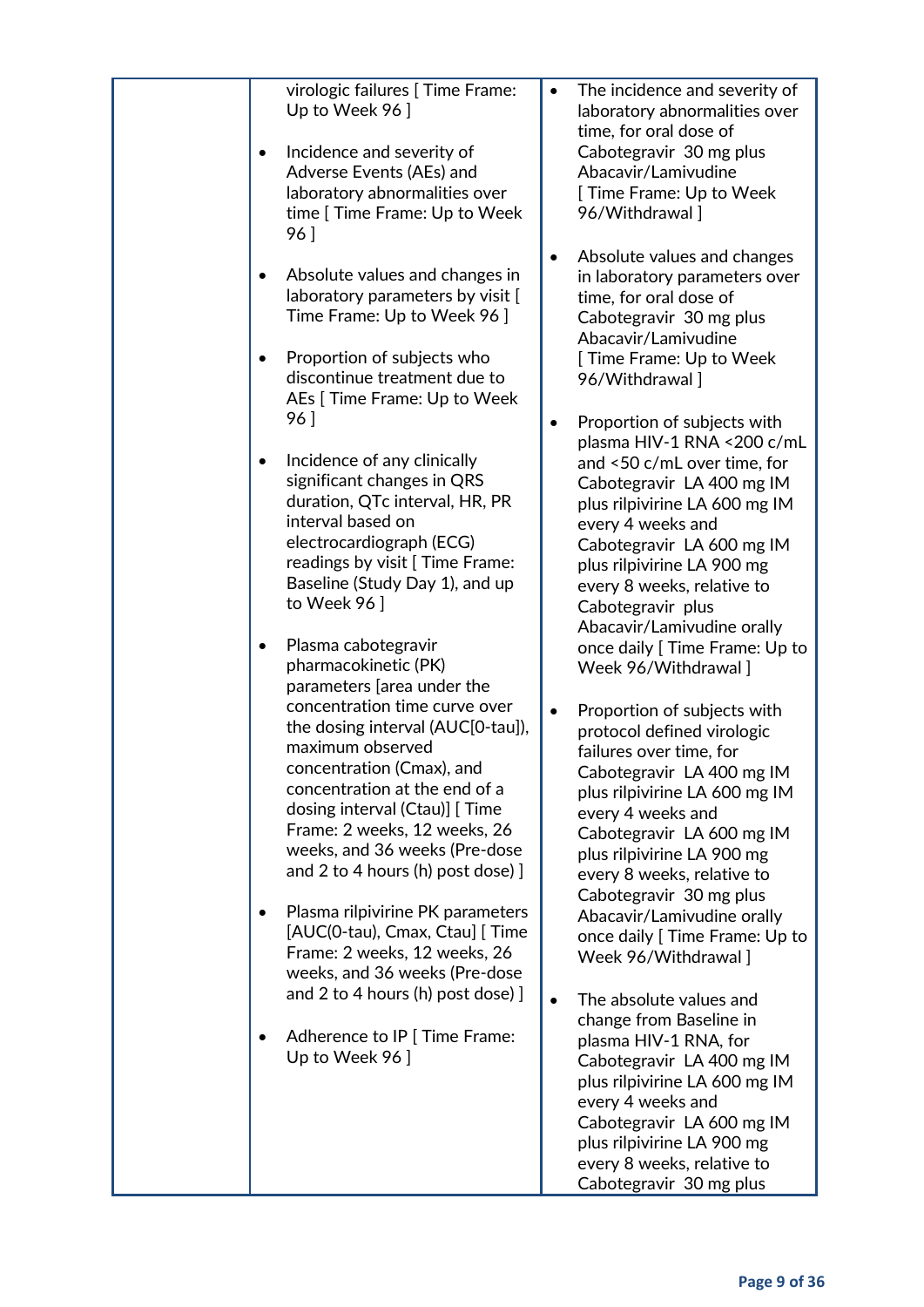Abacavir/Lamivudine orally once daily [ Time Frame: Up to Week 96/Withdrawal ]

- Absolute values and changes from Baseline in CD4+ cell counts, for Cabotegravir LA 400 mg IM plus rilpivirine LA 600 mg IM every 4 weeks and Cabotegravir LA 600 mg IM plus rilpivirine LA 900 mg every 8 weeks, relative to Cabotegravir 30 mg plus Abacavir/Lamivudine orally once daily [ Time Frame: Up to Week 96/Withdrawal ]
- The incidence of disease progression for Cabotegravir LA 400 mg IM plus rilpivirine LA 600 mg IM every 4 weeks and Cabotegravir LA 600 mg IM plus rilpivirine LA 900 mg every 8 weeks, relative to Cabotegravir 30 mg plus Abacavir/Lamivudine orally once daily [ Time Frame: Up to Week 96/Withdrawal ]
- Incidence of disease progression through Week 96 of the Maintenance Period. [ Time Frame: Up to Week 96/Withdrawal ]
- Incidence and severity of AEs, for Cabotegravir LA 400 mg IM plus rilpivirine LA 600 mg IM every 4 weeks and Cabotegravir LA 600 mg IM plus rilpivirine LA 900 mg every 8 weeks, relative to Cabotegravir 30 mg plus Abacavir/Lamivudine orally once daily [ Time Frame: Up to Week 96/Withdrawal ]
- Incidence and severity of laboratory abnormalities, for Cabotegravir LA 400 mg IM plus rilpivirine LA 600 mg IM every 4 weeks and Cabotegravir LA 600 mg IM plus rilpivirine LA 900 mg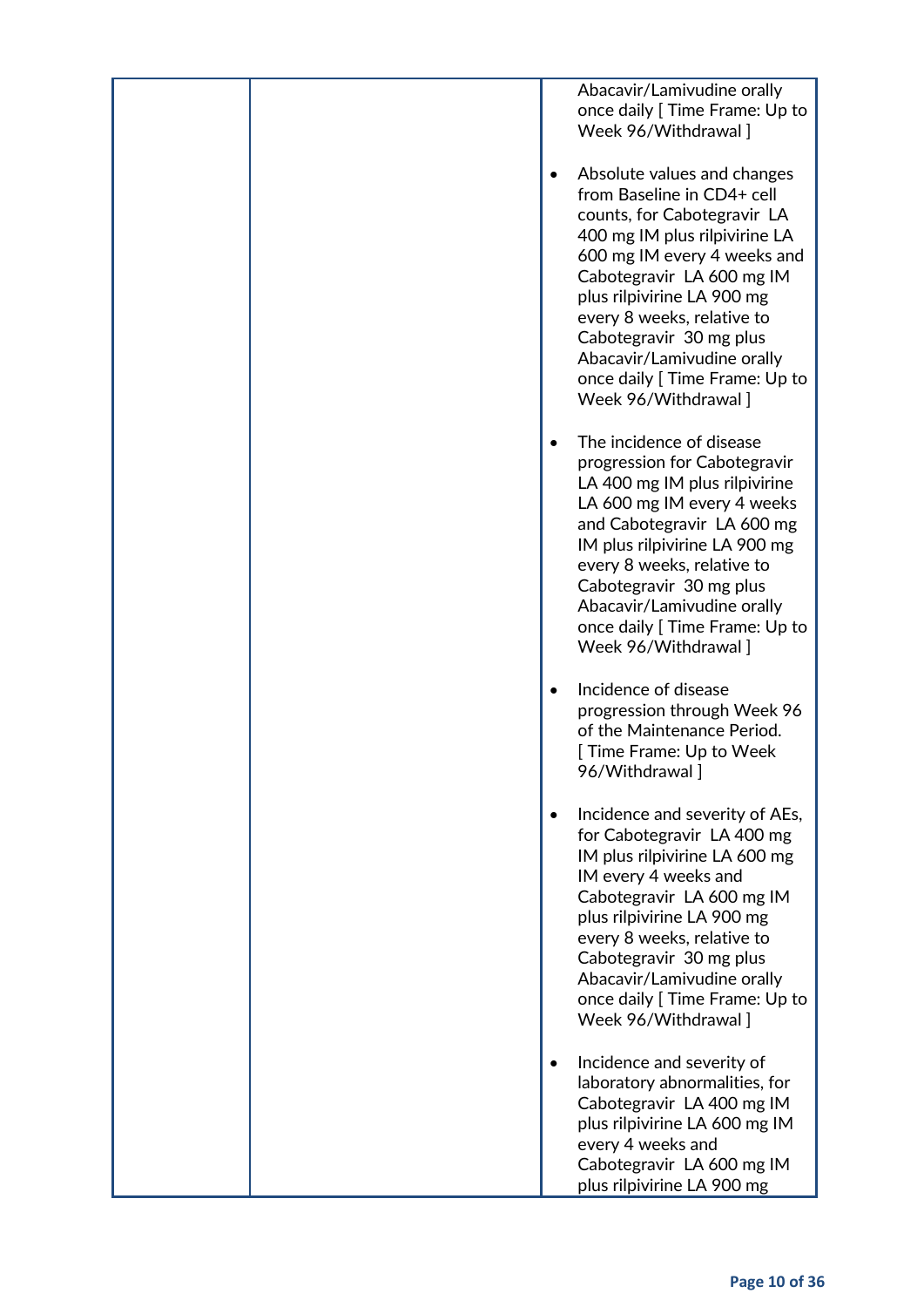every 8 weeks, relative to Cabotegravir 30 mg plus Abacavir/Lamivudine orally once daily [ Time Frame: Up to Week 96/Withdrawal ]

- Absolute values and changes in laboratory parameters, for Cabotegravir LA 400 mg IM plus rilpivirine LA 600 mg IM every 4 weeks and Cabotegravir LA 600 mg IM plus rilpivirine LA 900 mg every 8 weeks, relative to Cabotegravir 30 mg plus Abacavir/Lamivudine orally once daily [ Time Frame: Up to Week 96/Withdrawal ]
- Plasma pharmacokinetic (PK) parameters for Cabotegravir LA and rilpivirine LA during the Maintenance Period [ Time Frame: Up to Week 96/Withdrawal ]
- Plasma Cabotegravir and rilpivirine trough concentrations [ Time Frame: Up to Week 96/Withdrawal ]
- PK-pharmacodynamic (PD) assessment for Cabotegravir LA and rilpivirine LA [ Time Frame: Up to Week 48 ]
- Incidence of treatment emergent genotypic and phenotypic resistance to Cabotegravir, rilpivirine, and other on-study Antiretroviral Therapy (ART). [ Time Frame: Up to Week 96/Withdrawal ]
- The proportion of subjects with plasma HIV-1 RNA <50 c/mL over time. [ Time Frame: Up to Week 96/Withdrawal ]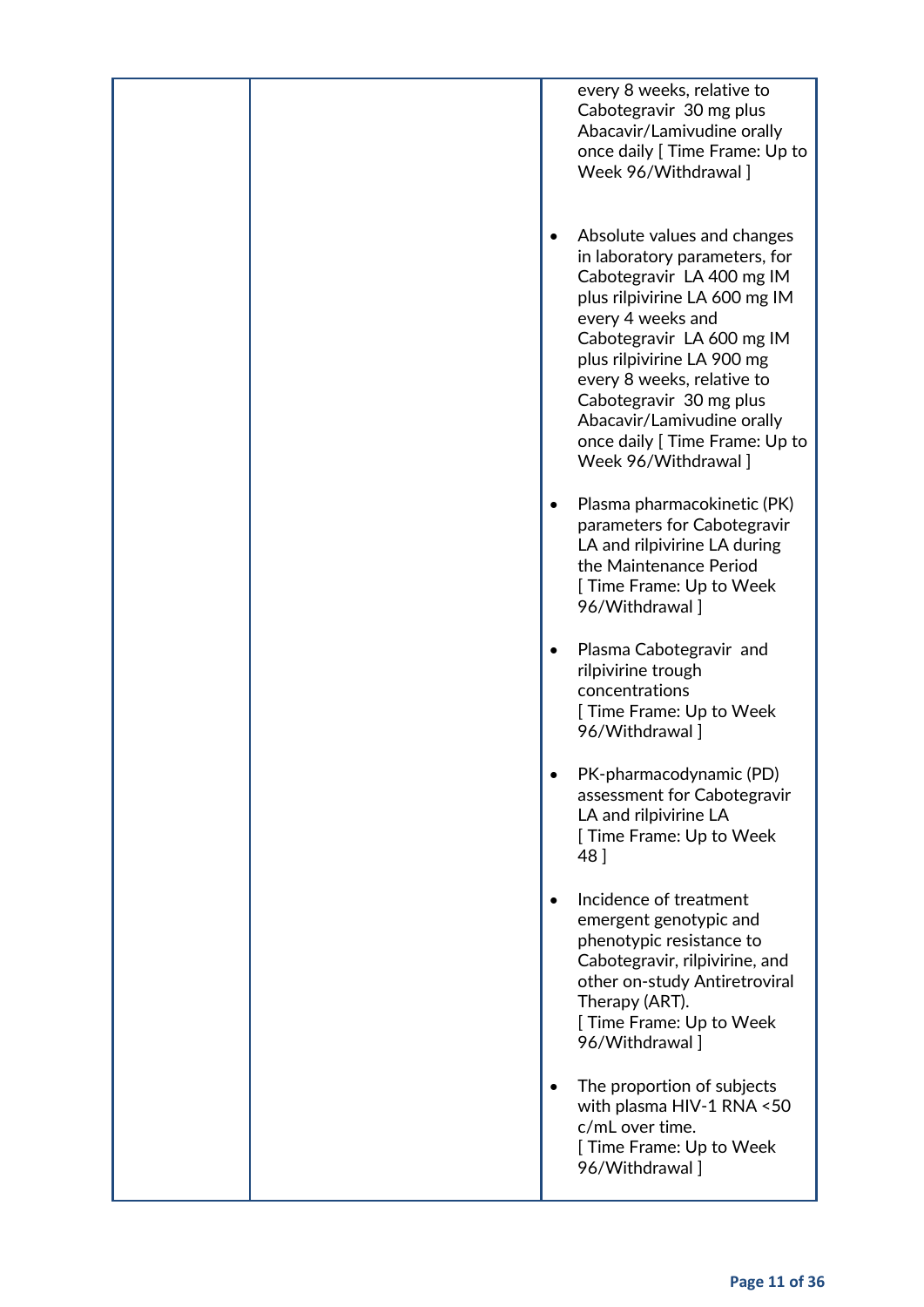|                    |                                                                                                                                                                                                                                                                                                                                                                                                                                                                                                                                                                                                                                                                                                                                                                                                                                                                                                                                                                                            | $\bullet$ | To evaluate the treatment<br>satisfaction for subjects on the<br>long-acting injectable<br>regimens with those on the<br>oral regimen using the HIV<br><b>Treatment Satisfaction</b><br><b>Questionnaire Status</b><br>(HIVTSQ(s)), through Week 96<br>of the Maintenance Period.<br>[ Time Frame: Up to Week<br>96/Withdrawal]                                                                                                                                                                                                                                                                                                                                                                                                                                                                    |
|--------------------|--------------------------------------------------------------------------------------------------------------------------------------------------------------------------------------------------------------------------------------------------------------------------------------------------------------------------------------------------------------------------------------------------------------------------------------------------------------------------------------------------------------------------------------------------------------------------------------------------------------------------------------------------------------------------------------------------------------------------------------------------------------------------------------------------------------------------------------------------------------------------------------------------------------------------------------------------------------------------------------------|-----------|----------------------------------------------------------------------------------------------------------------------------------------------------------------------------------------------------------------------------------------------------------------------------------------------------------------------------------------------------------------------------------------------------------------------------------------------------------------------------------------------------------------------------------------------------------------------------------------------------------------------------------------------------------------------------------------------------------------------------------------------------------------------------------------------------|
|                    |                                                                                                                                                                                                                                                                                                                                                                                                                                                                                                                                                                                                                                                                                                                                                                                                                                                                                                                                                                                            |           | To evaluate the change in<br>treatment satisfaction for<br>subjects using the HIV<br><b>Treatment Satisfaction</b><br><b>Questionnaire Change</b><br>(HIVTSQ[c]) through Week 32<br>of the Maintenance Period.<br>[ Time Frame: Up to Week<br>$32$ ]                                                                                                                                                                                                                                                                                                                                                                                                                                                                                                                                               |
|                    |                                                                                                                                                                                                                                                                                                                                                                                                                                                                                                                                                                                                                                                                                                                                                                                                                                                                                                                                                                                            |           | To evaluate medication<br>adherence over time using the<br><b>HIV Medication Questionnaire</b><br>(HIVMQ). [Time Frame: Up to<br>Week 96/Withdrawal]                                                                                                                                                                                                                                                                                                                                                                                                                                                                                                                                                                                                                                               |
| <b>Key Results</b> | Of 243 patients randomly allocated<br>and treated, 156 (86%) of 181<br>patients in the cabotegravir groups<br>(52 [87%] of 60, 51 [85%] of 60, and<br>53 [87%] of 61 patients in the 10<br>mg, 30 mg, and 60 mg groups,<br>respectively) and 46 (74%) of 62 in<br>the efavirenz group had fewer than<br>50 copies per mL of HIV-1 RNA<br>after induction therapy. After<br>patients in the cabotegravir groups<br>were changed over from dual NRTIs<br>to rilpivirine at week 24, 149 (82%;<br>95% Cl 77-88) patients in the<br>cabotegravir groups (48 [80%; 70-<br>90], 48 [80%; 70-90], and 53 [87%;<br>78-95] patients in the 10 mg, 30 mg,<br>and 60 mg groups, respectively)<br>versus 44 (71%; 60-82) in the<br>efavirenz group were virologically<br>suppressed at week 48, and 137<br>(76%; 69-82) receiving cabotegravir<br>(41 [68%; 57-80], 45 [75%; 64-86],<br>and 51 [84%; 74-93] patients in the<br>10 mg, 30 mg, and 60 mg groups,<br>respectively) versus 39 (63%; 51-75) |           | This study is currently ongoing. At<br>32 weeks following<br>randomisation, both long-acting<br>regimens met primary criteria for<br>comparability in viral suppression<br>relative to the oral comparator<br>group. Viral suppression was<br>maintained at 32 weeks in 51<br>(91%) of 56 patients in the oral<br>treatment group, 108 (94%) of<br>115 patients in the 4-week group<br>(difference 2.8% [95% CI -5.8 to<br>11.5] vs oral treatment), and $109$<br>$(95%)$ of 115 patients in the 8-<br>week group (difference $3.7\%$ [-4.8<br>to $12.2$ vs oral treatment). At<br>week 96, viral suppression was<br>maintained in 47 (84%) of 56<br>patients receiving oral treatment,<br>100 (87%) of 115 patients in the<br>4-week group, and 108 (94%) of<br>115 patients in the 8-week group. |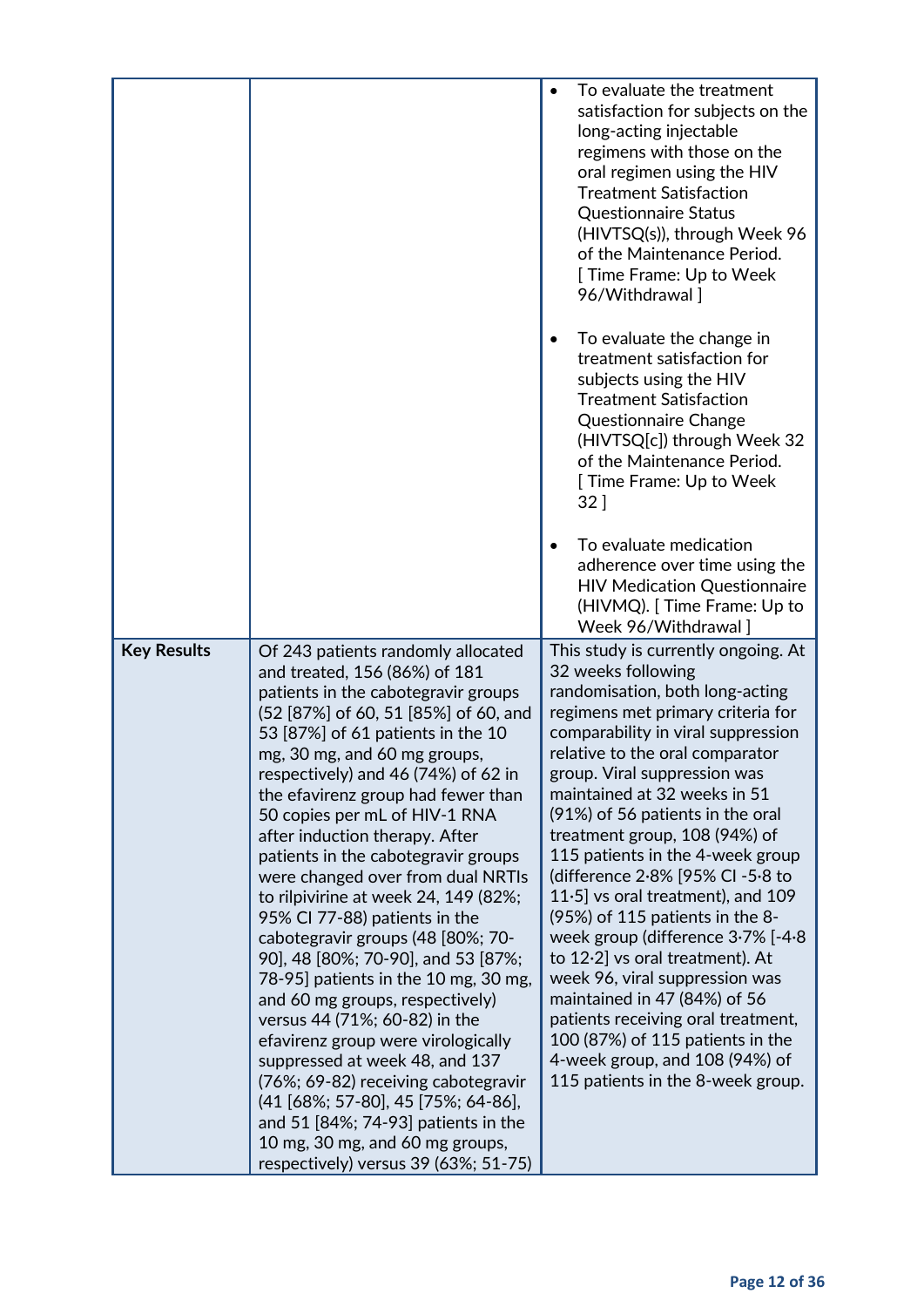|                                   | in the efavirenz group were                                                                                                                                                                                                                                                                                                                                                                                                                                                                                                           |                                                                                                                                                                                                                                                                                                                                                                                                                                                                                                                                                                                                                                                                         |
|-----------------------------------|---------------------------------------------------------------------------------------------------------------------------------------------------------------------------------------------------------------------------------------------------------------------------------------------------------------------------------------------------------------------------------------------------------------------------------------------------------------------------------------------------------------------------------------|-------------------------------------------------------------------------------------------------------------------------------------------------------------------------------------------------------------------------------------------------------------------------------------------------------------------------------------------------------------------------------------------------------------------------------------------------------------------------------------------------------------------------------------------------------------------------------------------------------------------------------------------------------------------------|
|                                   | virologically suppressed at week 96.                                                                                                                                                                                                                                                                                                                                                                                                                                                                                                  |                                                                                                                                                                                                                                                                                                                                                                                                                                                                                                                                                                                                                                                                         |
| <b>Adverse effects</b><br>(AEs)   | Treatment-related adverse events<br>were reported by 93 (51%)<br>cabotegravir-treated patients (28<br>$[47\%]$ , 32 [53%], and 33 [54%]<br>patients in the 10 mg, 30 mg, and 60<br>mg groups, respectively) and 42<br>(68%) efavirenz-treated patients. Six<br>(3%) patients in the cabotegravir<br>groups (one [2%], one [2%], and four<br>[7%] patients in the 10 mg, 30 mg,<br>and 60 mg groups, respectively)<br>withdrew because of treatment-<br>emergent adverse events compared<br>with nine (15%) in the efavirenz<br>group. | Three patients (1%) experienced<br>protocol-defined virological<br>failure (two in the 8-week group;<br>one in the oral treatment group).<br>Injection-site reactions were mild<br>(3648 [84%] of 4360 injections) or<br>moderate (673 [15%] of 4360<br>injections) in intensity and rarely<br>resulted in discontinuation (two<br>[<1%] of 230 patients); injection-<br>site pain was reported most<br>frequently. Serious adverse<br>events during maintenance were<br>reported in 22 (10%) of 230<br>patients in the intramuscular<br>groups (4-week and 8-week<br>groups) and seven (13%) of 56<br>patients in the oral treatment<br>group; none were drug related. |
| <b>Expected</b><br>reporting date | Previously reported as Oct 2013                                                                                                                                                                                                                                                                                                                                                                                                                                                                                                       | Previously reported as Aug 2015.<br><b>Study completion date December</b><br>2020.                                                                                                                                                                                                                                                                                                                                                                                                                                                                                                                                                                                      |

| <b>Trial</b>                    | POLAR, NCT03639311; adults 18 years and over; intramuscular LA<br>injections of cabotegravir (CAB) and rilpivirine (RPV) vs oral fixed dose<br>combination (FDC) of dolutegravir plus rilpivirine; phase IIb                                                                                                                                                                                                                                                                                                                                                                                                                                                                                                                                                                                                                     |
|---------------------------------|----------------------------------------------------------------------------------------------------------------------------------------------------------------------------------------------------------------------------------------------------------------------------------------------------------------------------------------------------------------------------------------------------------------------------------------------------------------------------------------------------------------------------------------------------------------------------------------------------------------------------------------------------------------------------------------------------------------------------------------------------------------------------------------------------------------------------------|
| <b>Sponsor</b>                  | <b>ViiV Healthcare</b>                                                                                                                                                                                                                                                                                                                                                                                                                                                                                                                                                                                                                                                                                                                                                                                                           |
| <b>Status</b>                   | Ongoing                                                                                                                                                                                                                                                                                                                                                                                                                                                                                                                                                                                                                                                                                                                                                                                                                          |
| Source of<br><b>Information</b> | Trial registry <sup>26</sup>                                                                                                                                                                                                                                                                                                                                                                                                                                                                                                                                                                                                                                                                                                                                                                                                     |
| Location                        | <b>USA and Canada</b>                                                                                                                                                                                                                                                                                                                                                                                                                                                                                                                                                                                                                                                                                                                                                                                                            |
| <b>Design</b>                   | Non-Randomised, open-label                                                                                                                                                                                                                                                                                                                                                                                                                                                                                                                                                                                                                                                                                                                                                                                                       |
| <b>Participants</b>             | N=98; aged 18 and over; Must have been on oral cabotegravir 30 mg<br>plus rilpivirine 25 mg regimen through at minimum Week 300 of the<br>LATTE study as per LATTE protocol dosing requirements and until Day 1<br>of the POLAR study; Plasma HIV-1 RNA <50 c/mL at Week 300                                                                                                                                                                                                                                                                                                                                                                                                                                                                                                                                                     |
| <b>Schedule</b>                 | Participants allocated (non-randomised) to:<br>Experimental: subjects from LATTE trial, who were administered oral<br>cabotegravir 30 mg plus rilpivirine 25 mg, who successfully complete<br>week 300 (experimental arm 2) receive Injection cabotegravir 600 mg<br>$LA +$ rilpivirine 900 mg LA injections within 2 hours of the final oral<br>dose of LATTE given on the same day. The second loading injections<br>will be administered 1 month after initial loading dose (CAB LA 600<br>mg plus RPV LA 900 mg), with subsequent injections (CAB LA 600<br>mg + RPV LA 900 mg) occurring Q2M thereafter. Subjects will<br>continue to receive the treatment until the study intervention is<br>locally approved and commercially available. HAART therapy will be<br>initiated within 8 weeks after the last Q2M injection. |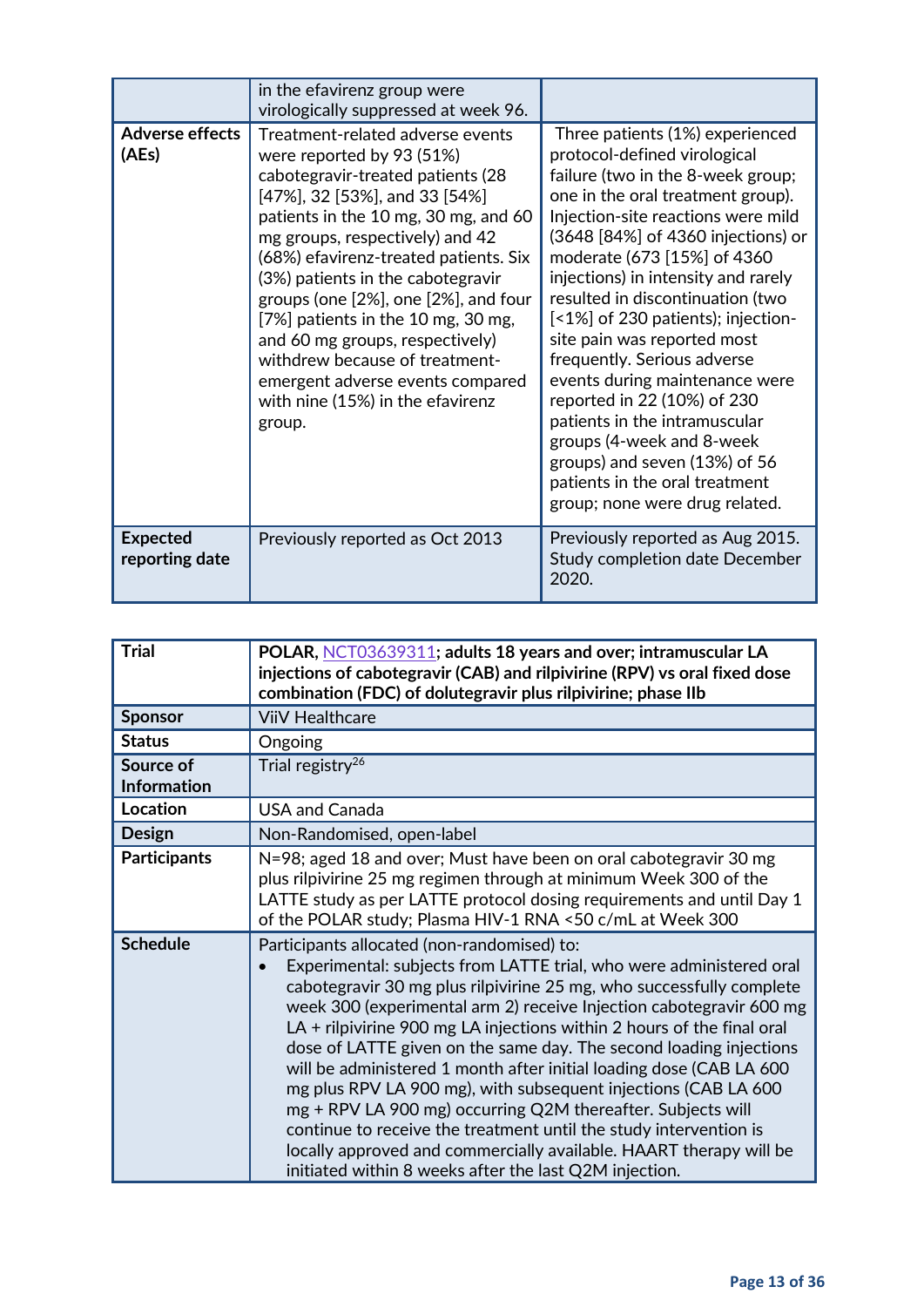|                                     | Experimental: subjects from LATTE, who were administered oral<br>Cabotegravir 30 mg plus rilpivirine 25 mg, who successfully complete<br>week 300 (experimental arm 2) receiving Oral dolutegravir plus<br>rilpivirine on Day 1 until Month 12. Subjects will continue to receive<br>the treatment until the study intervention is locally approved and<br>commercially available. |
|-------------------------------------|------------------------------------------------------------------------------------------------------------------------------------------------------------------------------------------------------------------------------------------------------------------------------------------------------------------------------------------------------------------------------------|
| Follow-up                           | Active treatment for 12 months                                                                                                                                                                                                                                                                                                                                                     |
| <b>Primary</b><br><b>Outcomes</b>   | Number of subjects with HIV-RNA >=50 c per mL as per Food and<br>Drug Administration (FDA) Snapshot algorithm at Month 12 [Time<br>Frame: Month 12                                                                                                                                                                                                                                 |
| <b>Secondary</b><br><b>Outcomes</b> | Number of subjects with plasma HIV-1 RNA <50 c/mL (c/mL) at<br>$\bullet$<br>Month 12 using the FDA Snapshot algorithm [Time Frame: At Month<br>12]                                                                                                                                                                                                                                 |
|                                     | Number of subjects with protocol defined confirmed virologic failure<br>$\bullet$<br>(CVF) over time [ Time Frame: Up to 40 months ]                                                                                                                                                                                                                                               |
|                                     | Number of subjects with HIV-RNA greater than or equal to 50 c/mL<br>$\bullet$<br>as per FDA Snapshot algorithm over time [ Time Frame: Up to 40<br>months ]                                                                                                                                                                                                                        |
|                                     | Absolute values of HIV- viral load over time [ Time Frame: Up to 40<br>$\bullet$<br>months ]                                                                                                                                                                                                                                                                                       |
|                                     | Absolute values of cluster of differentiation 4 (CD4+) cell counts over<br>time [ Time Frame: Up to 40 months ]                                                                                                                                                                                                                                                                    |
|                                     | Change from Baseline in HIV viral load over time<br>[ Time Frame: Baseline and Up to 40 months ]                                                                                                                                                                                                                                                                                   |
|                                     | Change from Baseline in CD4+ cell count over time<br>[ Time Frame: Baseline and Up to 40 months ]                                                                                                                                                                                                                                                                                  |
|                                     | Number of subjects with adverse events (AEs) and serious adverse<br>events (SAEs) [ Time Frame: Up to 40 months ]                                                                                                                                                                                                                                                                  |
|                                     | Number of subjects who discontinue treatment due to AEs over time.<br>[ Time Frame: Up to 40 months ]                                                                                                                                                                                                                                                                              |
|                                     | Number of subjects with abnormal haematology findings<br>[ Time Frame: Up to 40 months ]                                                                                                                                                                                                                                                                                           |
|                                     | Number of subjects with abnormal clinical chemistry findings<br>[ Time Frame: Up to 40 months ]                                                                                                                                                                                                                                                                                    |
|                                     | Number of subjects with abnormal lipid findings [ Time Frame: Up to<br>40 months ]                                                                                                                                                                                                                                                                                                 |
|                                     | Change from Baseline in haematology parameters of platelets, WBC<br>count, basophils, eosinophils, lymphocytes, monocytes and<br>neutrophils [ Time Frame: Baseline and Up to 40 months ]                                                                                                                                                                                          |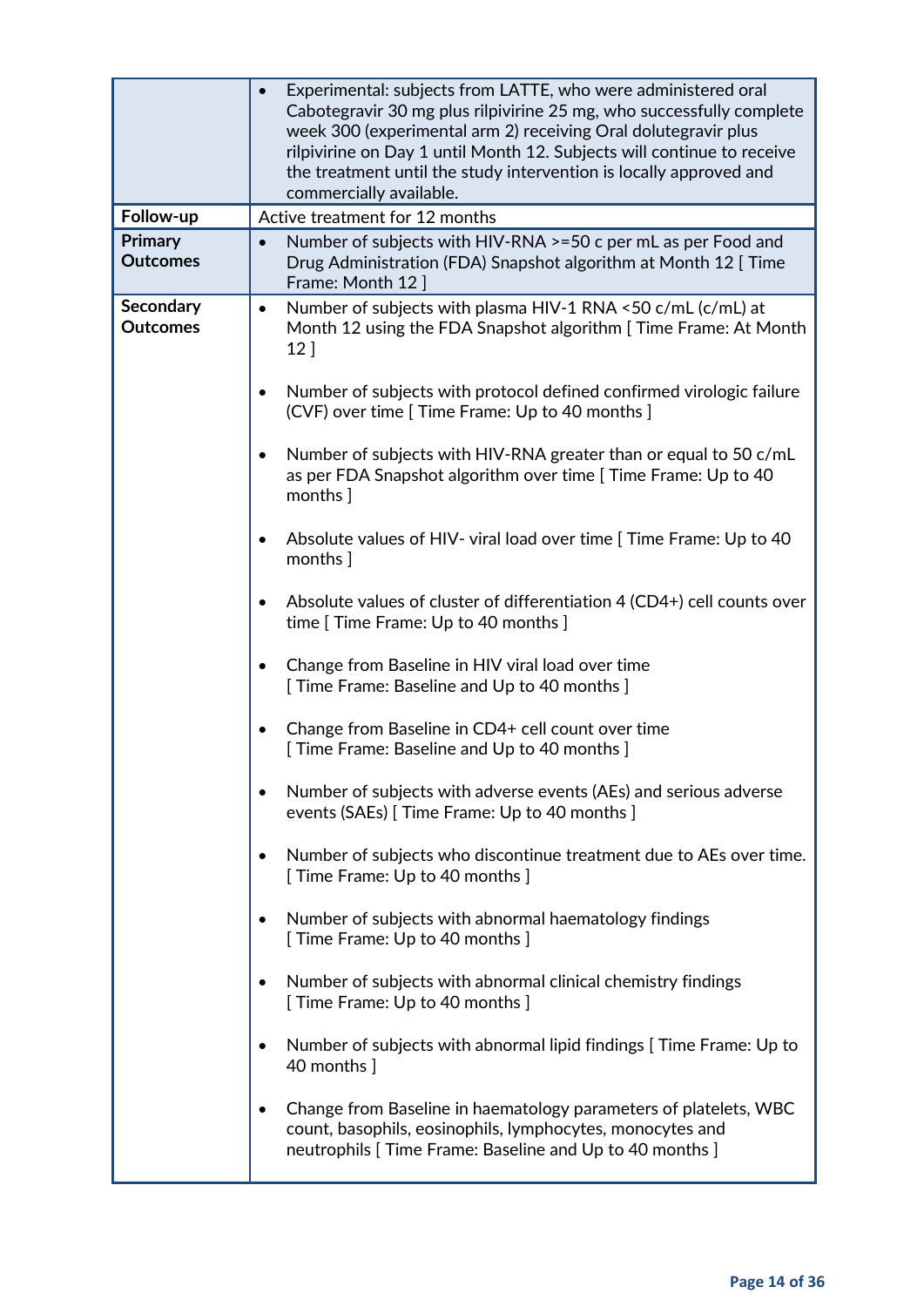| Change from Baseline in haematology parameters of RBC count<br>[ Time Frame: Baseline and Up to 40 months ]                                                                                |
|--------------------------------------------------------------------------------------------------------------------------------------------------------------------------------------------|
| Change from Baseline in haematology parameters- Haemoglobin<br>[ Time Frame: Baseline and Up to 40 months ]                                                                                |
| Change from Baseline in haematology parameter of haematocrit<br>[ Time Frame: Baseline and Up to 40 months ]                                                                               |
| Change from Baseline in clinical laboratory parameters of sodium,<br>$\bullet$<br>potassium, carbon-dioxide (total), chloride, and glucose<br>[ Time Frame: Baseline and Up to 40 months ] |
| Change from Baseline in clinical laboratory parameters of creatinine<br>and total bilirubin [ Time Frame: Baseline and Up to 40 months ]                                                   |
| Change from Baseline in clinical laboratory parameters of ALT, ALP<br>$\bullet$<br>and AST [ Time Frame: Baseline and Up to 40 months ]                                                    |
| Change from Baseline in clinical laboratory parameters of Creatine<br>phosphokinase [ Time Frame: Baseline and Up to 40 months ]                                                           |
| Change from Baseline in clinical laboratory parameters of Creatinine<br>clearance [ Time Frame: Baseline and Up to 40 months ]                                                             |
| Change from Baseline in clinical laboratory parameters of lipase<br>$\bullet$<br>[ Time Frame: Baseline and Up to 40 months ]                                                              |
| Change from Baseline in urinalysis parameters, urine albumin to<br>$\bullet$<br>creatinine ratio [ Time Frame: Baseline and Up to 40 months ]                                              |
| Change from Baseline in urinalysis parameters, urine protein to<br>creatinine ratio [ Time Frame: Baseline and Up to 40 months ]                                                           |
| Change from Baseline in urinalysis parameters, urine phosphate<br>[ Time Frame: Baseline and Up to 40 months ]                                                                             |
| Change from Baseline in fasting lipid parameters: Total cholesterol,<br>HDL cholesterol, LDL cholesterol, and Triglycerides<br>[ Time Frame: Baseline and Up to 40 months ]                |
| Number of subjects with treatment emergent genotypic resistance<br>for cabotegravir, rilpivirine, and DTG plus rilpivirine [ Time Frame: Up<br>to 40 months ]                              |
| Trough concentrations (Ctrough) for cabotegravir LA<br>[ Time Frame: Pre-dose: Day 1 and Month 12 ]                                                                                        |
| Number of subjects with treatment emergent phenotypic resistance<br>for cabotegravir, rilpivirine, and DTG plus rilpivirine [ Time Frame: Up<br>to 40 months ]                             |
|                                                                                                                                                                                            |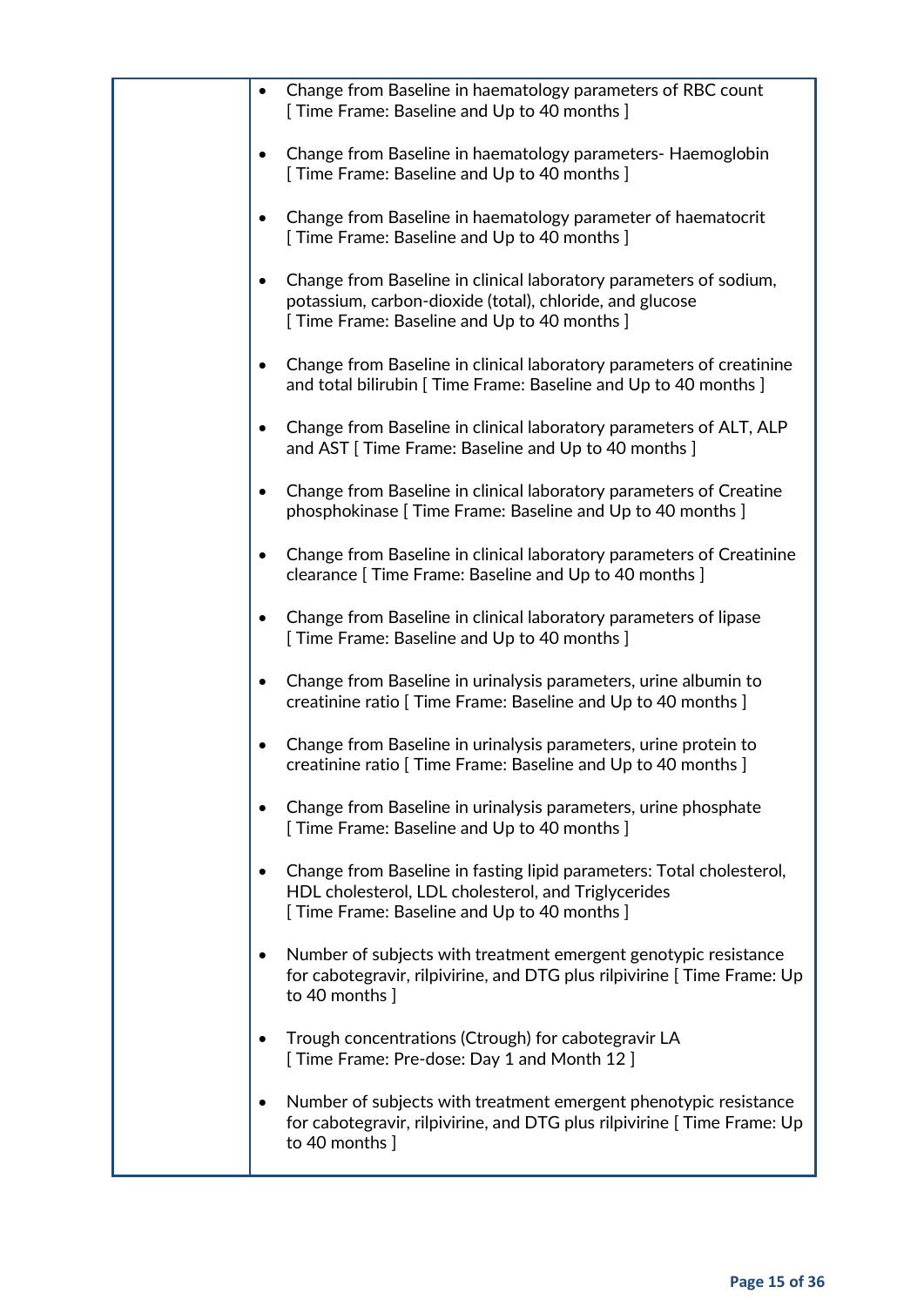|                                   | Ctrough for rilpivirine LA [ Time Frame: Pre-dose: Day 1 and Month<br>12 <sup>1</sup><br>Change from Baseline (Day 1) in HIV Dependent Quality of Life<br>(HIVDQoL) Time Frame: Baseline and Up to Month 12 ]<br>Change from baseline (Day 1) in HIV Treatment Satisfaction Status<br>Questionnaire (HIVTSQs)   Time Frame: Baseline and Up to Month<br>12 <sup>1</sup><br>Change in treatment satisfaction over time using the HIV Treatment<br>Satisfaction Change Questionnaire (HIVTSQc)   Time Frame: Baseline<br>and Up to Month 12 ] |
|-----------------------------------|---------------------------------------------------------------------------------------------------------------------------------------------------------------------------------------------------------------------------------------------------------------------------------------------------------------------------------------------------------------------------------------------------------------------------------------------------------------------------------------------------------------------------------------------|
|                                   |                                                                                                                                                                                                                                                                                                                                                                                                                                                                                                                                             |
| <b>Key Results</b>                |                                                                                                                                                                                                                                                                                                                                                                                                                                                                                                                                             |
| <b>Adverse effects</b><br>(AEs)   |                                                                                                                                                                                                                                                                                                                                                                                                                                                                                                                                             |
| <b>Expected</b><br>reporting date | Primary completion date reported as January 2020                                                                                                                                                                                                                                                                                                                                                                                                                                                                                            |

| <b>Trial</b>                    | ATLAS, NCT02951052, EudraCT-<br>2016-001647-39; adults 18 years<br>and over; cabotegravir LA and<br>rilpivirine LA administered every 4<br>weeks vs continued standard<br>antiretroviral treatment; phase III | ATLAS 2-M, NCT03299049,<br>EudraCT-2017-002946-62; adults<br>18 years and over, cabotegravir<br>(CAB) LA and rilpivirine (RPV) LA<br>administered every 8 weeks<br>(Q8W) compared to cabotegravir<br>LA and rilpivirine LA administered<br>every 4 weeks (Q4W); phase III<br>extension                                                                                                            |
|---------------------------------|---------------------------------------------------------------------------------------------------------------------------------------------------------------------------------------------------------------|---------------------------------------------------------------------------------------------------------------------------------------------------------------------------------------------------------------------------------------------------------------------------------------------------------------------------------------------------------------------------------------------------|
| <b>Sponsor</b>                  | <b>ViiV Healthcare</b>                                                                                                                                                                                        | <b>ViiV Healthcare</b>                                                                                                                                                                                                                                                                                                                                                                            |
| <b>Status</b>                   | Ongoing and published                                                                                                                                                                                         | Ongoing                                                                                                                                                                                                                                                                                                                                                                                           |
| Source of<br><b>Information</b> | Trial registry, <sup>27</sup> Manufacturer; <sup>28</sup><br>Conference Presentation <sup>29</sup>                                                                                                            | Trial registry, <sup>30</sup> Manufacturer <sup>31</sup>                                                                                                                                                                                                                                                                                                                                          |
| Location                        | US, Canada, Europe (not inc UK),<br>and other countries                                                                                                                                                       | US, Canada, Europe (not inc UK),<br>and other countries                                                                                                                                                                                                                                                                                                                                           |
| <b>Design</b>                   | Randomised, active-controlled                                                                                                                                                                                 | Randomised, active-controlled,<br>open-label study                                                                                                                                                                                                                                                                                                                                                |
| <b>Participants</b>             | N= 618, adults aged 18 and over,<br>virologically suppressed on current<br>treatment with plasma HIV-1 RNA<br><50 c/mL at screening                                                                           | N=1049, adults aged 18 and over;<br>subjects receiving oral SOC<br>treatment for HIV-1 (not<br>participating in ATLAS Trial)<br>Documented evidence of at least<br>two plasma HIV-1 RNA<br>measurements <50 copies/mL in<br>the 12 months prior to Screening:<br>one within the 6 to 12-month<br>window, and one within 6 months<br>prior to Screening; Participants<br>transitioning from 201585 |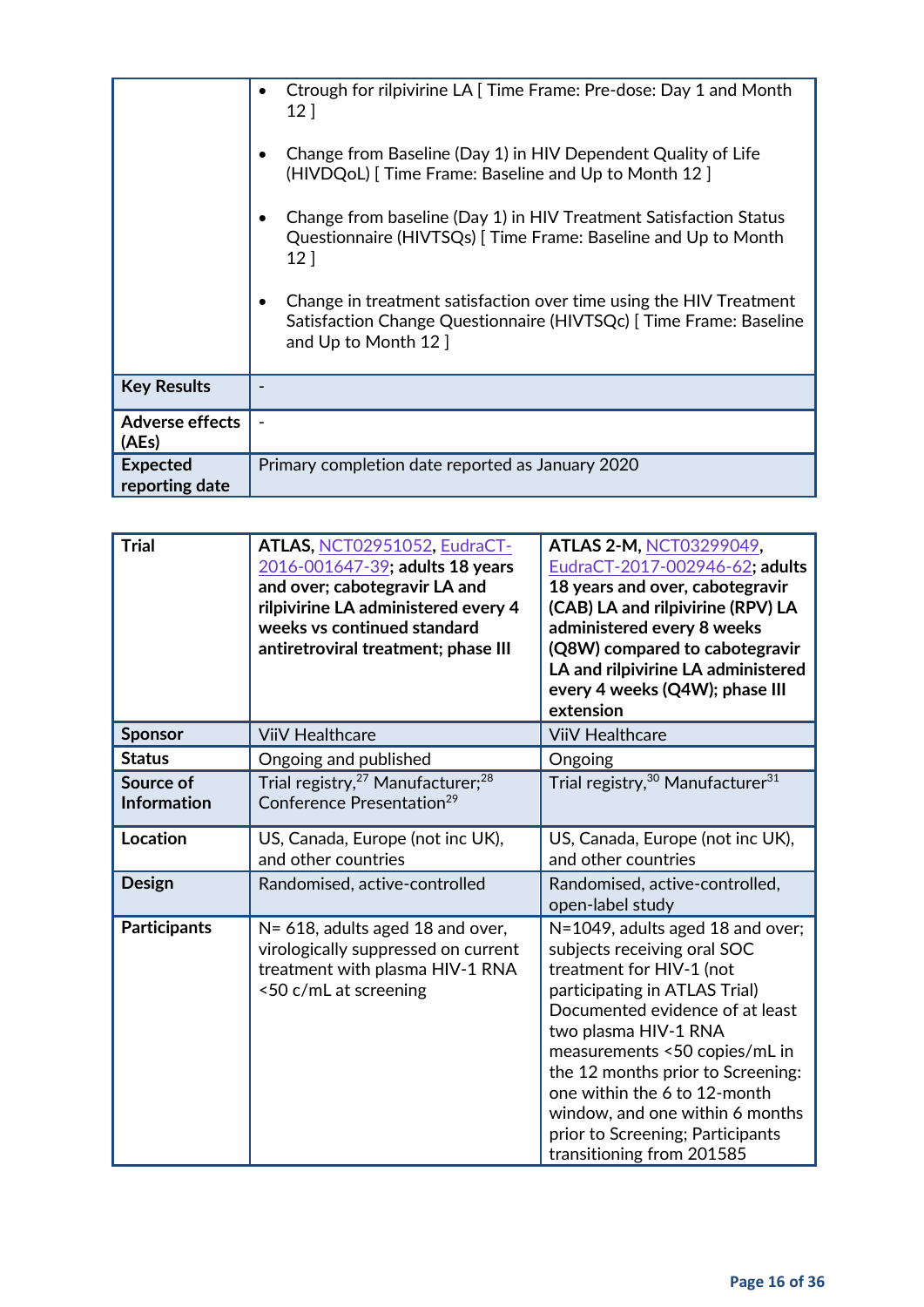|                              |                                                                                                                                                                                                                                                                                                                                                                                                                                                                                                                                                                                                                                                                                                                                                                                                                                                                                                                   | (ATLAS): plasma HIV-1 RNA <50                                                                                                                                                                                                                                                                                                                                                                                                                                                                                                                                                                                                                                                                                                                                                                                                                                                                                                                                                                                                                                                                                                                                                                                                                                                                                                                                                                                |
|------------------------------|-------------------------------------------------------------------------------------------------------------------------------------------------------------------------------------------------------------------------------------------------------------------------------------------------------------------------------------------------------------------------------------------------------------------------------------------------------------------------------------------------------------------------------------------------------------------------------------------------------------------------------------------------------------------------------------------------------------------------------------------------------------------------------------------------------------------------------------------------------------------------------------------------------------------|--------------------------------------------------------------------------------------------------------------------------------------------------------------------------------------------------------------------------------------------------------------------------------------------------------------------------------------------------------------------------------------------------------------------------------------------------------------------------------------------------------------------------------------------------------------------------------------------------------------------------------------------------------------------------------------------------------------------------------------------------------------------------------------------------------------------------------------------------------------------------------------------------------------------------------------------------------------------------------------------------------------------------------------------------------------------------------------------------------------------------------------------------------------------------------------------------------------------------------------------------------------------------------------------------------------------------------------------------------------------------------------------------------------|
|                              |                                                                                                                                                                                                                                                                                                                                                                                                                                                                                                                                                                                                                                                                                                                                                                                                                                                                                                                   | copies/mL at Screening.                                                                                                                                                                                                                                                                                                                                                                                                                                                                                                                                                                                                                                                                                                                                                                                                                                                                                                                                                                                                                                                                                                                                                                                                                                                                                                                                                                                      |
| <b>Schedule</b><br>Follow-up | Randomised to:<br>Experimental: cabotegravir LA +<br>rilpivirine LA every 4 weeks<br>Eligible subjects receive Oral<br>cabotegravir 30 mg + rilpivirine 25<br>mg once daily for four weeks, IM<br>cabotegravir LA 600 mg and<br>rilpivirine LA 900 mg for the first<br>injection, and Week 4 onwards<br>subjects will receive cabotegravir LA<br>$(400 \text{ mg})$ + rilpivirine LA $(600 \text{ mg})$<br>injections every 4 weeks until<br>withdrawal.<br><b>Active Comparator: Current</b><br>antiretroviral regimen<br>Eligible subjects will continue their<br>current anti-retroviral regimen (2<br>NRTIs plus an INI, NNRTI, or a PI)<br>for 52 weeks. After 52 weeks<br>subjects have the option to continue<br>study participation by switching to<br>cabotegravir $LA +$ rilpivirine $LA$ in<br>the Extension Phase where they will<br>follow the procedure of<br>cabotegravir LA + rilpivirine LA arm. | Randomised to:<br>Experimental: Subjects in<br>group 1 receiving study<br>treatment once in 4 weeks<br>Group 1 will consist of subjects<br>randomized from current ART<br>SOC therapy. Subjects in group 1<br>will be randomized to receive CAB<br>LA plus RPV LA Q4W via<br>intramuscular (IM) route. All<br>subjects will receive oral therapy<br>with CAB 30 mg $+$ RPV 25 mg<br>once daily prior to randomization.<br>Experimental: Subjects in<br>group 1 receiving study<br>treatment once in 8 weeks<br>Group 1 will consist of subjects<br>randomized from current ART<br>SOC therapy. Subjects in group 1<br>will be randomized to receive CAB<br>LA plus RPV LA Q8W via IM<br>route. All subjects will receive oral<br>therapy with CAB 30 mg $+$ RPV<br>25 mg once daily prior to<br>randomization.<br>Experimental: Subjects in<br>group 2 receiving study<br>treatment once in 4 weeks<br>Group 2 will consist of subjects<br>currently receiving CAB LA + RPV<br>LA Q4W in ATLAS study. Subjects<br>in Group 2 will be randomized to<br>continue CAB LA plus RPV LA<br>Q4W administration via IM route.<br>Experimental: Subjects in<br>group 2 receiving study<br>treatment once in 8 weeks<br>Group 2 will consist of subjects<br>currently receiving CAB LA + RPV<br>LA Q4W in ATLAS study. Subjects<br>in Group 2 will be randomized to<br>receive CAB LA plus RPV LA<br>Q8W via IM route. |
| <b>Primary</b>               |                                                                                                                                                                                                                                                                                                                                                                                                                                                                                                                                                                                                                                                                                                                                                                                                                                                                                                                   | Percentage of subjects with<br>$\bullet$                                                                                                                                                                                                                                                                                                                                                                                                                                                                                                                                                                                                                                                                                                                                                                                                                                                                                                                                                                                                                                                                                                                                                                                                                                                                                                                                                                     |
| <b>Outcomes</b>              | Number of Participants With<br>Virologic Failure (HIV-1<br>Ribonucleic Acid [RNA] >=50<br>Copies Per Millilitre [mL]) Using<br>Snapshot Algorithm at Week 48<br>[Time Frame: Week 48]                                                                                                                                                                                                                                                                                                                                                                                                                                                                                                                                                                                                                                                                                                                             | plasma HIV ribonucleic acid<br>$(RNA)$ >=50 copies per<br>millilitre (copies/mL) at Week<br>48 [ Time Frame: Week 48 ]                                                                                                                                                                                                                                                                                                                                                                                                                                                                                                                                                                                                                                                                                                                                                                                                                                                                                                                                                                                                                                                                                                                                                                                                                                                                                       |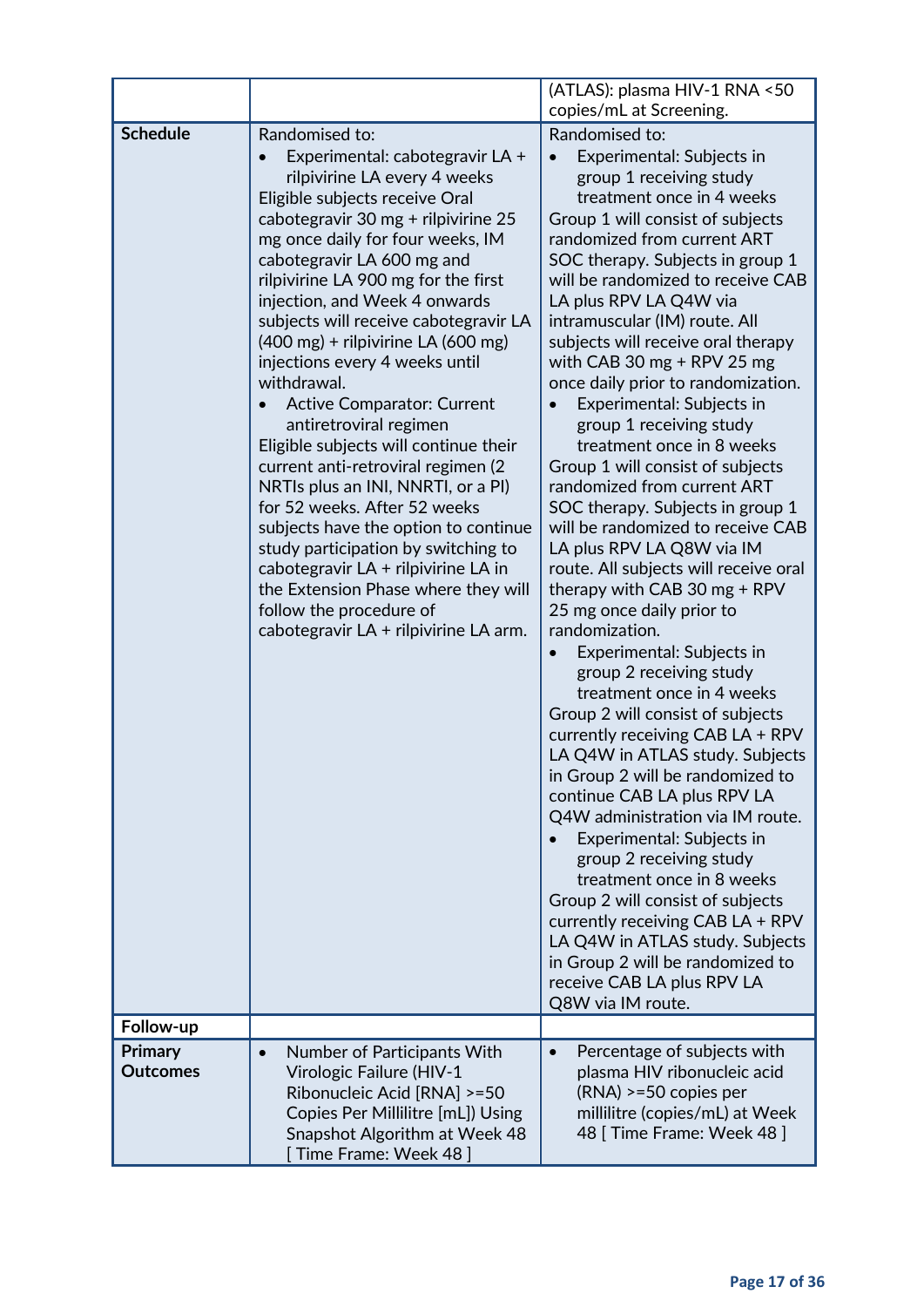| Secondary       | Number of Participants With<br>$\bullet$                                       | Percentage of subjects with                                         |
|-----------------|--------------------------------------------------------------------------------|---------------------------------------------------------------------|
| <b>Outcomes</b> | HIV-1 RNA <50 Copies/mL                                                        | plasma HIV-1 RNA <50                                                |
|                 | Using Snapshot Algorithm at                                                    | copies/mL [Time Frame: Up                                           |
|                 | Week 48 [ Time Frame: Week                                                     | to Week 96]                                                         |
|                 | 48]                                                                            |                                                                     |
|                 |                                                                                | Percentage of subjects with<br>٠                                    |
|                 | Number of Participants With<br>$\bullet$                                       | protocol-defined confirmed                                          |
|                 | HIV-1 RNA <200 Copies/mL                                                       | virologic failure (CVF) [ Time                                      |
|                 | Using Snapshot Algorithm at                                                    | Frame: Up to Week 96 ]                                              |
|                 | Week 48 [ Time Frame: Week                                                     | Percentage of subjects with                                         |
|                 | 48]                                                                            | $\bullet$<br>HIV-RNA >=50 copies/mL [                               |
|                 | Number of Participants With<br>$\bullet$                                       | Time Frame: Up to Week 96 ]                                         |
|                 | <b>Confirmed Virologic Failure</b>                                             |                                                                     |
|                 | (CVF) [Time Frame: Week 48°]                                                   | Change from Baseline in viral<br>$\bullet$                          |
|                 |                                                                                | load [ Time Frame: Baseline                                         |
|                 | Absolute Values for Plasma HIV-<br>$\bullet$                                   | and Up to Week 96 ]                                                 |
|                 | 1 RNA at Week 48 [Time                                                         |                                                                     |
|                 | Frame: Week 48 ]                                                               | Change from Baseline in<br>$\bullet$                                |
|                 |                                                                                | cluster of differentiation                                          |
|                 | <b>Change From Baseline Values</b><br>$\bullet$<br>for Plasma HIV-1 RNA   Time | (CD)4+ cell counts [Time<br>Frame: Baseline and Up to               |
|                 | Frame: Baseline and Week 48 ]                                                  | Week 96 ]                                                           |
|                 |                                                                                |                                                                     |
|                 | Absolute Values for CD4+<br>$\bullet$                                          | Number of subjects with<br>$\bullet$                                |
|                 | Lymphocyte Count at Week 48 [                                                  | Adverse events (AEs) and                                            |
|                 | Time Frame: Week 48 ]                                                          | serious AEs [ Time Frame: Up                                        |
|                 |                                                                                | to Week 96]                                                         |
|                 | <b>Change From Baseline Values</b><br>$\bullet$                                |                                                                     |
|                 | for CD4+ Lymphocyte Count at<br>Week 48 [ Time Frame: Baseline                 | Number of subjects with<br>$\bullet$<br>abnormal clinical chemistry |
|                 | (Day 1) and Week 48 ]                                                          | values [ Time Frame: Up to                                          |
|                 |                                                                                | Week 96 ]                                                           |
|                 | Number of Participants With                                                    |                                                                     |
|                 | <b>Disease Progression [Time</b>                                               | Number of subjects with<br>٠                                        |
|                 | Frame: Up to Week 48 ]                                                         | abnormal clinical hematology                                        |
|                 |                                                                                | values [ Time Frame: Up to                                          |
|                 | Number of Participants With<br>$\bullet$<br><b>Non-serious Adverse Events</b>  | Week 96 ]                                                           |
|                 | (Non-SAEs) and Serious Adverse                                                 | Percentage of subjects who<br>$\bullet$                             |
|                 | Events (SAEs) [Time Frame: Up                                                  | discontinue treatment due to                                        |
|                 | to Week 48                                                                     | AEs [ Time Frame: Up to                                             |
|                 |                                                                                | <b>Week 96</b> ]                                                    |
|                 | Severity of Adverse Events [                                                   |                                                                     |
|                 | Time Frame: Up to Week 48 $]$ <sup>d</sup>                                     | Change from Baseline in                                             |
|                 |                                                                                | albumin [ Time Frame:                                               |
|                 | <b>Absolute Values for</b><br>$\bullet$                                        | Baseline and up to Week 96 ]                                        |
|                 | Haematology Parameters Over                                                    |                                                                     |
|                 | Time Including Week 48:<br>Basophil, Eosinophils,                              | Change from Baseline in<br>$\bullet$<br>Alkaline phosphatase, ALT,  |
|                 | Leukocytes, Lymphocytes,                                                       | AST, creatine phosphokinase,                                        |
|                 |                                                                                |                                                                     |

<sup>c</sup> Information provided by ViiV Healthcare UK Ltd

<span id="page-17-1"></span><span id="page-17-0"></span> $\overline{a}$ 

<sup>d</sup> Information provided by ViiV Healthcare UK Ltd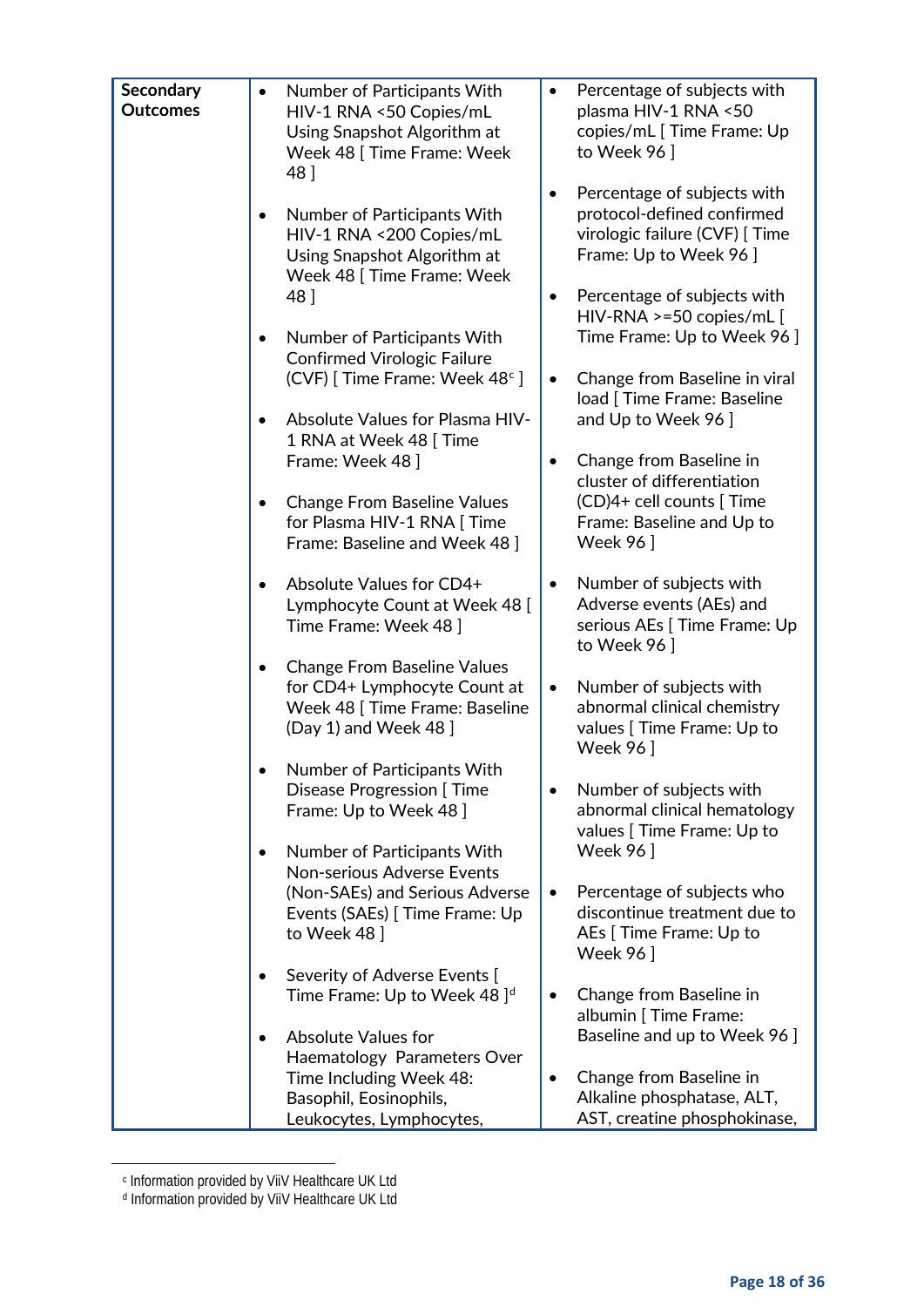| Neutrophils, Monocytes, and<br>Platelets [ Time Frame: up to<br>week 48 ]Error! Bookmark not                                                                                                                            | lipase [ Time Frame: Baseline<br>and up to Week 96 ]                                                                                                                                                                |
|-------------------------------------------------------------------------------------------------------------------------------------------------------------------------------------------------------------------------|---------------------------------------------------------------------------------------------------------------------------------------------------------------------------------------------------------------------|
| defined.                                                                                                                                                                                                                | Change from Baseline in total<br>$\bullet$<br>bilirubin and creatinine [ Time                                                                                                                                       |
| <b>Absolute Values for</b><br>$\bullet$<br>Haematology Parameters:                                                                                                                                                      | Frame: Baseline and up to<br><b>Week 96</b> ]                                                                                                                                                                       |
| Erythrocyte Mean Corpuscular<br>Volume [ Time Frame: Baseline<br>(Day 1) and at Weeks 4, 8, 12,<br>16, 20, 24, 28, 32, 36, 40, 44<br>and $48$ ]                                                                         | Change from Baseline in<br>$\bullet$<br>glucose, sodium, potassium,<br>total CO2, BUN, chloride,<br>phosphate [ Time Frame:<br>Baseline and up to Week 96 ]                                                         |
| <b>Absolute Values for</b><br>$\bullet$<br>Haematology Parameters:<br>Erythrocytes [ Time Frame:<br>Baseline (Day 1) and at Weeks 4,<br>8, 12, 16, 20, 24, 28, 32, 36, 40,<br>44 and 48 ]<br><b>Absolute Values for</b> | Change from Baseline in total<br>٠<br>cholesterol, High density<br>lipoprotein (HDL) cholesterol,<br>low density lipoprotein (LDL)<br>cholesterol and triglycerides [<br>Time Frame: Baseline and Up<br>to Week 96] |
| Haematology Parameters:<br>Haemoglobin [ Time Frame:<br>Baseline (Day 1) and at Weeks 4,<br>8, 12, 16, 20, 24, 28, 32, 36, 40,<br>44 and 48 ]                                                                           | Change from Baseline in<br>$\bullet$<br>creatinine clearance [ Time<br>Frame: Baseline and Up to<br><b>Week 96</b> ]                                                                                                |
| <b>Absolute Values for</b><br>$\bullet$<br>Haematology Parameters:<br>Haematocrit [ Time Frame:<br>Baseline (Day 1) and at Weeks 4,<br>8, 12, 16, 20, 24, 28, 32, 36, 40,<br>44 and 48 ]                                | Change from Baseline in<br>basophils, eosinophils,<br>monocytes, lymphocytes,<br>neutrophils and platelet count<br>[ Time Frame: Baseline and Up<br>to Week 96                                                      |
| <b>Change From Baseline for</b><br><b>Haematology Parameters:</b><br>Basophil, Eosinophils,<br>Leukocytes, Lymphocytes,<br>Neutrophils, Monocytes, and                                                                  | Change from Baseline in<br>$\bullet$<br>haematocrit levels [ Time<br>Frame: Baseline and Up to<br>Week 96                                                                                                           |
| Platelets [ Time Frame: Baseline<br>(Day 1) and at Weeks 4, 8, 12,<br>16, 20, 24, 28, 32, 36, 40, 44<br>and 48 ]                                                                                                        | Change from Baseline in<br>$\bullet$<br>haemoglobin levels [ Time<br>Frame: Baseline and Up to<br><b>Week 961</b>                                                                                                   |
| <b>Change From Baseline for</b><br>Haematology Parameters:<br>Erythrocyte Mean Corpuscular<br>Volume [ Time Frame: Baseline                                                                                             | Change from Baseline in RBC<br>count [ Time Frame: Baseline<br>and Up to Week 96 ]                                                                                                                                  |
| (Day 1) and at Weeks 4, 8, 12,<br>16, 20, 24, 28, 32, 36, 40, 44<br>and 48 ]                                                                                                                                            | Change from Baseline in WBC<br>$\bullet$<br>count [ Time Frame: Baseline<br>and Up to Week 96 ]                                                                                                                     |
| Change From Baseline for<br>Haematology Parameters:                                                                                                                                                                     |                                                                                                                                                                                                                     |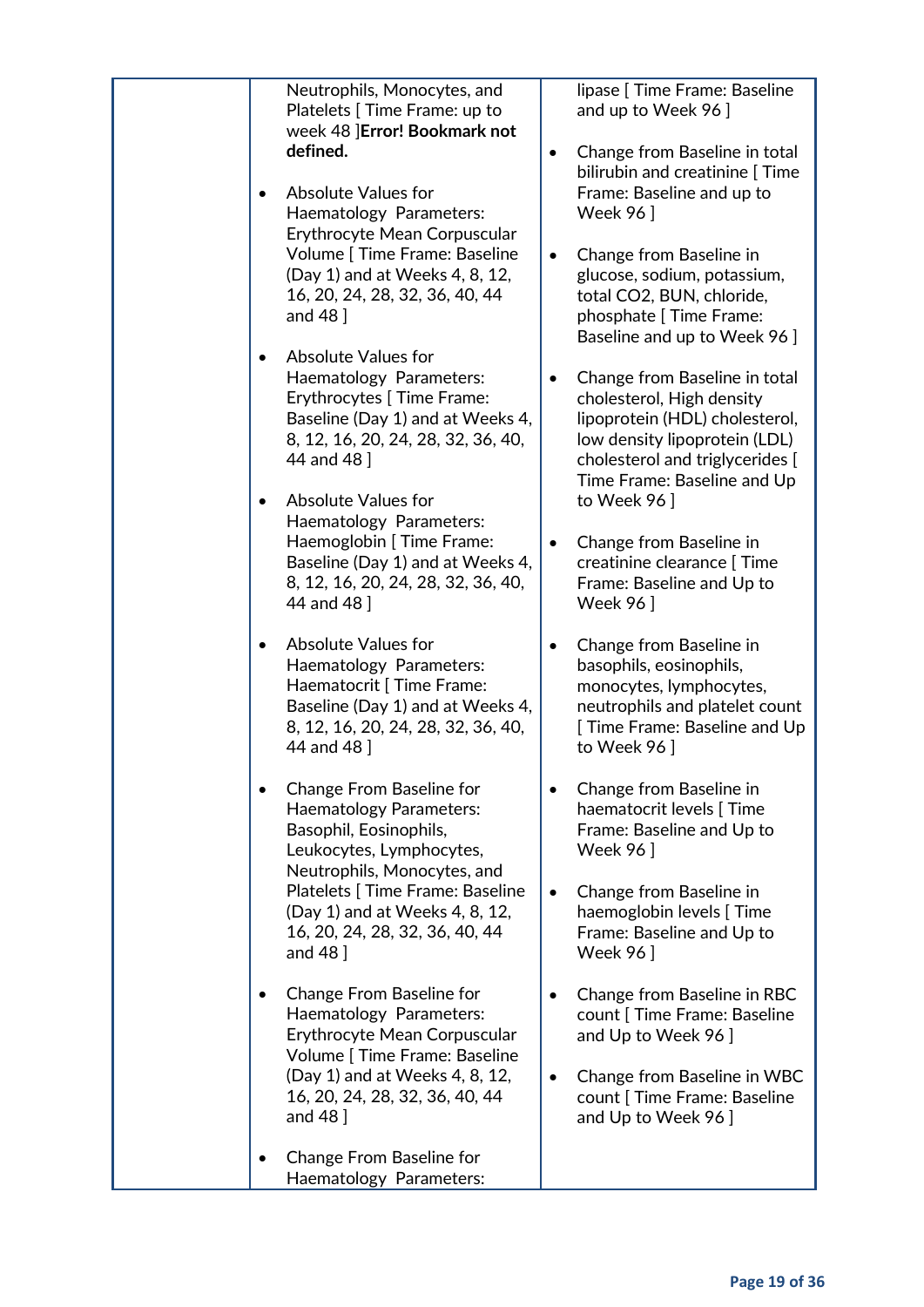| Erythrocytes [ Time Frame:<br>Baseline (Day 1) and at Weeks 4,<br>8, 12, 16, 20, 24, 28, 32, 36, 40,<br>44 and 48 ]                                                                                             | $\bullet$ | Change from Baseline in MCV<br>levels [ Time Frame: Baseline<br>and Up to Week 96 ]                                                    |
|-----------------------------------------------------------------------------------------------------------------------------------------------------------------------------------------------------------------|-----------|----------------------------------------------------------------------------------------------------------------------------------------|
| Change From Baseline for<br>Haematology Parameters:<br>Haematocrit [ Time Frame:<br>Baseline (Day 1) and at Weeks 4,                                                                                            | $\bullet$ | Number of incidences of<br>treatment emergent genotypic<br>resistance [ Time Frame: Up to<br>Week 96 ]                                 |
| 8, 12, 16, 20, 24, 28, 32, 36, 40,<br>44 and 48 ]                                                                                                                                                               | $\bullet$ | Number of incidences of<br>treatment emergent<br>phenotypic resistance [ Time                                                          |
| Change From Baseline for<br>Haematology Parameters:<br>Haemoglobin [ Time Frame:                                                                                                                                | $\bullet$ | Frame: Up to Week 96 ]<br>Trough plasma concentration                                                                                  |
| Baseline (Day 1) and at Weeks 4,<br>8, 12, 16, 20, 24, 28, 32, 36, 40,<br>44 and 48 ]                                                                                                                           |           | (Ctrough) of CAB LA: Q4W<br>dosing [ Time Frame: Pre-dose<br>at Week 4B, 8, 16, 24, 32, 40,<br>48 and 96 ]                             |
| <b>Absolute Values for Clinical</b><br>$\bullet$<br><b>Chemistry Parameters Over</b><br>Time Including Week 48:<br>Alanine Aminotransferase (ALT),<br>Alkaline Phosphatase (ALP),<br>Aspartate Aminotransferase | $\bullet$ | Ctrough of RPV LA: Q4W<br>dosing [ Time Frame: Pre-dose<br>at Week 4B, 8, 16, 24, 32, 40,<br>48 and 96 ]                               |
| (AST) and Creatinine Kinase (CK)<br>[ Time Frame: Baseline (Day 1)<br>and at Weeks 4, 8, 12, 16, 20,<br>24, 28, 32, 36, 40, 44 and 48 ]                                                                         | $\bullet$ | Ctrough of CAB LA: Q8W<br>dosing [ Time Frame: Pre-dose<br>at Week 8, 9, 16, 24, 32, 40,<br>41, 48 and 96 ]                            |
| <b>Absolute Values for Clinical</b><br><b>Chemistry Parameter Over Time</b><br>Including Week 48: Albumin [<br>Time Frame: Baseline (Day 1)<br>and at Weeks 4, 8, 12, 16, 20,                                   | $\bullet$ | Ctrough of RPV LA: Q8W<br>dosing [ Time Frame: Pre-dose<br>at Week 8, 9, 16, 24, 32, 40,<br>41, 48 and 96 ]                            |
| 24, 28, 32, 36, 40, 44 and 48 ]<br><b>Absolute Values for Clinical</b><br>$\bullet$<br><b>Chemistry Parameters Over</b><br>Time Including Week 48:                                                              | $\bullet$ | Maximum plasma<br>concentration (Cmax) of CAB<br>LA: Q4W dosing [Time<br>Frame: Pre-dose at Week 4B,<br>8, 16, 24, 32, 40, 48 and 96 ] |
| Bilirubin, Direct Bilirubin and<br><b>Creatinine [ Time Frame:</b><br>Baseline (Day 1) and at Weeks 4,<br>8, 12, 16, 20, 24, 28, 32, 36, 40,<br>44 and 48 ]                                                     | $\bullet$ | Cmax of RPV LA: Q4W dosing<br>Time Frame: Pre-dose at<br>Week 4B, 8, 16, 24, 32, 40, 48<br>and $96$ ]                                  |
| <b>Absolute Values for Clinical</b><br><b>Chemistry Parameters: Total</b><br>Carbon-dioxide (CO2), Chloride,<br>Glucose, Phosphate, Potassium,<br>Sodium and Urea Over Time                                     | $\bullet$ | Cmax of CAB LA: Q8W dosing<br>[Time Frame: Pre-dose at<br>Week 8, 9, 16, 24, 32, 40, 41,<br>48 and 96                                  |
| Including Week 48 [ Time<br>Frame: Baseline (Day 1) and at                                                                                                                                                      | $\bullet$ | Cmax of RPV LA: Q8W dosing<br>Time Frame: Pre-dose at                                                                                  |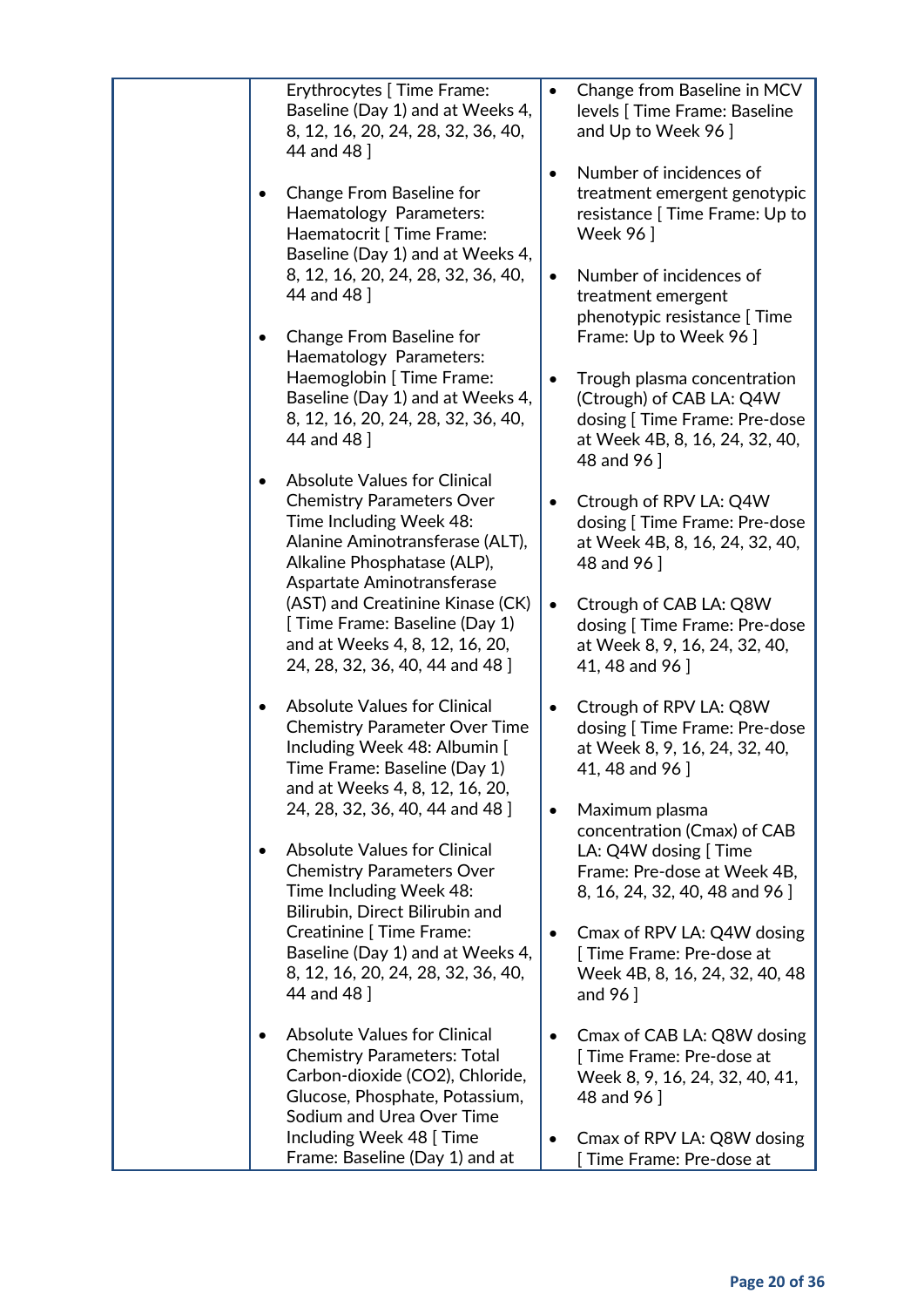| Weeks 4, 8, 12, 16, 20, 24, 28,<br>32, 36, 40, 44 and 48 ]                                                                                                                                                                                                                                                                                                                                                                                                                                                                                                                                                                                                                                                                                                                                              | Week 8, 9, 16, 24, 32, 40, 41,<br>48 and 96 ]                                                                                                                                                                                                                                                                                                                                                                                                                                                                                                                                                                                                               |
|---------------------------------------------------------------------------------------------------------------------------------------------------------------------------------------------------------------------------------------------------------------------------------------------------------------------------------------------------------------------------------------------------------------------------------------------------------------------------------------------------------------------------------------------------------------------------------------------------------------------------------------------------------------------------------------------------------------------------------------------------------------------------------------------------------|-------------------------------------------------------------------------------------------------------------------------------------------------------------------------------------------------------------------------------------------------------------------------------------------------------------------------------------------------------------------------------------------------------------------------------------------------------------------------------------------------------------------------------------------------------------------------------------------------------------------------------------------------------------|
| <b>Absolute Values for Clinical</b><br><b>Chemistry Parameter Over Time</b><br>Including Week 48: Lipase [<br>Time Frame: Baseline (Day 1)<br>and at Weeks 4, 8, 12, 16, 20,<br>24, 28, 32, 36, 40, 44 and 48 ]<br><b>Absolute Values for Clinical</b><br><b>Chemistry Parameter Over Time</b><br>Including Week 48: Creatinine<br>Clearance [ Time Frame:<br>Baseline (Day 1) and at Weeks 4,<br>8, 12, 16, 20, 24, 28, 32, 36, 40,<br>44 and 48 ]<br>Number of Participants With<br>٠<br><b>Abnormal Urinalysis Parameters</b><br>Over Time Including Week 48 [<br>Time Frame: Baseline (Day 1)<br>and at Weeks 4, 24 and 48.]<br>Number of Participants With<br>٠<br>Urine Potential of Hydrogen<br>(pH) Over Time Including Week                                                                    | Area under the curve (AUC) of<br>$\bullet$<br>CAB LA: Q4W dosing [ Time<br>Frame: Pre-dose at Week 4B,<br>8, 16, 24, 32, 40, 48 and 96 ]<br>AUC of RPV LA: Q4W dosing [<br>$\bullet$<br>Time Frame: Pre-dose at<br>Week 4B, 8, 16, 24, 32, 40, 48<br>and $96$ ]<br>AUC of CAB LA: Q8W dosing<br>$\bullet$<br>[Time Frame: Pre-dose at<br>Week 8, 9, 16, 24, 32, 40, 41,<br>48 and 96 ]<br>AUC of RPV LA: Q8W dosing [<br>$\bullet$<br>Time Frame: Pre-dose at<br>Week 8, 9, 16, 24, 32, 40, 41,<br>48 and 96 ]<br>Number of subjects with<br>$\bullet$<br>different demographic<br>parameters: For inter-<br>participant variability [ Time                 |
| 48 [ Time Frame: Baseline (Day<br>1) and at Weeks 4, 24 and 48 ]<br>Change From Baseline in Clinical<br><b>Chemistry Parameters Over</b><br>Time Including Week 48: ALT,<br>ALP, AST and CK [ Time Frame:<br>Baseline (Day 1) and at Weeks 4,<br>8, 12, 16, 20, 24, 28, 32, 36, 40,<br>44 and 48 ]<br><b>Change From Baseline Values</b><br>for Clinical Chemistry Parameter<br>Over Time Including Week 48:<br>Albumin [ Time Frame: Baseline<br>(Day 1) and at Weeks 4, 8, 12,<br>16, 20, 24, 28, 32, 36, 40, 44<br>and 48 ]<br><b>Change From Baseline Values</b><br>for Clinical Chemistry<br>Parameters Over Time Including<br>Week 48: Bilirubin, Direct<br><b>Bilirubin and Creatinine [Time</b><br>Frame: Baseline (Day 1) and at<br>Weeks 4, 8, 12, 16, 20, 24, 28,<br>32, 36, 40, 44 and 48 ] | Frame: Up to Week 96 ]<br>Number of subjects with<br>$\bullet$<br>different demographic<br>parameters: For intra<br>participant variability [ Time<br>Frame: Up to Week 96 ]<br>Change from Baseline in<br>$\bullet$<br>health related quality of life<br>(HRQoL) of subjects using the<br>HIV/Acquired<br>immunodeficiency syndrome<br>(AIDS) Targeted Quality of<br>Life (HAT-QoL) questionnaire<br>[ Time Frame: Baseline and up<br>to Week 48 ]<br>Change from Baseline in total<br>٠<br>"treatment satisfaction" score<br>of the HIV Treatment<br><b>Satisfaction Status</b><br>Questionnaire (HIVTSQs) [<br>Time Frame: Baseline and up<br>to Week 48 |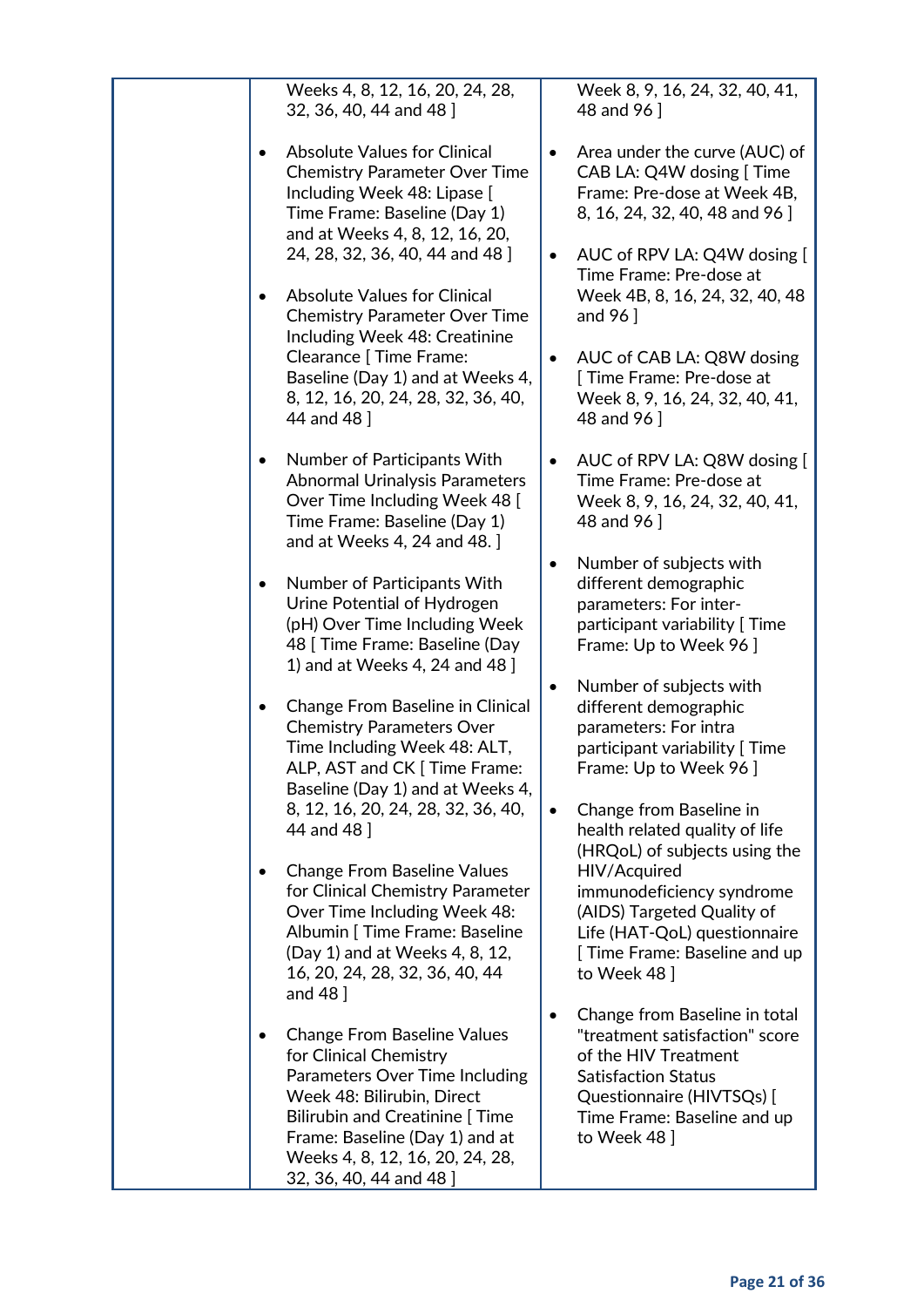| <b>Change From Baseline Values</b><br>$\bullet$<br>for Clinical Chemistry<br>Parameters Over Time Including<br>Week 48 [ Time Frame: Baseline<br>(Day 1) and at Weeks 4, 8, 12,<br>16, 20, 24, 28, 32, 36, 40, 44<br>and 48 ]<br><b>Change From Baseline Values</b><br>$\bullet$<br>for Clinical Chemistry Parameter<br>Over Time Including Week 48:<br>Lipase [ Time Frame: Baseline<br>(Day 1) and at Weeks 4, 8, 12,<br>16, 20, 24, 28, 32, 36, 40, 44<br>and 48 ]                                                                                                                                                                                                                                                                                                                                                                                                                                                                                                                                                                                                         | Change from Baseline in<br>$\bullet$<br>individual item score of<br>HIVTSQs [ Time Frame:<br>Baseline and Up to Week 48 ]<br>Change in treatment<br>$\bullet$<br>satisfaction using the HIV<br><b>Treatment Satisfaction</b><br><b>Change Questionnaire</b><br>(HIVTSQc) [ Time Frame:<br><b>Week 48</b><br>Change from Week 8 in<br>$\bullet$<br>Dimension scores using the<br>Perception of injection<br>questionnaire (PIN) [ Time                                                                                                                                                                                                                                                                                                                                                  |
|-------------------------------------------------------------------------------------------------------------------------------------------------------------------------------------------------------------------------------------------------------------------------------------------------------------------------------------------------------------------------------------------------------------------------------------------------------------------------------------------------------------------------------------------------------------------------------------------------------------------------------------------------------------------------------------------------------------------------------------------------------------------------------------------------------------------------------------------------------------------------------------------------------------------------------------------------------------------------------------------------------------------------------------------------------------------------------|----------------------------------------------------------------------------------------------------------------------------------------------------------------------------------------------------------------------------------------------------------------------------------------------------------------------------------------------------------------------------------------------------------------------------------------------------------------------------------------------------------------------------------------------------------------------------------------------------------------------------------------------------------------------------------------------------------------------------------------------------------------------------------------|
| <b>Change From Baseline Values</b><br>for Clinical Chemistry Parameter<br>Over Time Including Week 48:<br>Creatinine Clearance. [Time<br>Frame: Baseline (Day 1) and at<br>Weeks 4, 8, 12, 16, 20, 24, 28,<br>32, 36, 40, 44 and 48 ]<br><b>Change From Baseline Values</b><br>$\bullet$<br>for Fasting Lipid Panel Over<br>Time Including Week 48 [Time<br>Frame: Baseline (Day 1) and at<br><b>Week 48</b> ]<br>Change From Baseline Values in<br>$\bullet$<br>Urine Albumin/Creatinine Ratio<br>and Urine Protein/Creatinine<br>Ratio Over Time Including Week<br>48 [ Time Frame: Baseline (Day<br>1) and at Weeks 4, 24 and 48 ]<br>Change From Baseline Values in<br>$\bullet$<br>Urine Creatinine Over Time<br>Including Week 48 [Time<br>Frame: Baseline (Day 1) and at<br>Weeks 4, 24 and 48 ]<br>Change From Baseline Values in<br>$\bullet$<br>Urine Phosphate Over Time<br>Including Week 48 [ Time<br>Frame: Baseline (Day 1) and at<br>Weeks 4, 24 and 48 ]<br>Change From Baseline Values in<br>Urine Retinol Binding Protein<br>Over Time Including Week 48 [ | Frame: Week 8 and up to<br><b>Week 48</b> 1<br>Change from Week 8 in<br>$\bullet$<br>individual item score using<br>PIN [ Time Frame: Week 8<br>and Up to Week 48 ]<br>Change from Baseline in<br>$\bullet$<br>treatment acceptance using<br>the "General acceptance"<br>dimension of the Chronic<br><b>Treatment Acceptance</b><br>(ACCEPT) questionnaire [<br>Time Frame: Baseline and up<br>to Week 48 ]<br>CD4+ cell counts [Time<br>Frame: Baseline and up to<br><b>Week 96</b> 1<br>Number of subjects preferring<br>$\bullet$<br>CAB LA+ RPV LA injectable<br>treatment, using preference<br>questionnaire [ Time Frame:<br><b>Week 48</b> 1<br>Number of subjects preferring<br>$\bullet$<br>CAB LA + RPV LA Q8W, using<br>preference questionnaire [<br>Time Frame: Week 48 ] |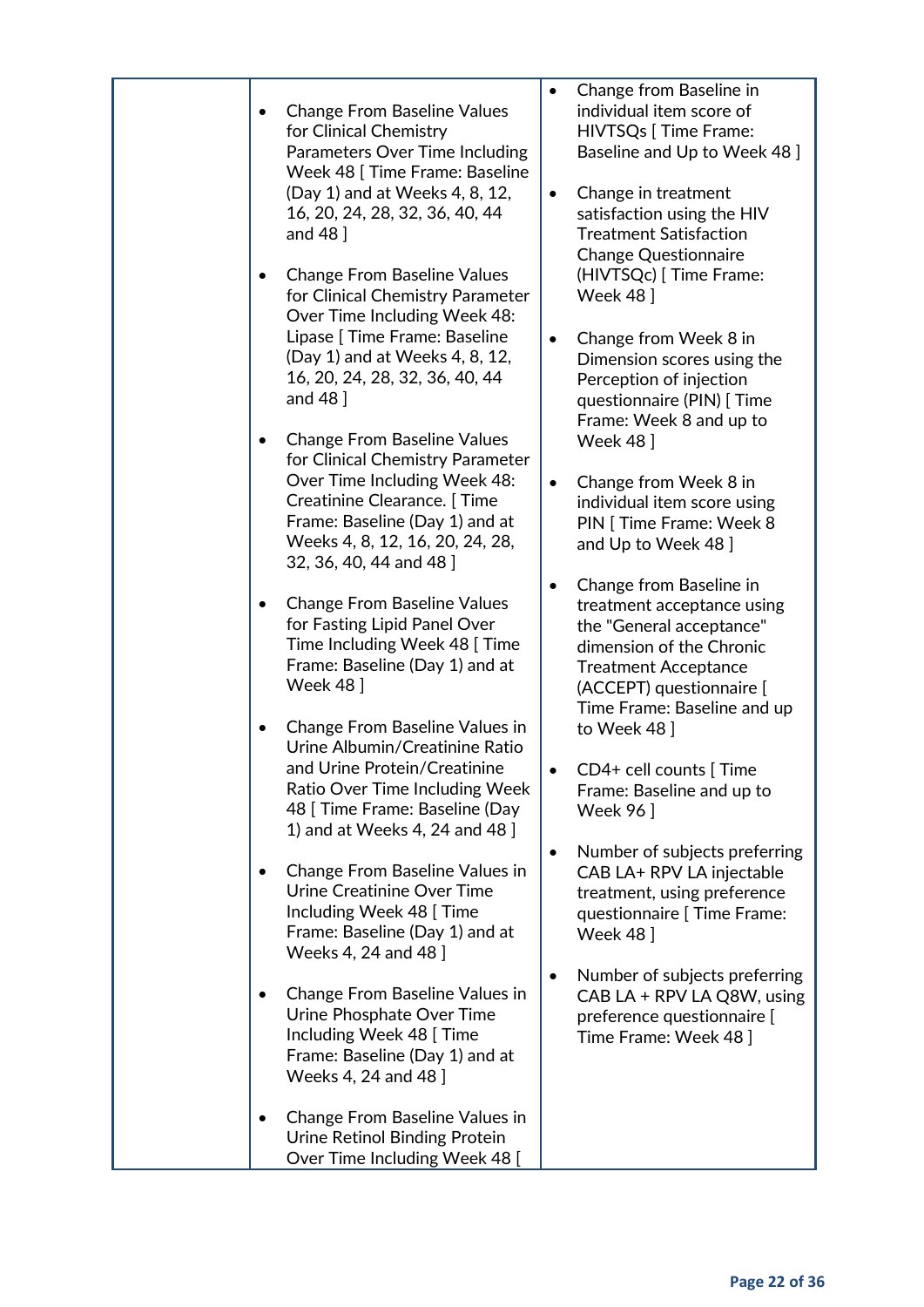| Time Frame: Baseline (Day 1)<br>and at Week 48 ]                                                                                                                                                                                                                                             |  |
|----------------------------------------------------------------------------------------------------------------------------------------------------------------------------------------------------------------------------------------------------------------------------------------------|--|
| Change From Baseline Values in<br>Urine Specific Gravity Over<br>Time Including Week 48 [Time<br>Frame: Baseline (Day 1) and at<br>Weeks 4, 24 and 48 ]                                                                                                                                      |  |
| Change From Baseline Values in<br>Urine pH Over Time Including<br>Week 48 [ Time Frame: Baseline<br>(Day 1) and at Weeks 4, 24 and<br>48 ]                                                                                                                                                   |  |
| Number of Participants Who<br>Discontinued or Withdrawn Due<br>to AEs Over Time Including<br>Week 48 [Time Frame: Up to<br><b>Week 48</b> ]                                                                                                                                                  |  |
| Percentage Change From<br><b>Baseline in Fasting Lipids</b><br>Overtime Including Week 48 [<br>Time Frame: Baseline (Day 1)<br>and at Week 48 ]                                                                                                                                              |  |
| Number of Participants With<br>Phenotypic Resistance Through<br>Week 48 [ Time Frame: At the<br>time of CVF ]                                                                                                                                                                                |  |
| Number of Participants With<br>Genotypic Resistance Through<br>Week 48 [ Time Frame: At the<br>time of CVF ]                                                                                                                                                                                 |  |
| Number of Participants With<br>AEs as per Baseline Third Agent<br>Treatment Class [ Time Frame:<br>Up to Week 48 ]                                                                                                                                                                           |  |
| <b>Absolute Values for Clinical</b><br><b>Chemistry Parameters Using</b><br><b>Baseline Third Agent Treatment</b><br><b>Class Overtime Including Week</b><br>48: ALT, ALP, AST and CK [<br>Time Frame: Baseline (Day 1)<br>and at Weeks 4, 8, 12, 16, 20,<br>24, 28, 32, 36, 40, 44 and 48 ] |  |
| <b>Absolute Values for Clinical</b><br><b>Chemistry Parameters Using</b><br><b>Baseline Third Agent Treatment</b>                                                                                                                                                                            |  |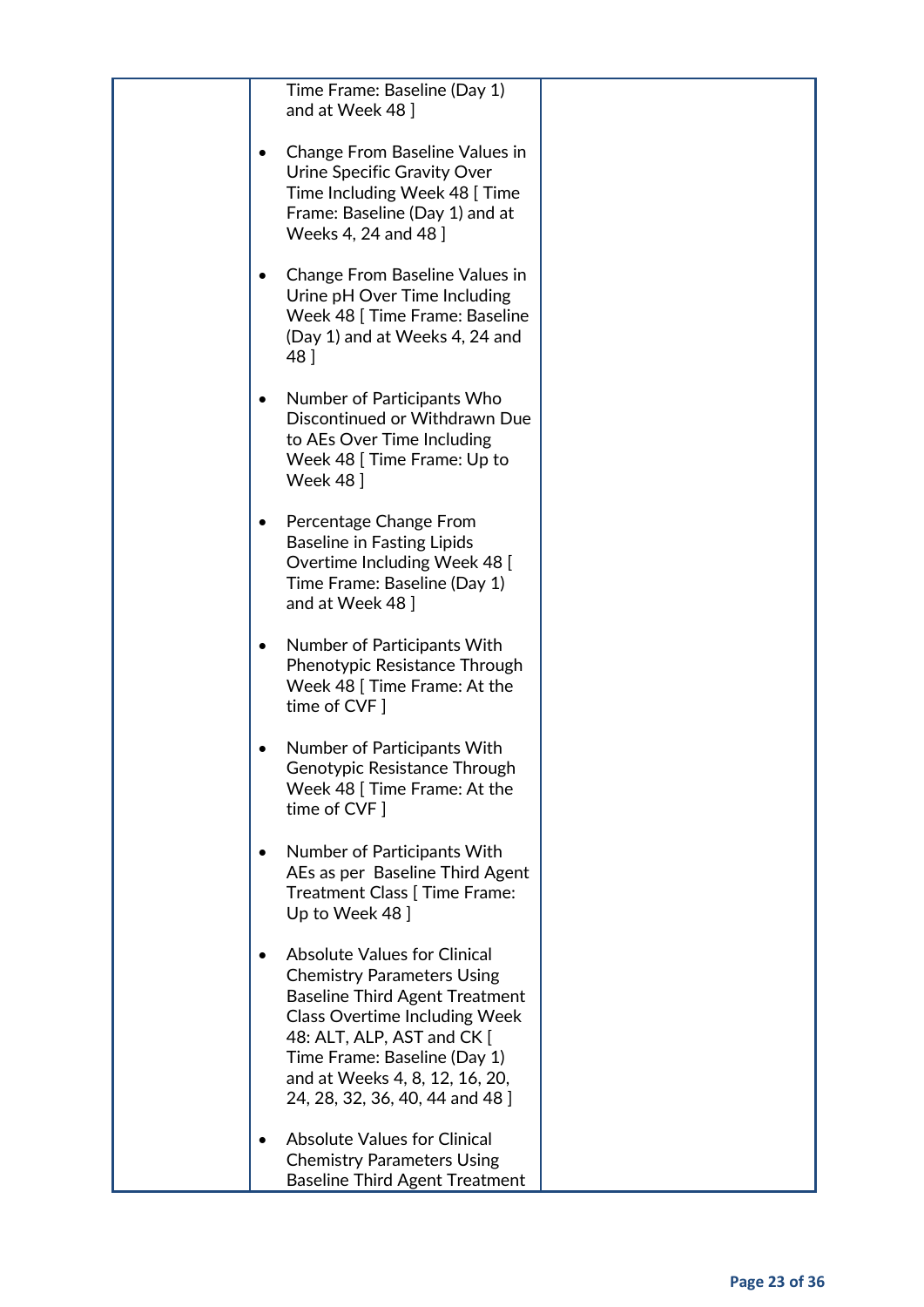| <b>Class Overtime Including Week</b><br>48: Albumin   Time Frame:<br>Baseline (Day 1) and at Weeks 4,<br>8, 12, 16, 20, 24, 28, 32, 36, 40,<br>44 and 48 ]                                                                                                                                                                   |  |
|------------------------------------------------------------------------------------------------------------------------------------------------------------------------------------------------------------------------------------------------------------------------------------------------------------------------------|--|
| <b>Absolute Values for Clinical</b><br><b>Chemistry Parameters Using</b><br><b>Baseline Third Agent Treatment</b><br><b>Class Overtime Including Week</b><br>48: Bilirubin, Direct Bilirubin and<br><b>Creatinine [ Time Frame:</b><br>Baseline (Day 1) and at Weeks 4,<br>8, 12, 16, 20, 24, 28, 32, 36, 40,<br>44 and 48 ] |  |
| <b>Absolute Values for Clinical</b><br><b>Chemistry Parameters Using</b><br><b>Baseline Third Agent Treatment</b><br><b>Class Overtime Including Week</b><br>48: Creatinine Clearance [ Time<br>Frame: Baseline (Day 1) and at<br>Weeks 4, 8, 12, 16, 20, 24, 28,<br>32, 36, 40, 44 and 48 ]                                 |  |
| <b>Absolute Values for Clinical</b><br><b>Chemistry Parameters Using</b><br><b>Baseline Third Agent Treatment</b><br><b>Class Overtime Including Week</b><br>48: Lipase [ Time Frame:<br>Baseline (Day 1) and at Weeks 4,<br>8, 12, 16, 20, 24, 28, 32, 36, 40,<br>44 and 48 ]                                               |  |
| <b>Absolute Values for Clinical</b><br><b>Chemistry Parameters Using</b><br><b>Baseline Third Agent Treatment</b><br><b>Class Overtime Including Week</b><br>48 [ Time Frame: Baseline (Day<br>1) and at Weeks 4, 8, 12, 16, 20,<br>24, 28, 32, 36, 40, 44 and 48 ]                                                          |  |
| <b>Absolute Values for Fasting</b><br>Lipid Panel Using Baseline Third<br><b>Agent Treatment Class</b><br>Overtime Including Week 48 [<br>Time Frame: Baseline (Day 1)<br>and at Week 48 ]                                                                                                                                   |  |
| <b>Number of Participants</b><br>Discontinued or Withdrawn Due<br>to AEs When Baseline Third<br><b>Agent Treatment Class Was</b><br>Used Over Time Including Week                                                                                                                                                            |  |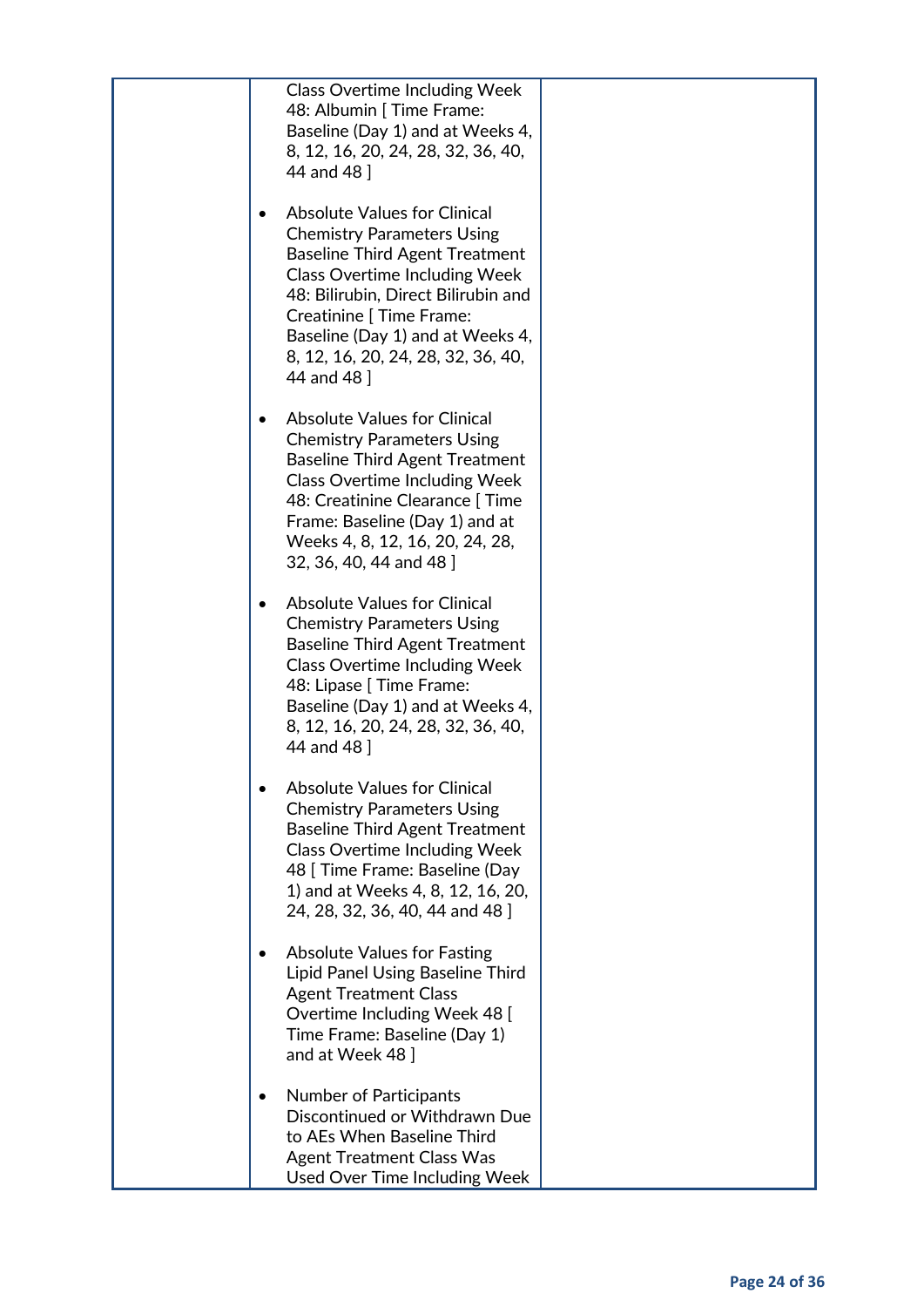| 48 [ Time Frame: Up to Week<br>48 ]<br>Plasma Trough Concentration<br>$\bullet$<br>(Ctrough) for cabotegravir LA [<br>Time Frame: Pre-dose at Weeks<br>8, 12, 16, 20, 24, 28, 32, 36, 40,<br>44 and 48 ]<br>Ctrough for rilpivirine LA [Time |  |
|----------------------------------------------------------------------------------------------------------------------------------------------------------------------------------------------------------------------------------------------|--|
|                                                                                                                                                                                                                                              |  |
|                                                                                                                                                                                                                                              |  |
| Frame: Pre-dose at Weeks 8, 12,<br>16, 20, 24, 28, 32, 36, 40, 44<br>and 48 ]                                                                                                                                                                |  |
| Area Under the Curve (AUC) for<br>$\bullet$<br>cabotegravir LA and rilpivirine<br>LA [ Time Frame: Pre-dose at<br>Weeks 4, 8, 12, 16, 20, 24, 28,<br>32, 36, 40, 44, 48, 52 and 96; 1<br>Week post-dose at Weeks 5 and<br>41 ]               |  |
| Maximum Concentration (Cmax)<br>$\bullet$<br>in Plasma for cabotegravir LA [<br>Time Frame: Week 41- 1 Week<br>post dose ]                                                                                                                   |  |
| Cmax in Plasma for rilpivirine LA<br>[Time Frame: Week 41- 1 Week<br>post dose ]                                                                                                                                                             |  |
| Percentage of Participants With<br>a Virologic Failure Using<br>Snapshot Algorithm by Baseline<br>Third Agent [ Time Frame: Week<br>48 ]                                                                                                     |  |
| Percentage of Participants With<br>Plasma HIV-1 RNA<br><50copies/mL Using Snapshot<br>Algorithm by Baseline Third<br>Agent [ Time Frame: Week 48 ]                                                                                           |  |
| Number of Participants With<br>Severity of Adverse Events by<br><b>Baseline Third Agents [Time</b><br>Frame: Up to Week 48 ]                                                                                                                 |  |
| <b>Change From Baseline Values</b><br>for Clinical Chemistry<br>Parameters Using Baseline Third<br><b>Agent Treatment Class</b><br>Overtime Including Week 48:<br>ALT, ALP, AST and CK [ Time                                                |  |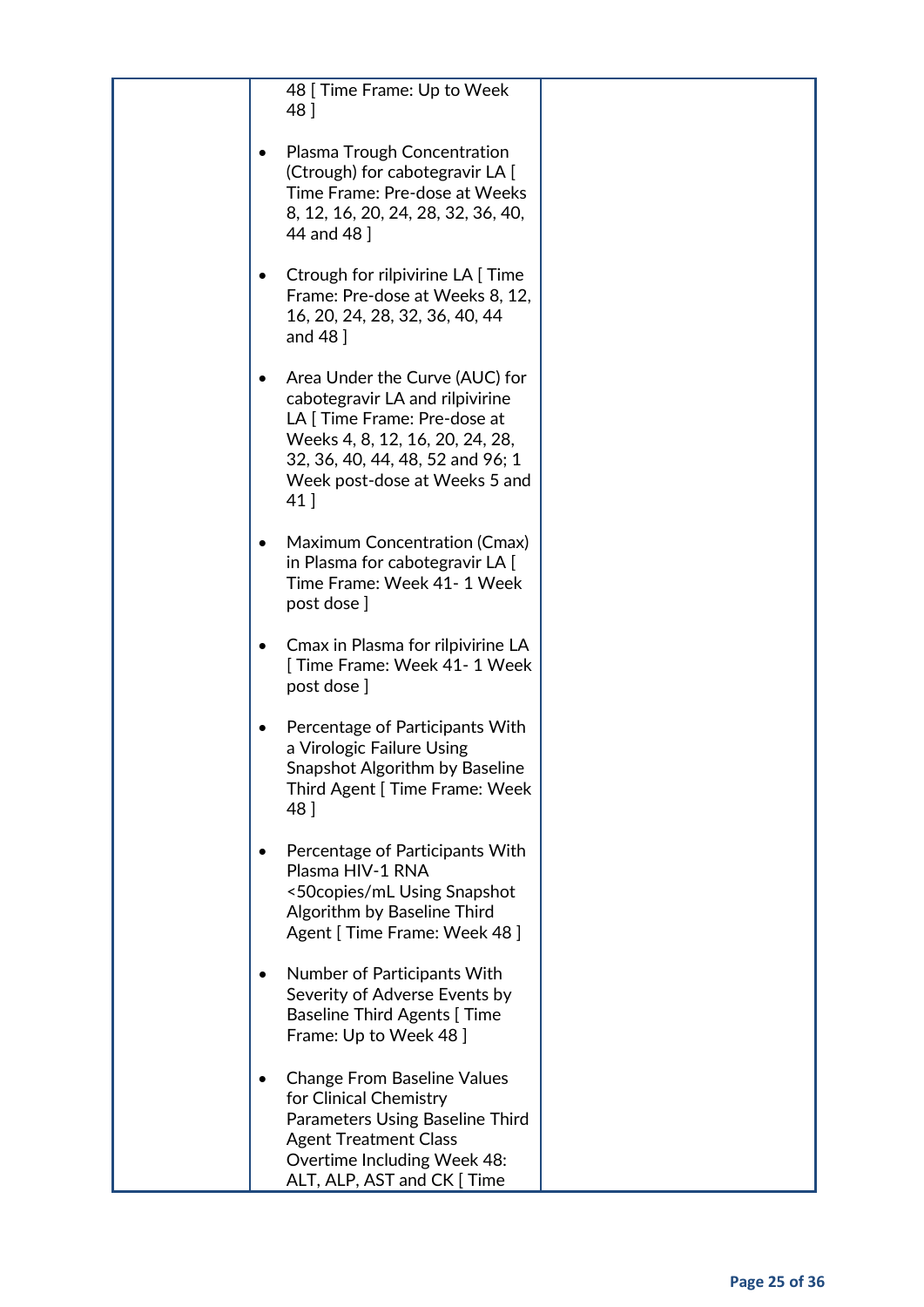| Frame: Baseline (Day 1) and at<br>Weeks 4, 8, 12, 16, 20, 24, 28,<br>32, 36, 40, 44 and 48 ]                                                                                                                                                                                                                                  |  |
|-------------------------------------------------------------------------------------------------------------------------------------------------------------------------------------------------------------------------------------------------------------------------------------------------------------------------------|--|
| <b>Change From Baseline Values</b><br>for Clinical Chemistry<br>Parameters Using Baseline Third<br><b>Agent Treatment Class</b><br>Overtime Including Week 48:<br>Albumin [ Time Frame: Baseline<br>(Day 1) and at Weeks 4, 8, 12,<br>16, 20, 24, 28, 32, 36, 40, 44<br>and $48$ ]                                            |  |
| <b>Change From Baseline Values</b><br>for Clinical Chemistry<br>Parameters Using Baseline Third<br><b>Agent Treatment Class</b><br>Overtime Including Week 48:<br>Bilirubin, Direct Bilirubin and<br><b>Creatinine [ Time Frame:</b><br>Baseline (Day 1) and at Weeks 4,<br>8, 12, 16, 20, 24, 28, 32, 36, 40,<br>44 and 48 ] |  |
| <b>Change From Baseline Values</b><br>for Clinical Chemistry<br>Parameters Using Baseline Third<br><b>Agent Treatment Class</b><br>Overtime Including Week 48:<br>Creatinine Clearance [ Time<br>Frame: Baseline (Day 1) and at<br>Weeks 4, 8, 12, 16, 20, 24, 28,<br>32, 36, 40, 44 and 48 ]                                 |  |
| <b>Change From Baseline Values</b><br>for Clinical Chemistry<br>Parameters Using Baseline Third<br><b>Agent Treatment Class</b><br>Overtime Including Week 48:<br>Lipase [ Time Frame: Baseline<br>(Day 1) and at Weeks 4, 8, 12,<br>16, 20, 24, 28, 32, 36, 40, 44<br>and $48$ $\overline{\phantom{1}}$                      |  |
| <b>Change From Baseline Values</b><br>for Clinical Chemistry<br>Parameters Using Baseline Third<br><b>Agent Treatment Class</b><br>Overtime Including Week 48 [<br>Time Frame: Baseline (Day 1)<br>and at Weeks 4, 8, 12, 16, 20,<br>24, 28, 32, 36, 40, 44 and 48 ]                                                          |  |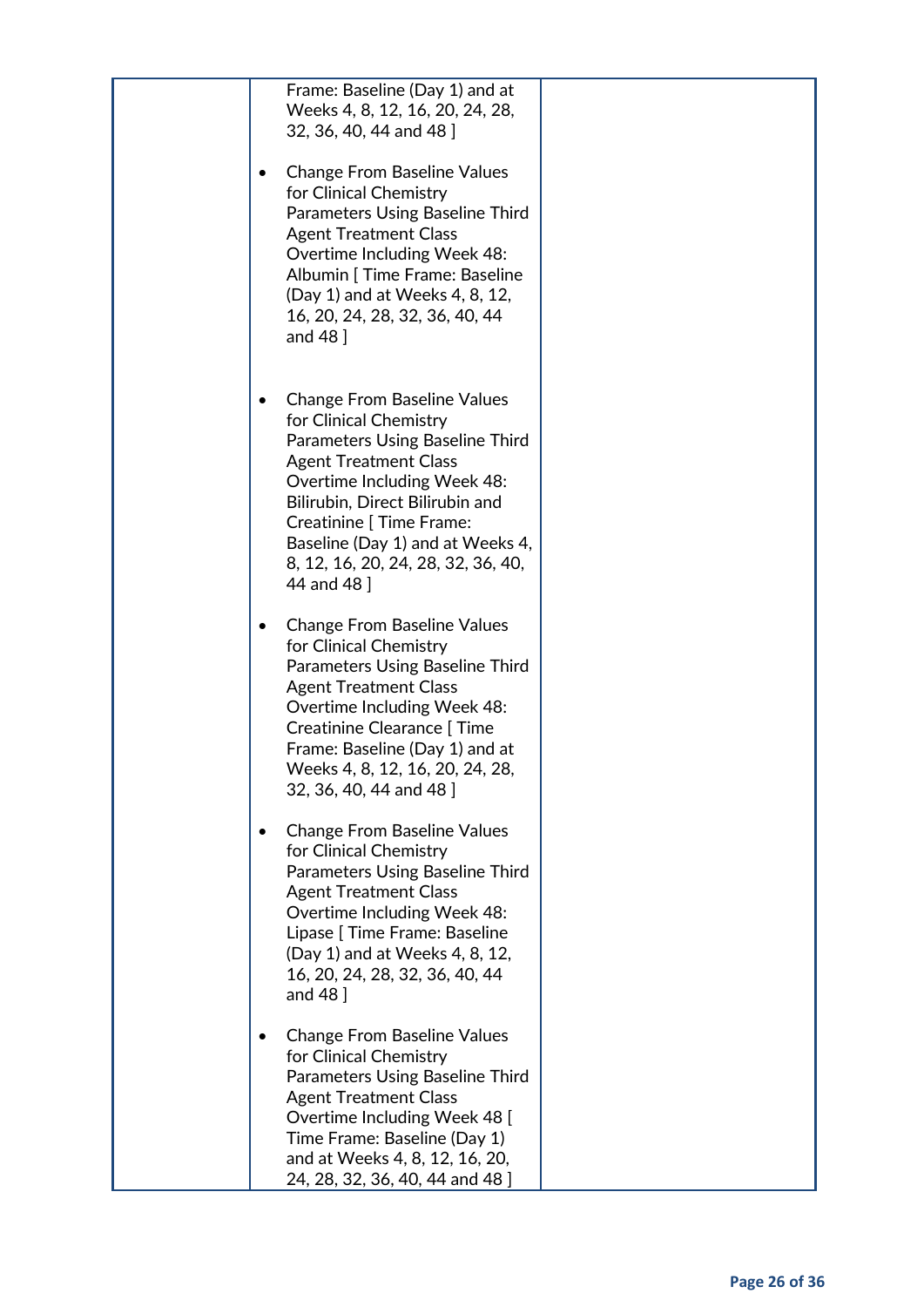| <b>Change From Baseline Values</b><br>$\bullet$<br>for Fasting Lipid Panel Using<br><b>Baseline Third Agent Treatment</b><br><b>Class Overtime Including Week</b><br>48 [ Time Frame: Baseline (Day<br>1) and at Week 48 ]                |  |
|-------------------------------------------------------------------------------------------------------------------------------------------------------------------------------------------------------------------------------------------|--|
| Number of Participants With<br>$\bullet$<br><b>Genotypic Resistance Using</b><br><b>Baseline Third Agent Through</b><br>Week 48 [ Time Frame: At the<br>time of CVF ]                                                                     |  |
| Number of Participants With<br>$\bullet$<br><b>Phenotypic Resistance Using</b><br><b>Baseline Third Agent Through</b><br>Week 48 [Time Frame: At the<br>time of CVF ]                                                                     |  |
| Change From Week 5 in<br>$\bullet$<br><b>Dimension Scores Using</b><br>Perception of Injection<br>Questionnaire (PIN)-Last<br><b>Observation Carried Forward</b><br>(LOCF) in Q4W Arm [ Time<br>Frame: Week 5 and at Weeks 41<br>and 48 ] |  |
| Percentage of Participants With<br>٠<br><b>Extremely or Very Acceptable</b><br>Pain and Local Reaction:<br>Acceptability Score on PIN<br>Questionnaire in Q4W Arm [<br>Time Frame: Weeks 5, 41 and<br>48 ]                                |  |
| Change From Baseline in Life<br><b>Satisfaction (LISAT) Using</b><br>HIV/AIDs-targeted Quality of<br>Life (HATQoL) Questionnaire [<br>Time Frame: Baseline (Day 1)<br>and at Weeks 24 and 48 ]                                            |  |
| Change From Baseline in HIV<br>Medication, MEDWO Using<br>HATQoL [ Time Frame: Baseline<br>and at Weeks 24 and 48 ]                                                                                                                       |  |
| Change From Baseline in<br><b>DISWO Using HATQoL [Time</b>                                                                                                                                                                                |  |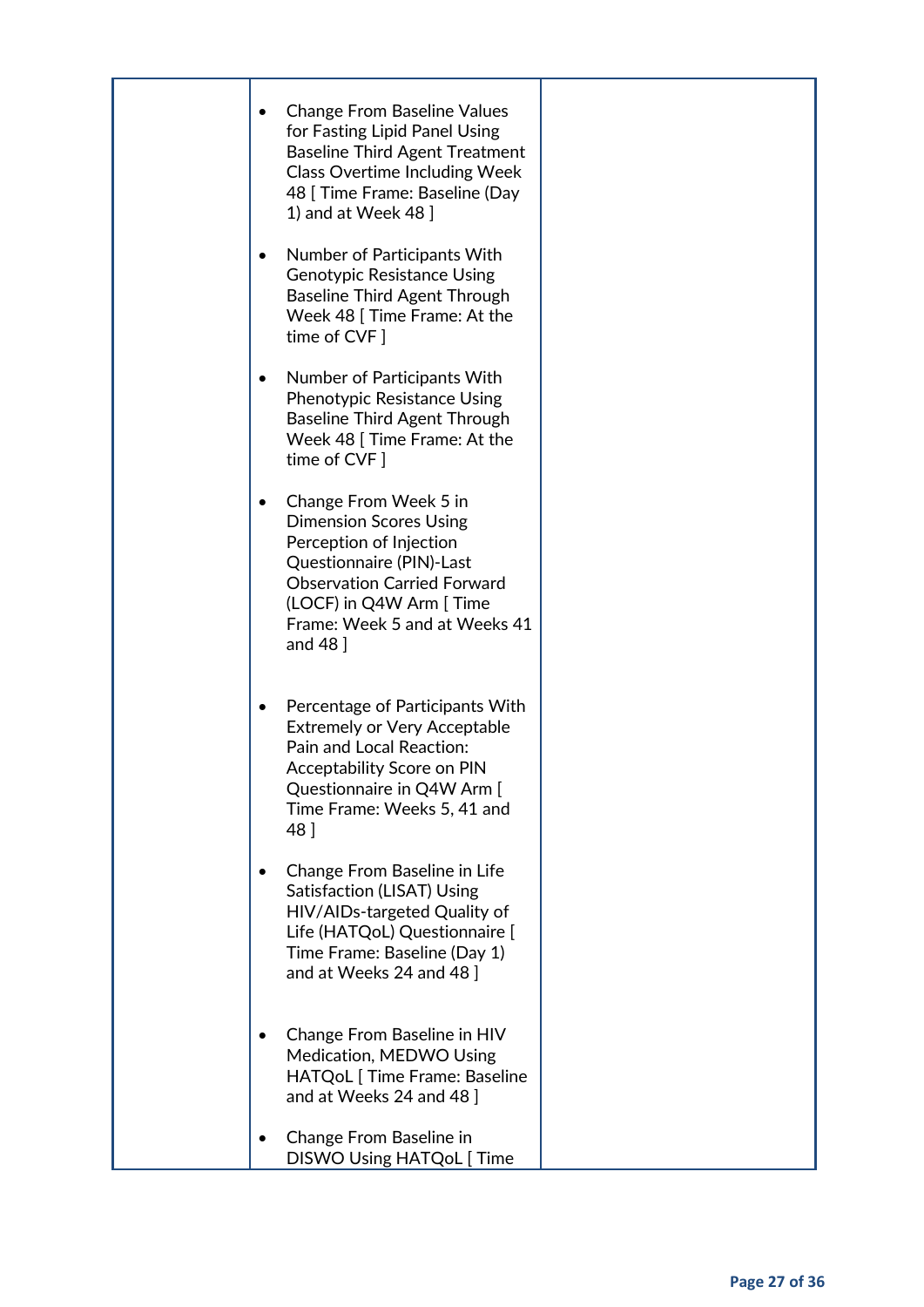|                    | Frame: Baseline and at Weeks<br>24 and 48 ]                                                                                                                                                                                                             |                                                                           |
|--------------------|---------------------------------------------------------------------------------------------------------------------------------------------------------------------------------------------------------------------------------------------------------|---------------------------------------------------------------------------|
|                    | Change From Baseline in Health<br>Status Using 12-item Short<br>Form Survey (SF-12) [ Time<br>Frame: Baseline and at Weeks<br>24 and 48 ]                                                                                                               |                                                                           |
|                    | Change From Baseline in Total<br>$\bullet$<br><b>Treatment Satisfaction Using</b><br><b>HIV Treatment Satisfaction</b><br>Questionnaire (HIVTSQs) at<br>Weeks 4b, 24 and 44 [Time<br>Frame: Baseline and at Weeks<br>4b, 24 and 44 ]                    |                                                                           |
|                    | Change in Treatment<br><b>Satisfaction Over Time Using</b><br>HIVTSQ Change (HIVTSQc) at<br>Week 48 in Q4W Arm [Time<br>Frame: Week 48 ]                                                                                                                |                                                                           |
|                    | Change From Baseline in<br><b>Treatment Acceptance at Weeks</b><br>8, 24 and 48 Using "General<br>Acceptance" Dimension of the<br><b>Chronic Treatment Acceptance</b><br>(ACCEPT) Questionnaire [Time<br>Frame: Baseline and at Weeks 8,<br>24 and 48 ] |                                                                           |
|                    | Change From 4b in Tolerability<br>of Injection at Week 5, 40 and<br>41 Using Numeric Rating Scale<br>(NRS) Within CAB LA+RPV LA<br>Arm [ Time Frame: Weeks 4b, 5,<br>40 and 41 ]                                                                        |                                                                           |
|                    | Change From Baseline in<br>Individual Item Scores of<br>HIVTSQc at Weeks 4b, 24 and<br>44 [ Time Frame: Baseline and<br>Weeks 4b, 24 and 44 ]                                                                                                           |                                                                           |
|                    | Number of Participants With<br>Different Demographic<br>Parameters for Inter-subject<br>Variability [ Time Frame: Up to<br>Week 48                                                                                                                      |                                                                           |
| <b>Key Results</b> | study<br>showed<br><b>The</b><br>long-acting<br>cabotegravir and rilpivirine, injected                                                                                                                                                                  | The<br>study<br>met<br>its<br>primary<br>endpoint, showing that the long- |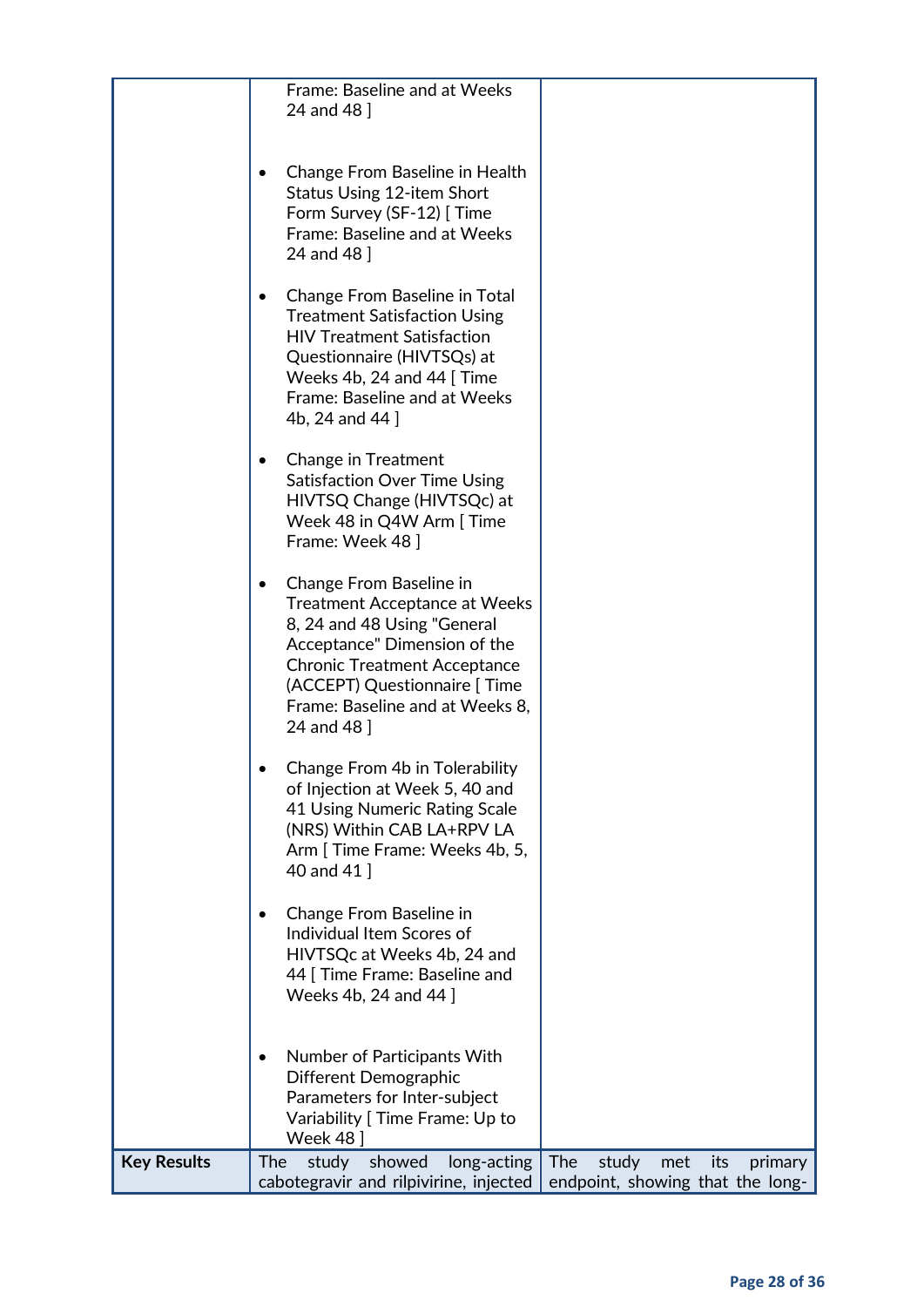|                                   | once a month, had similar efficacy to<br>a standard of care, daily, oral three-<br>drug regimen at Week 48. The<br>injectable treatment regimen met<br>the primary endpoint for non-<br>inferiority<br>(the<br>proportion<br>of<br>participants with plasma HIV-1 RNA<br>≥50 copies per millilitre $[c/mL]$ using<br>the FDA Snapshot algorithm at<br>Week 48). Overall safety, virologic<br>response and drug resistance results<br>for the injectable regimen were<br>consistent with results from the<br>phase II LATTE and LATTE-2 studies. | acting regimen of cabotegravir and<br>rilpivirine,<br>injected every<br>two<br>months, was<br>non-inferior<br>to<br>cabotegravir<br>and<br>rilpivirine<br>administered<br>month<br>every<br>at<br>Week 48. Non-inferiority was<br>assessed by comparison of the<br>proportions of participants with<br>plasma HIV-RNA $\geqslant$ 50 copies per<br>millilitre (c/mL) using the FDA<br>Snapshot algorithm at Week 48<br>(Intent-to-Treat Exposed [ITTE]<br>population).<br>Overall<br>safety,<br>virologic<br>drug<br>response<br>and<br>resistance results for the every-<br>two-months injectable regimen<br>were consistent with results from<br>the phase III ATLAS study. |
|-----------------------------------|-------------------------------------------------------------------------------------------------------------------------------------------------------------------------------------------------------------------------------------------------------------------------------------------------------------------------------------------------------------------------------------------------------------------------------------------------------------------------------------------------------------------------------------------------|-------------------------------------------------------------------------------------------------------------------------------------------------------------------------------------------------------------------------------------------------------------------------------------------------------------------------------------------------------------------------------------------------------------------------------------------------------------------------------------------------------------------------------------------------------------------------------------------------------------------------------------------------------------------------------|
| <b>Adverse effects</b><br>(AEs)   | Injection site reactions were<br>$\bullet$<br>mostly grade 1 or 2 and short-<br>lived with few associated<br>discontinuations<br>Grade 3/4 and serious AEs were<br>infrequent in both treatment<br>arms                                                                                                                                                                                                                                                                                                                                         |                                                                                                                                                                                                                                                                                                                                                                                                                                                                                                                                                                                                                                                                               |
| <b>Expected</b><br>reporting date | Primary completion date previously<br>reported as May 2018. Study<br>completion date February 2022.                                                                                                                                                                                                                                                                                                                                                                                                                                             | Primary completion date<br>previously reported as June 2019.<br>Study completion date March<br>2022.                                                                                                                                                                                                                                                                                                                                                                                                                                                                                                                                                                          |

| <b>Trial</b>                    | FLAIR, NCT02938520, EudraCT-2016-001646-25; LA cabotegravir and<br>rilpivirine maintenance after integrase inhibitor switch; HIV-1<br>participants; 18 years and over; phase III                                                                                                                                                                                                                                                                         |
|---------------------------------|----------------------------------------------------------------------------------------------------------------------------------------------------------------------------------------------------------------------------------------------------------------------------------------------------------------------------------------------------------------------------------------------------------------------------------------------------------|
| <b>Sponsor</b>                  | <b>ViiV Healthcare</b>                                                                                                                                                                                                                                                                                                                                                                                                                                   |
| <b>Status</b>                   | Ongoing and published                                                                                                                                                                                                                                                                                                                                                                                                                                    |
| Source of<br><b>Information</b> | Trial registry; <sup>32</sup> Conference Presentation <sup>33</sup>                                                                                                                                                                                                                                                                                                                                                                                      |
| <b>Location</b>                 | US, Canada, Europe (inc UK) and other countries                                                                                                                                                                                                                                                                                                                                                                                                          |
| <b>Design</b>                   | Randomised, active-controlled, open-label study                                                                                                                                                                                                                                                                                                                                                                                                          |
| <b>Participants</b>             | N= 631, adults 18 years or greater, HIV-1 infected, ART-naïve, plasma<br>HIV-1 RNA >=1000 c/mL                                                                                                                                                                                                                                                                                                                                                           |
| <b>Schedule</b>                 | Randomised to:<br>Experimental: cabotegravir LA + rilpivirine LA every 4 weeks<br>After Induction Phase with abacavir/dolutegravir/lamivudine<br>(ABC/DTG/3TC) (or DTG + two NRTIs), eligible participants will receive<br>oral cabotegravir 30 mg + rilpivirine 25 mg once daily for approximately<br>four weeks. At visit Week 4b subjects will receive an initial loading dose<br>of cabotegravir LA (600 mg) and rilpivirine LA (900 mg) at Week 4b. |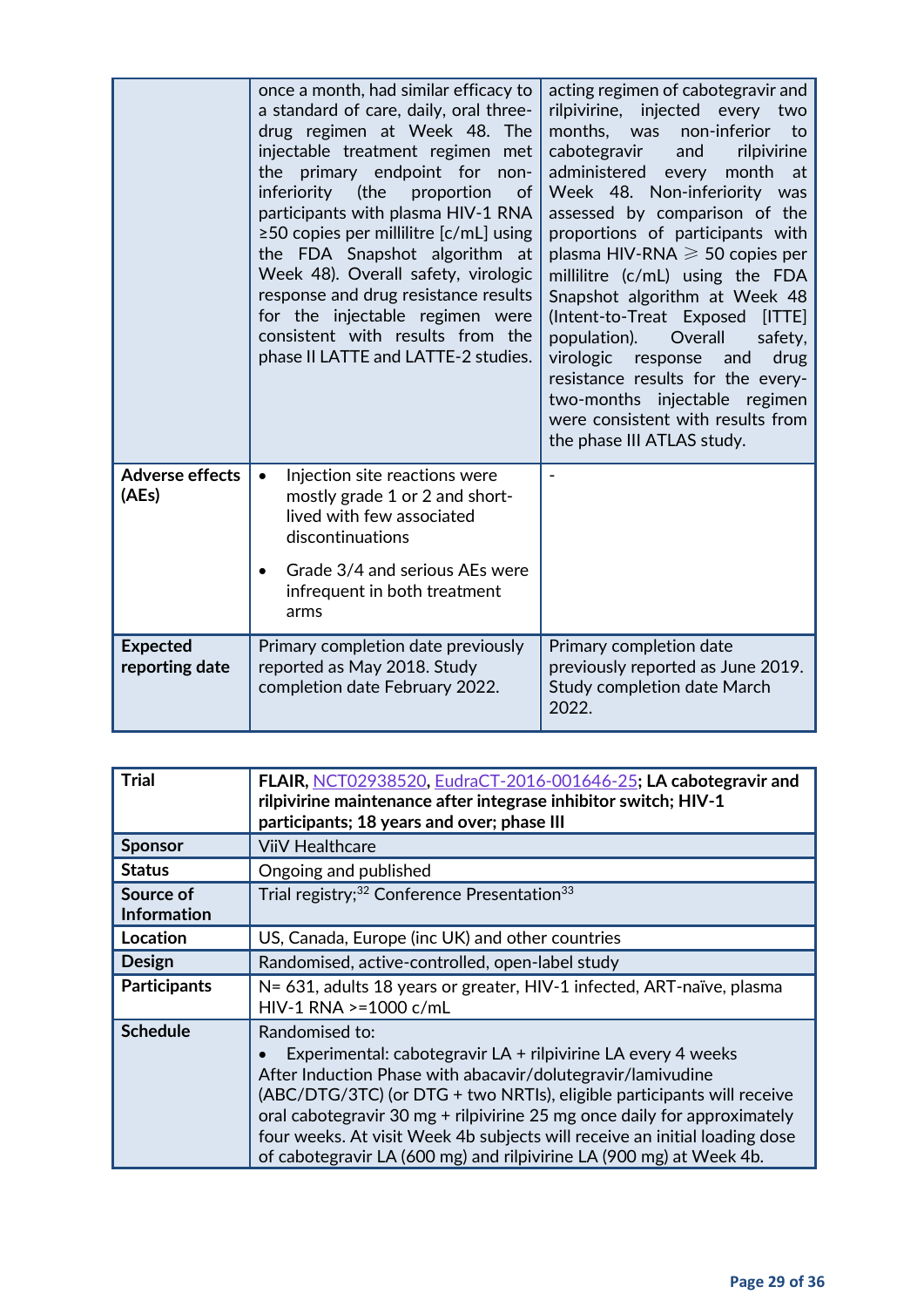|                                     | From Week 8 onwards, subjects will receive cabotegravir LA (400 mg) +<br>rilpivirine LA (600 mg) injections every 4 weeks.<br>Active Comparator: ABC / DTG / 3TC (600 mg/50mg/300mg) once<br>daily<br>After the Induction Phase with ABC/DTG/3TC (or DTG + two NRTIs),<br>eligible participants will continue to receive oral ABC/DTG/3TC (or DTG<br>+ two NRTIs) initiated during the Induction Phase for 100 weeks. At the<br>end of the Maintenance Phase, eligible participants receiving<br>ABC/DTG/3TC (or DTG + two NRTIs) have the option to continue in the<br>study by switching to cabotegravir $LA + r$ ilpivirine LA in the Extension<br>Phase. These participants will transition to LA dosing at either Week 100<br>(direct to inject) or Week 104b (if using optional oral lead-in with<br>cabotegravir 30 mg + rilpivirine 25 mg once daily). |
|-------------------------------------|----------------------------------------------------------------------------------------------------------------------------------------------------------------------------------------------------------------------------------------------------------------------------------------------------------------------------------------------------------------------------------------------------------------------------------------------------------------------------------------------------------------------------------------------------------------------------------------------------------------------------------------------------------------------------------------------------------------------------------------------------------------------------------------------------------------------------------------------------------------|
| Follow-up                           | Active treatment for 100 weeks                                                                                                                                                                                                                                                                                                                                                                                                                                                                                                                                                                                                                                                                                                                                                                                                                                 |
| <b>Primary</b><br><b>Outcomes</b>   | Proportion of participants with a 'virologic failure' endpoint as per<br>Food and Drug Administration (FDA) Snapshot algorithm at Week 48<br>(Missing, Switch or Discontinuation = Failure, Intent-to-Treat<br>Exposed [ITT-E] population). [Time Frame: Week 48]                                                                                                                                                                                                                                                                                                                                                                                                                                                                                                                                                                                              |
| <b>Secondary</b><br><b>Outcomes</b> | Proportion of participants with Plasma HIV-1 RNA <50 c/mL at<br>$\bullet$<br>Week 48 [Time Frame: Week 48]                                                                                                                                                                                                                                                                                                                                                                                                                                                                                                                                                                                                                                                                                                                                                     |
|                                     | Proportion of participants with plasma HIV-1 RNA <50 c/mL at<br>Week 96 [ Time Frame: Week 96 ]                                                                                                                                                                                                                                                                                                                                                                                                                                                                                                                                                                                                                                                                                                                                                                |
|                                     | Proportion of participants with plasma HIV-1 RNA <200 c/mL at<br>Week 48 [ Time Frame: Week 48 ]                                                                                                                                                                                                                                                                                                                                                                                                                                                                                                                                                                                                                                                                                                                                                               |
|                                     | Proportion of participants with plasma HIV-1 RNA <200 c/mL at<br>$\bullet$<br>Week 96 [ Time Frame: Week 96 ]                                                                                                                                                                                                                                                                                                                                                                                                                                                                                                                                                                                                                                                                                                                                                  |
|                                     | Proportion of participants with plasma HIV-1 RNA >=50 c/mL at<br>Week 96 [ Time Frame: Week 96 ]                                                                                                                                                                                                                                                                                                                                                                                                                                                                                                                                                                                                                                                                                                                                                               |
|                                     | Proportion of participants with confirmed virologic failure at Week<br>48 [ Time Frame: Week 48 ]                                                                                                                                                                                                                                                                                                                                                                                                                                                                                                                                                                                                                                                                                                                                                              |
|                                     | Proportion of participants with confirmed virologic failure at Week<br>96 [ Time Frame: Week 96 ]                                                                                                                                                                                                                                                                                                                                                                                                                                                                                                                                                                                                                                                                                                                                                              |
|                                     | Change from Baseline in plasma HIV-1 RNA [ Time Frame: Baseline<br>(Day 1) and up to Week 96 ]                                                                                                                                                                                                                                                                                                                                                                                                                                                                                                                                                                                                                                                                                                                                                                 |
|                                     | Change from Baseline in CD4+ cell counts [ Time Frame: Baseline<br>(Day 1) and up to Week 96 ]                                                                                                                                                                                                                                                                                                                                                                                                                                                                                                                                                                                                                                                                                                                                                                 |
|                                     | Number of participants with disease progression [ Time Frame:<br>Baseline (Day 1) and up to Week 96 ]                                                                                                                                                                                                                                                                                                                                                                                                                                                                                                                                                                                                                                                                                                                                                          |
|                                     | Number of participants with adverse events (AEs), serious AEs (SAEs)<br>and AEs by severity [ Time Frame: Up to Week 96 ]                                                                                                                                                                                                                                                                                                                                                                                                                                                                                                                                                                                                                                                                                                                                      |
|                                     | Number of participants with laboratory abnormalities [ Time Frame:<br>Up to Week 96 ]                                                                                                                                                                                                                                                                                                                                                                                                                                                                                                                                                                                                                                                                                                                                                                          |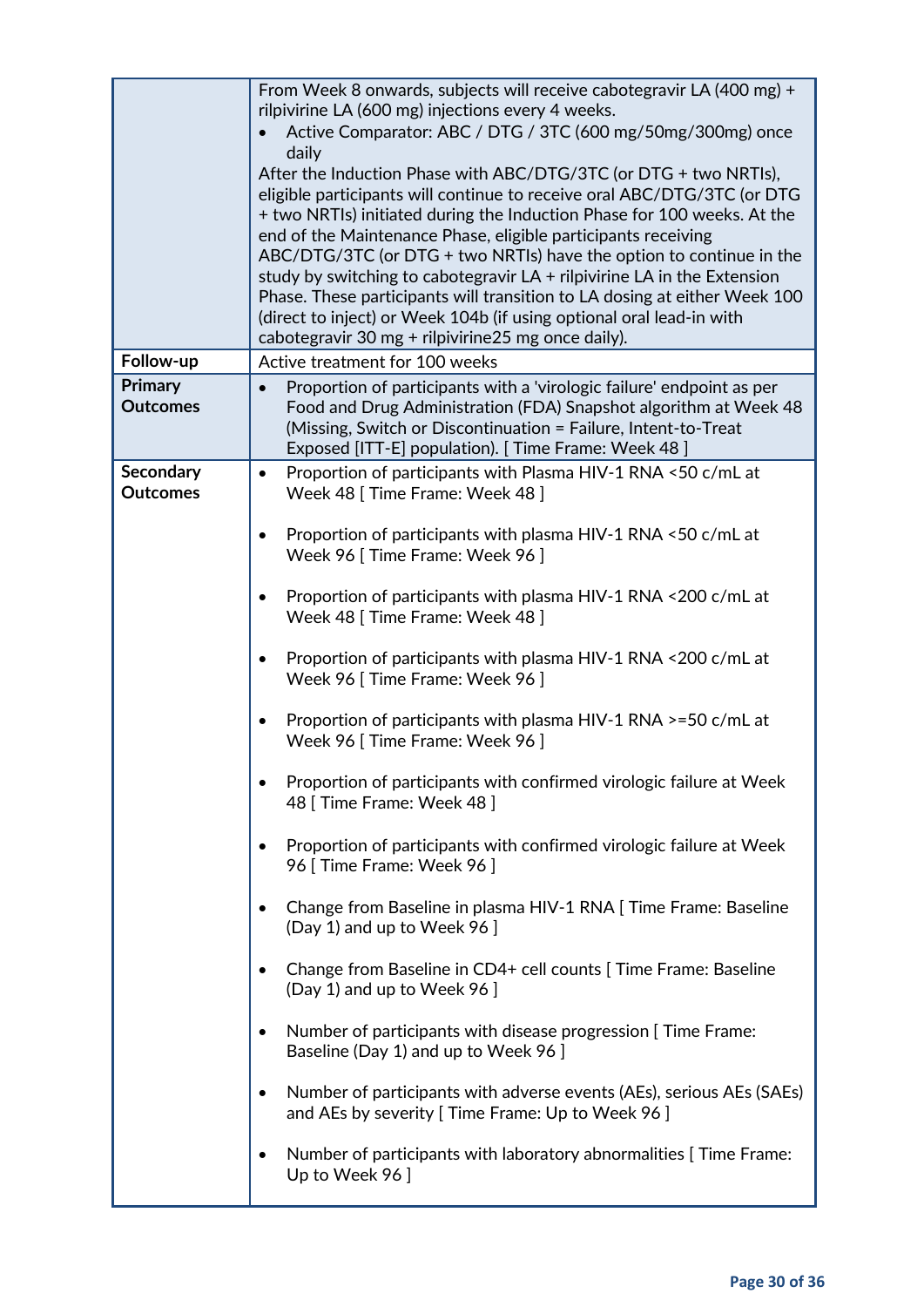| Number of participants with abnormal change from Baseline in<br>$\bullet$<br>laboratory parameters. [Time Frame: Baseline (Day 1) and up to<br><b>Week 96</b> ]                                                                                                           |
|---------------------------------------------------------------------------------------------------------------------------------------------------------------------------------------------------------------------------------------------------------------------------|
| Number of participants who discontinue treatment due to AEs [Time]<br>$\bullet$<br>Frame: Up to Week 96 ]                                                                                                                                                                 |
| Number of participants with treatment emergent resistance [Time]<br>$\bullet$<br>Frame: Up to Week 96 ]                                                                                                                                                                   |
| Change from Baseline in fasting lipids [ Time Frame: Baseline (Day 1)<br>and up to Week 96 ]                                                                                                                                                                              |
| Plasma trough concentration (Ctrough) for CAB LA arm [ Time Frame:<br>$\bullet$<br>Pre-dose at Weeks 4b, 5, 8, 12, 16, 20, 24, 28, 32, 36, 40, 41, 44, 48,<br>52, 56, 60, 96, 100, 101, 104a, 104b, 108.]                                                                 |
| Plasma trough concentration (Ctrough) for RPV LA arm [ Time Frame:<br>$\bullet$<br>Pre-dose at Weeks 4b, 5, 8, 12, 16, 20, 24, 28, 32, 36, 40, 41, 44, 48,<br>52, 56, 60, 96, 100, 101, 104a, 104b, 108.]                                                                 |
| Maximum concentration (Cmax) in plasma for CAB LA arm [Time<br>$\bullet$<br>Frame: At any time post-dose at Weeks 5, 41 and 101 ]                                                                                                                                         |
| Maximum concentration (Cmax) in plasma for RPV LA arm [Time<br>$\bullet$<br>Frame: At any time post-dose at Weeks 5, 41 and 101 ]                                                                                                                                         |
| Plasma area under the concentration-time curve (AUC) for CAB LA<br>$\bullet$<br>arm [ Time Frame: Pre-dose at Weeks 4b, 5, 8, 12, 16, 20, 24, 28, 32,<br>36, 40, 41, 44, 48, 52, 56, 60, 96, 100, 101, 104a, 104b, 108; At any<br>time post-dose at Weeks 5, 41 and 101 ] |
| Plasma area under the concentration-time curve (AUC) for RPV LA<br>٠<br>arm [ Time Frame: Pre-dose at Weeks 4b, 5, 8, 12, 16, 20, 24, 28, 32,<br>36, 40, 41, 44, 48, 52, 56, 60, 96, 100, 101, 104a, 104b, 108; At any<br>time post-dose at Weeks 5, 41 and 101 ]         |
| Change from Week 5 in Dimension Scores [Time Frame: Week 5 and<br>٠<br>up to Week 96 ]                                                                                                                                                                                    |
| Proportion of participants considering pain and local reactions<br>$\bullet$<br>following injection to be extremely or very acceptable [ Time Frame:<br>Week 5 to Week 96                                                                                                 |
| Change from Baseline in health related quality of life (HR QoL) [ Time<br>Frame: Baseline (Day 1) and up to Week 96 ]                                                                                                                                                     |
| Change from Baseline in treatment satisfaction [ Time Frame: Day 1<br>$\bullet$<br>up to Week 96 ]                                                                                                                                                                        |
| Change in treatment satisfaction at Week 48 [Time Frame: Baseline<br>(Day 1) and up to Week 48 ]                                                                                                                                                                          |
|                                                                                                                                                                                                                                                                           |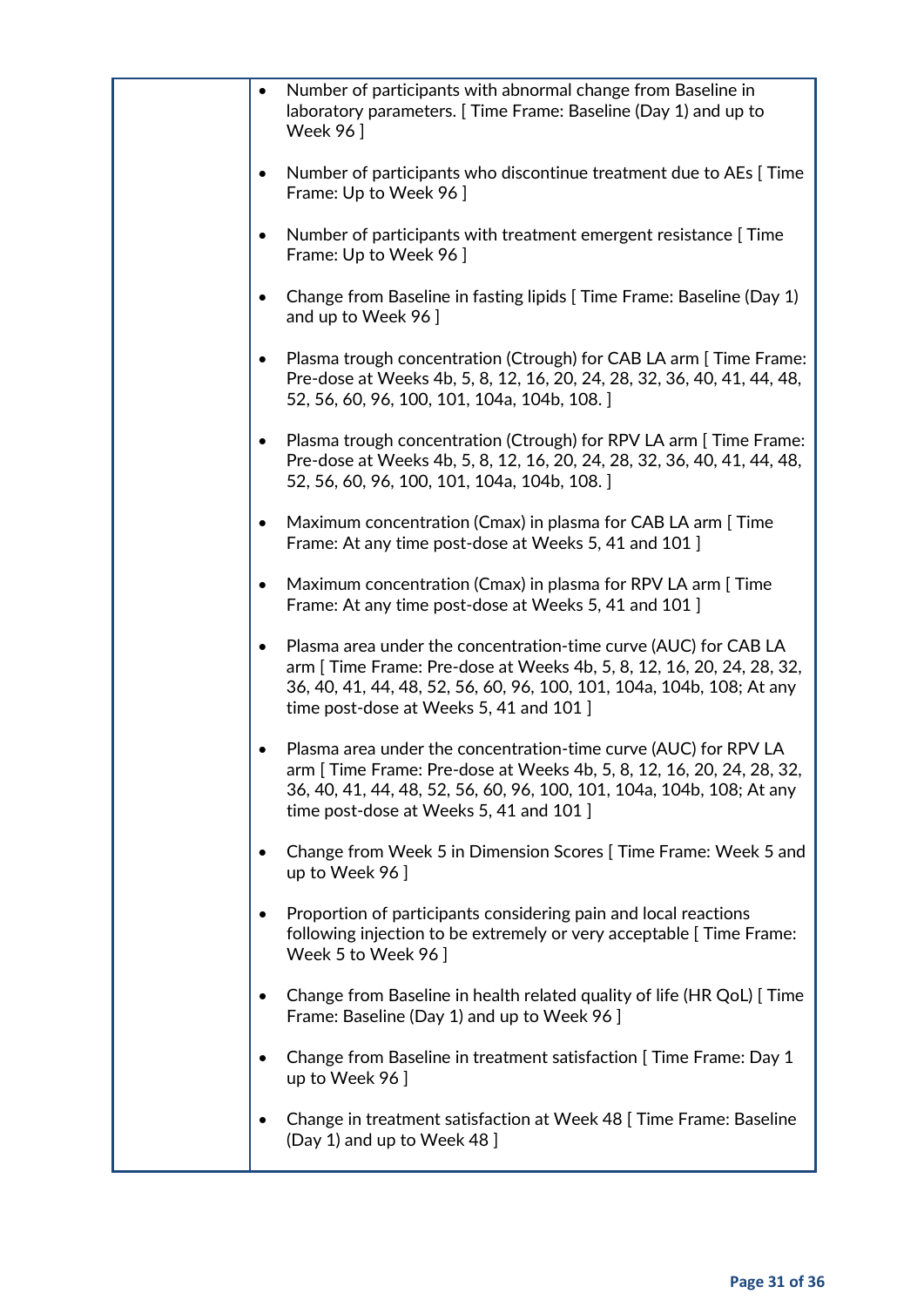|                    | Change from Baseline in health status [ Time Frame: Baseline (Day 1)<br>$\bullet$<br>and up to Week 96 ]                                                                         |
|--------------------|----------------------------------------------------------------------------------------------------------------------------------------------------------------------------------|
|                    | Change from Baseline in treatment acceptance [ Time Frame:<br>$\bullet$<br>Baseline (Day 1) and up to Week 96 ]                                                                  |
|                    | Change in tolerability of injection (for CAB LA $+$ RPV LA) [ Time<br>$\bullet$<br>Frame: Week 4b and up to Week 96 ]                                                            |
|                    | Number of participants with potential predictors of inter- and intra-<br>$\bullet$<br>subject variability for pharmacokinetic parameters [ Time Frame: Up<br>to Week 96 ]        |
|                    | Proportion of participants with HIV-1 RNA >= 50 c/mL at Week 124<br>$\bullet$<br>in extension phase [ Time Frame: Up to Week 124 ]                                               |
|                    | Proportion of participants with plasma HIV-1 RNA <50 c/mL over<br>time in extension phase [ Time Frame: Up to Week 124 ]                                                         |
|                    | Proportion of participants with plasma HIV-1 RNA <200 c/mL over<br>time in extension phase [ Time Frame: Up to Week 124 ]                                                        |
|                    | Proportion of participants with confirmed virologic failure over time<br>$\bullet$<br>in extension phase [ Time Frame: Up to Week 124 ]                                          |
|                    | Number of participants with treatment emergent genotypic and<br>$\bullet$<br>phenotypic resistance to CAB and RPV over time in extension phase [<br>Time Frame: Up to Week 124 ] |
|                    | Change from Baseline in CD4+ cell counts in extension phase [ Time<br>Frame: Up to Week 124 ]                                                                                    |
|                    | Number of participants with AEs, SAEs and AEs by severity in<br>extension phase [ Time Frame: Up to Week 124 ]                                                                   |
|                    | Number of participants with laboratory abnormalities in extension<br>phase [ Time Frame: Up to Week 124 ]                                                                        |
|                    | Number of participants with abnormal change from Baseline in<br>laboratory parameters in extension phase [ Time Frame: Up to Week<br>$124$ ]                                     |
|                    | Number of participants who discontinue treatment due to AEs in<br>extension phase [ Time Frame: Up to Week 124 ]                                                                 |
|                    | Plasma CAB and RPV concentrations in the Extension Phase (direct<br>$\bullet$<br>to inject without oral lead-in) [ Time Frame: Weeks 100, 101 and<br>104a]                       |
|                    | Plasma CAB and RPV concentrations in the Extension Phase (oral<br>lead-in participants) [ Time Frame: Week 104b ]                                                                |
| <b>Key Results</b> | Six participants in the LA arm (2.1%) and 7 in the CAR arm (2.5%) had                                                                                                            |
|                    | HIV-1 RNA $\geq$ 50 c/mL at W48, meeting non-inferiority criteria for the                                                                                                        |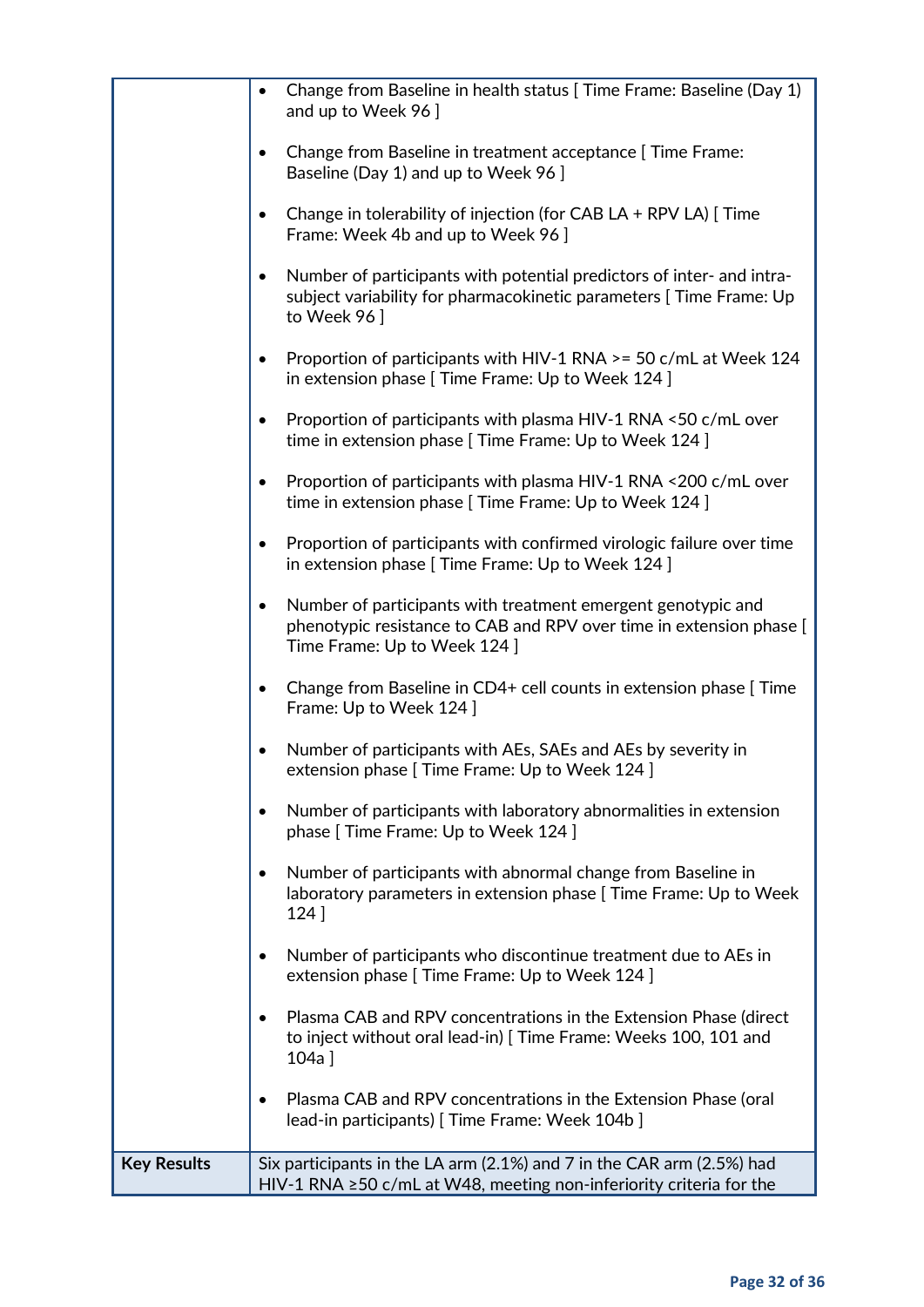|                                   | primary endpoint and for the key secondary endpoint of HIV-1 RNA <50<br>c/mL (LA 93.6% vs CAR 93.3%). Four LA recipients (1.4%) had CVF; 3<br>had mutations in the NNRTI + INSTI domains $(K101K/E/Q + G140R,$<br>E138K + Q148R, and E138E/A/K/T + Q148R, respectively) and 1 was<br>not tested (PO only). The CAR arm had 3 CVFs with no INSTI resistance.<br>Of 263 LA participants completing HIVTSQc at W48, 99% were more<br>satisfied with CAB+RPV compared with their prior daily oral CAR. |
|-----------------------------------|----------------------------------------------------------------------------------------------------------------------------------------------------------------------------------------------------------------------------------------------------------------------------------------------------------------------------------------------------------------------------------------------------------------------------------------------------------------------------------------------------|
| <b>Adverse effects</b><br>(AEs)   | AEs leading to withdrawal and serious AEs were infrequent in both arms.<br>The most common drug-related AE was injection site reactions (ISRs;<br>82% of participants in the LA arm); frequency decreased over time. 99%<br>of ISRs were Grade 1 or 2; the median duration was 3 days.                                                                                                                                                                                                             |
| <b>Expected</b><br>reporting date | Primary completion date previously reported as August 2018. Study<br>completion date July 2022                                                                                                                                                                                                                                                                                                                                                                                                     |

### **ESTIMATED COST**

The cost of cabotegravir LA injection or rilpivirine LA injection is not yet known.

The NHS indicative price for a pack of 30 x 25 mg rilpivirine tablets is £200.27.<sup>34</sup>

### **RELEVANT GUIDANCE**

### **NICE GUIDANCE**

• NICE guideline. HIV testing: increasing uptake among people who may have undiagnosed HIV. 2016.

### **NHS ENGLAND (POLICY/COMMISSIONING) GUIDANCE**

- NHS England. Clinical Commissioning Policy: Dolutegravir for treatment of HIV-1 infections (all ages). B06/P/a. 2019.
- NHS England. Clinical Commissioning Policy: Immediate antiretroviral therapy for treatment of HIV-1 in adults and adolescents. 170028P. 2018.
- NHS England. Clinical Commissioning Policy: Use of cobicistat as a booster in treatment of HIV infection (all ages). F03/P/b. 2015 updated 2018.
- NHS England. Clinical Commissioning Policy: Tenofovir Alafenamide for treatment of HIV 1 in adults and adolescents. 16043/P. 2016.
- NHS England. Clinical Commissioning Policy: Elvitegravir/cobicistat/emtricitabine/tenofovir for treatment of HIV in adults. F03/P/a. 2015.
- NHS England. Clinical Commissioning Policy: Treatment as prevention (TasP) in HIV infected adults. F03/P/c. 2015
- NHS England. 2013/2014 NHS Standard Contract for Specialised Human Immunodeficiency Virus services (Adults). B06/S/a.
- NHS England. 2013/2014 NHS Standard Contract for Specialised Human Immunodeficiency Virus services (Children). B06/S/b.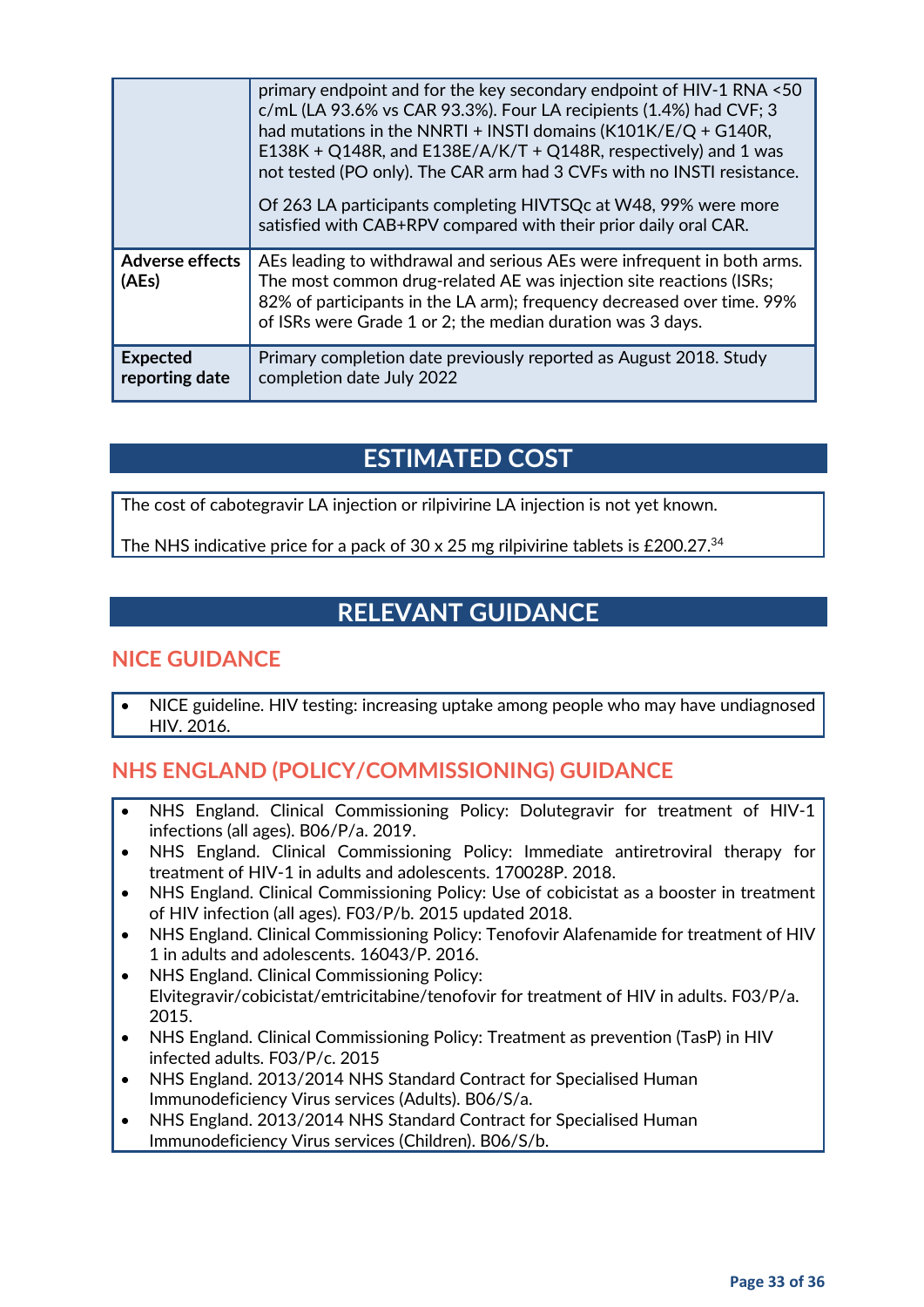#### **OTHER GUIDANCE**

- European AIDS Clinical Society (EACS). Guidelines. Version 9.1. October 2018.<sup>35</sup>
- British HIV Association. British HIV Association guidelines for the treatment of HIV-1 positive adults with antiretroviral therapy 2015 (2016 interim update). 2016.16

### **ADDITIONAL INFORMATION**

### **REFERENCES**

- 1 AIDS info. *Cabotegravir* 2019. Available from: <https://aidsinfo.nih.gov/drugs/513/cabotegravir/0/professional> [Accessed 24 September 2019].
- 2 electronic Medicies Compendium (eMC). *Rilpivirine.* 2019. Available from: <https://www.medicines.org.uk/emc/product/4968/smpc> [Accessed 24 September 2019].
- 3 Iacob SA, Iacob DG, Jugulete G. Improving the Adherence to Antiretroviral Therapy, a Difficult but Essential Task for a Successful HIV Treatment-Clinical Points of View and Practical Considerations. *Frontiers in pharmacology*. 2017;8:831-. Available from: <https://www.ncbi.nlm.nih.gov/pubmed/29218008> 10.3389/fphar.2017.00831.
- 4 Clay PG, Nag S, Graham CM, Narayanan S. Meta-Analysis of Studies Comparing Single and Multi-Tablet Fixed Dose Combination HIV Treatment Regimens. *Medicine (Baltimore)*. 2015 Oct;94(42):e1677. Available from:<https://www.ncbi.nlm.nih.gov/pubmed/26496277> 10.1097/md.0000000000001677.
- 5 ViiV Healthcare. *ViiV Healthcare submits New Drug Application to US FDA for the first monthly, injectable, two-drug regimen of cabotegravir and rilpivirine for the treatmen of HIV.* 2019. Available from: [https://viivhealthcare.com/en-gb/media/press-releases/2019/april/viiv-healthcare](https://viivhealthcare.com/en-gb/media/press-releases/2019/april/viiv-healthcare-submits-new-drug-application-to-us-fda-for-the-first-monthly-injectable-two-drug-regimen-of-cabotegravir-and-rilpivirine-for-treatment-of-hiv/)[submits-new-drug-application-to-us-fda-for-the-first-monthly-injectable-two-drug-regimen-of](https://viivhealthcare.com/en-gb/media/press-releases/2019/april/viiv-healthcare-submits-new-drug-application-to-us-fda-for-the-first-monthly-injectable-two-drug-regimen-of-cabotegravir-and-rilpivirine-for-treatment-of-hiv/)[cabotegravir-and-rilpivirine-for-treatment-of-hiv/](https://viivhealthcare.com/en-gb/media/press-releases/2019/april/viiv-healthcare-submits-new-drug-application-to-us-fda-for-the-first-monthly-injectable-two-drug-regimen-of-cabotegravir-and-rilpivirine-for-treatment-of-hiv/) [Accessed 24 September 2019].
- 6 electronic Medicies Compendium (eMC). *Edurant 25 mg tablets.* 2019. Available from: <https://www.medicines.org.uk/emc/product/4968/smpc> [Accessed 24 September 2019].
- 7 European Medicines Agency. *European public assessment report (EPAR): Edurant (rilpivirine)*. 2011. Report No.: EMA/752608/2015. Available from:

[https://www.ema.europa.eu/en/documents/overview/edurant-epar-summary-public\\_en.pdf.](https://www.ema.europa.eu/en/documents/overview/edurant-epar-summary-public_en.pdf)

- 8 Avert: Global Information and education on HIV and AIDS. *The science of HIV and AIDS - Overview.* 2019. Available from:<https://www.avert.org/professionals/hiv-science/overview> [Accessed 24 September 2019].
- 9 Avert: Global Information and education on HIV and AIDS. *HIV strains and types.* 2019. Available from:<https://www.avert.org/professionals/hiv-science/types-strains> [Accessed 24 September 2019].
- 10 NHS. *HIV and AIDS: causes.* 2018. Available from: [https://www.nhs.uk/conditions/hiv-and](https://www.nhs.uk/conditions/hiv-and-aids/causes/)[aids/causes/](https://www.nhs.uk/conditions/hiv-and-aids/causes/) [Accessed 25 September 2019].
- 11 World Health Organization (WHO). *HIV/AIDS.* 2019. Available from: <https://www.who.int/news-room/fact-sheets/detail/hiv-aids> [Accessed 25 September 2019].
- 12 NHS Inform. *Symptoms of HIV.* 2019. Available from: [https://www.nhsinform.scot/illnesses-and](https://www.nhsinform.scot/illnesses-and-conditions/immune-system/hiv#symptoms-of-hiv)[conditions/immune-system/hiv#symptoms-of-hiv](https://www.nhsinform.scot/illnesses-and-conditions/immune-system/hiv#symptoms-of-hiv) [Accessed 24 September 2019].
- 13 Public Health England. *Progress towards ending the HIV epidemic inthe United Kingdom. 2018 report: summary, key messages and recommendations*. 2018. Available from: [https://assets.publishing.service.gov.uk/government/uploads/system/uploads/attachment\\_data](https://assets.publishing.service.gov.uk/government/uploads/system/uploads/attachment_data/file/813168/HIV_annual_report_2018_-_Summary_key_messages_and_recommendations.pdf) [/file/813168/HIV\\_annual\\_report\\_2018\\_-\\_Summary\\_key\\_messages\\_and\\_recommendations.pdf.](https://assets.publishing.service.gov.uk/government/uploads/system/uploads/attachment_data/file/813168/HIV_annual_report_2018_-_Summary_key_messages_and_recommendations.pdf)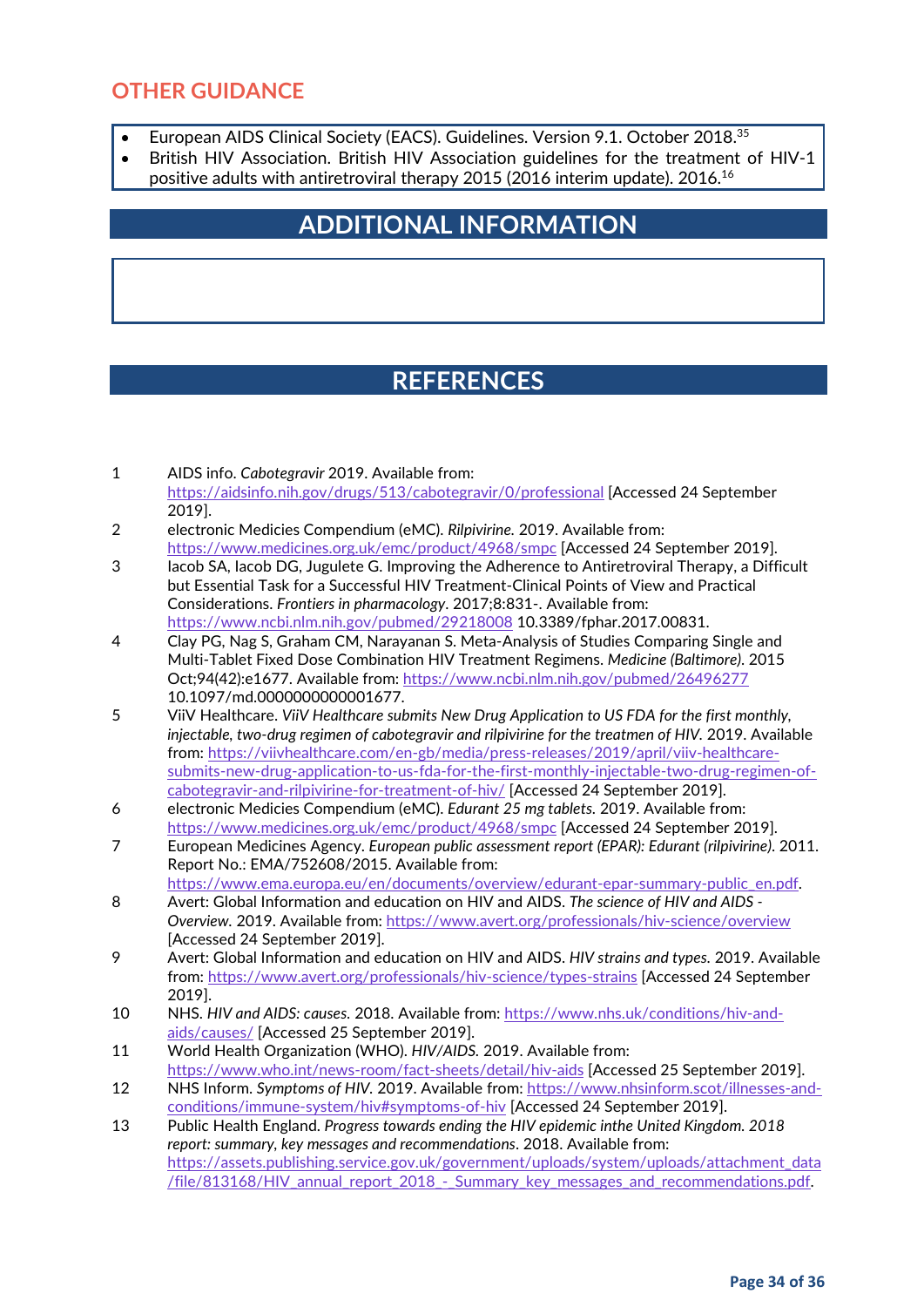- 14 NHS Digital. *Hospital Admitted Patient Care Activity, 2017-18: Diagnosis*. Available from: [https://digital.nhs.uk/data-and-information/publications/statistical/hospital-admitted-patient](https://digital.nhs.uk/data-and-information/publications/statistical/hospital-admitted-patient-care-activity/2017-18)[care-activity/2017-18](https://digital.nhs.uk/data-and-information/publications/statistical/hospital-admitted-patient-care-activity/2017-18) [Downloaded 27 November 2018].
- 15 NHS England. *Treatmen: HIV and AIDS.* 2018. Available from: <https://www.nhs.uk/conditions/hiv-and-aids/treatment/> [Accessed 25 September 2019].
- 16 British HIV Association. *British HIV Association guidelines for the treatment of HIV-1-positive adults with antiretroviral therapy 2015 (2016 interim update)* Last Update Date: 2016. Available from: <https://www.bhiva.org/HIV-1-treatment-guidelines> [Accessed 25 September 2019].
- 17 HIV i-Base. *What is ART and what are ARVs?* Available from: [http://i](http://i-base.info/guides/starting/what-is-art)[base.info/guides/starting/what-is-art](http://i-base.info/guides/starting/what-is-art) [Accessed 25 September 2019].
- 18 HIV i-Base. *Main types of HIV drugs.* Available from: [http://i-base.info/guides/starting/types-of](http://i-base.info/guides/starting/types-of-hiv-drugs)[hiv-drugs](http://i-base.info/guides/starting/types-of-hiv-drugs) [Accessed 25 September 2019].
- 19 British Medical Formulary (BNF). *HIV infection.* 2017. Available from: <https://doi.org/10.18578/BNF.725824801> [Accessed 25 September 2019].
- 20 electronic Medicies Compendium (eMC). *Search results for tenofovir alafenamide.* 2019. Available from:<https://www.medicines.org.uk/emc/search?q=tenofovir+alafenamide> [Accessed 16 Octoberr 2019].
- 21 electronic Medicies Compendium (eMC). *Pifeltro 100 mg film-coated tablets.* 2019. Available from:<https://www.medicines.org.uk/emc/product/9693/smpc> [Accessed 15 October 2019].
- 22 Clinicaltrials.gov. *Dose Ranging Study of GSK1265744 Plus Nucleoside Reverse Transcriptase Inhibitors for Induction of Human Immunodeficiency Virus-1 (HIV-1) Virologic Suppression Followed by Virologic Suppression Maintenance by GSK1265744 Plus Rilpivirine*. *Trial ID: NCT01641809*. 2012. Status: Completed. Available from:<https://clinicaltrials.gov/ct2/show/NCT01641809> [Accessed 26 September 2019].
- 23 Margolis DA, Brinson CC, Smith GHR, de Vente J, Hagins DP, Eron JJ, et al. Cabotegravir plus rilpivirine, once a day, after induction with cabotegravir plus nucleoside reverse transcriptase inhibitors in antiretroviral-naive adults with HIV-1 infection (LATTE): a randomised, phase 2b, dose-ranging trial. *Lancet Infect Dis*. 2015 Oct;15(10):1145-55. Available from: <https://www.ncbi.nlm.nih.gov/pubmed/26201299> 10.1016/s1473-3099(15)00152-8.
- 24 Clinicaltrials.gov. *A Phase IIb Study to Evaluate a Long-Acting Intramuscular Regimen for Maintenance of Virologic Suppression (Following Induction With an Oral Regimen of GSK1265744 and Abacavir/Lamivudine) in Human Immunodeficiency Virus Type 1 (HIV-1) Infected, Antiretroviral Therapy-Naive Adult Subjects*. *Trial ID: NCT02120352*. 2014. Status: Active, not recruiting. Available from:<https://clinicaltrials.gov/ct2/show/NCT02120352> [Accessed 25 September 2019].
- 25 Margolis DA, Gonzalez-Garcia J, Stellbrink HJ, Eron JJ, Yazdanpanah Y, Podzamczer D, et al. Long-acting intramuscular cabotegravir and rilpivirine in adults with HIV-1 infection (LATTE-2): 96-week results of a randomised, open-label, phase 2b, non-inferiority trial. *Lancet*. 2017 Sep 23;390(10101):1499-510. Available from: 10.1016/s0140-6736(17)31917-7.
- 26 Clinicaltrials.gov. *Phase 2b, Open-label, Multicenter, Rollover Study to Assess Antiviral Activity and Safety of Long-acting Cabotegravir (CAB LA) Plus Long-acting Rilpivirine (RPV LA), Administered Every 2 Months (Q2M), in Human Immunodeficiency Virus (HIV)- Positive Subjects From the LATTE Study*. *Trial ID: NCT03639311*. 2018. Status: Active, not recruiting. Available from: <https://clinicaltrials.gov/ct2/show/NCT03639311> [Accessed 25 Setempber 2019].
- 27 Clinicaltrials.gov. *Study Evaluating the Efficacy, Safety, and Tolerability of Switching to Long-acting Cabotegravir Plus Long-acting Rilpivirine From Current Antiretroviral Regimen in Virologically Suppressed HIV-1-infected Adults*. *Trial ID: NCT02951052*. 2016. Status: Active, not recruiting. Available from:<https://clinicaltrials.gov/ct2/show/NCT02951052> [Accessed 26 September 2019].
- 28 ViiV Healthcare. *ViiV Healthcare reports positive 48-week results for first pivotal, phase III study for novel, long-acting, injectable HIV-treatment regimen.* 2018. Available from: [https://viivhealthcare.com/en-us/us-news/us-articles/2016/viiv-healthcare-reports-positive-](https://viivhealthcare.com/en-us/us-news/us-articles/2016/viiv-healthcare-reports-positive-48-week-results-for-first-pivotal-phase-iii-study-for-novel-long-acting-injectable-hiv-treatment-regimen/)[48-week-results-for-first-pivotal-phase-iii-study-for-novel-long-acting-injectable-hiv-treatment](https://viivhealthcare.com/en-us/us-news/us-articles/2016/viiv-healthcare-reports-positive-48-week-results-for-first-pivotal-phase-iii-study-for-novel-long-acting-injectable-hiv-treatment-regimen/)[regimen/](https://viivhealthcare.com/en-us/us-news/us-articles/2016/viiv-healthcare-reports-positive-48-week-results-for-first-pivotal-phase-iii-study-for-novel-long-acting-injectable-hiv-treatment-regimen/) [Accessed 4 October 2019].
- 29 Susan Swindells, Jaime-Federico Andrade-Villanueva, Gary J. Richmond, Giuliano Rizzardini, Axel Baumgarten, Maria Del Mar Masia, et al. Long-acting cabotegravir + rilpivirine as maintenance therapy: ATLAS week 48 results. *Conference on Retroviruses and Opportunistic Infections*. Seattle, Washington 2019.
- 30 Clinicaltrials.gov. *Efficacy, Safety and Tolerability Study of Long-acting Cabotegravir Plus Long-acting Rilpivirine (CAB LA + RPV LA) in Human-immunodeficiency Virus-1 (HIV-1) Infected Adults*. *Trial ID:*